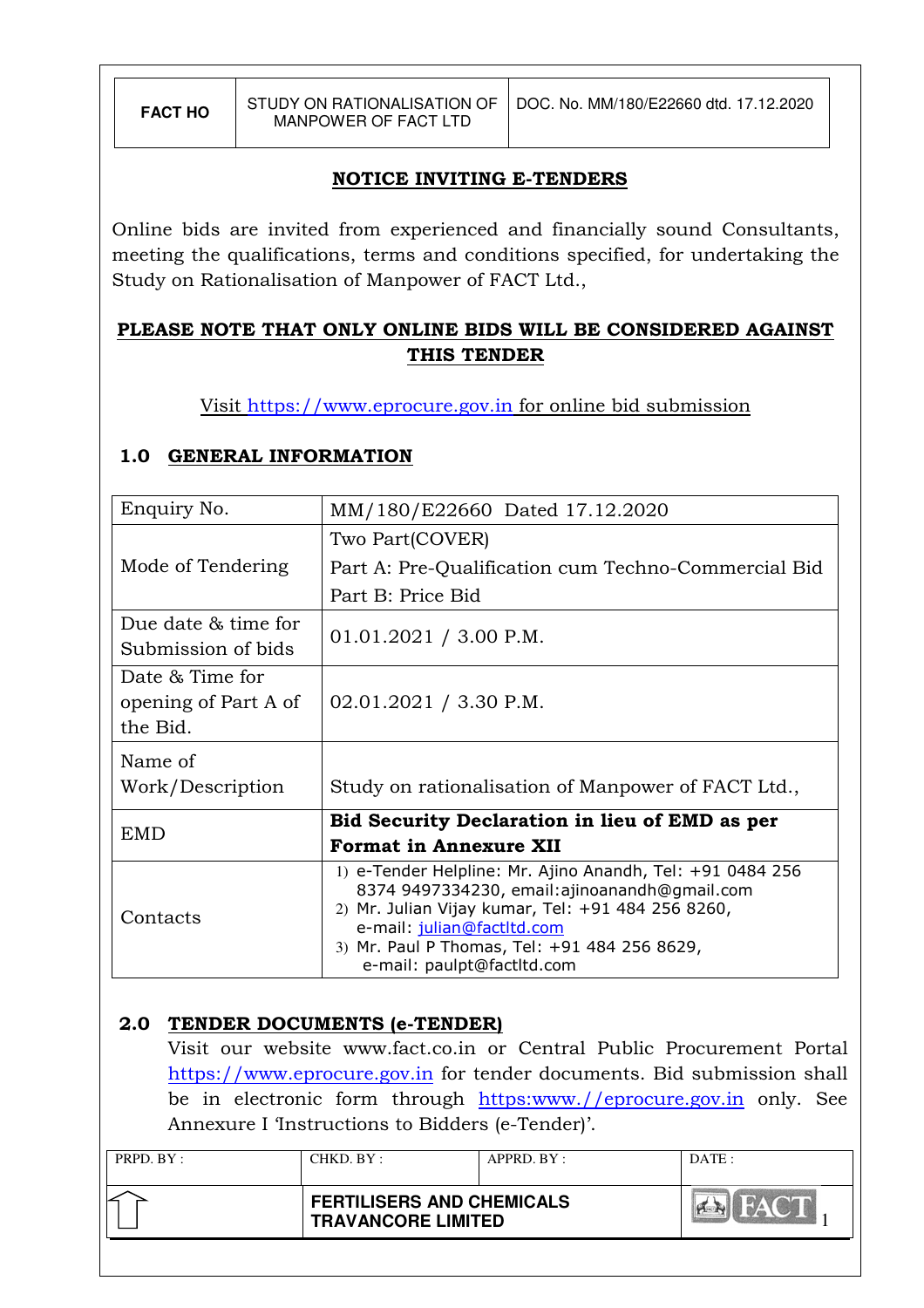#### 3.0 GENERAL

- 3.1 Bids from bidders against whom any criminal case, enquiry or investigation/report by authorities like Vigilance, CBI etc., are pending in relation with FACT or bidders who are defaulting CONSULTANTs of FACT shall be disqualified and rejected.
- 3.2 FACT reserves the right to reject any or all bids without assigning any reasons whatsoever, and / or based on the past unsatisfactory performance by bidders at FACT / other PSEs / Govt. Departments. The opinion of FACT regarding the same shall be final and conclusive.
- 3.3 Partnership firms having common partners will be treated as one Bidder. When bids are received from any proprietorship / firm / company having the same proprietor or one or more partners/Directors in the business organisation of any other party quoting against this tender (hereinafter called Common Firms), such bids shall be considered having been received from only one applicant in different names and the lowest acceptable quotation of such Common Firm shall only be considered for evaluation.

# 4.0 EVALUATION OF BIDS

- 4.1 Bids will be evaluated based on the pre-qualification criteria and other requirements stipulated in the tender enquiry.
- 4.2 Evaluation of bids will be based on the Lumpsum rate quoted in the Price Bid.
- 4.3 If there is a tie in the L1 position, the tie shall be broken by obtaining revised reduced rates in sealed covers from the L1 bidders.
- 5.0 Bidder shall clearly indicate the time required for Mobilization / commencement of work from the date of receipt of Letter of Intent (LOI)/ Work Order.
- 6.0 Those who have conducted Manpower study in FACT during the last (5)

| PRPD. BY : | CHKD. BY :                                                    | APPRD. BY: | DATA |
|------------|---------------------------------------------------------------|------------|------|
|            | <b>FERTILISERS AND CHEMICALS</b><br><b>TRAVANCORE LIMITED</b> |            |      |
|            |                                                               |            |      |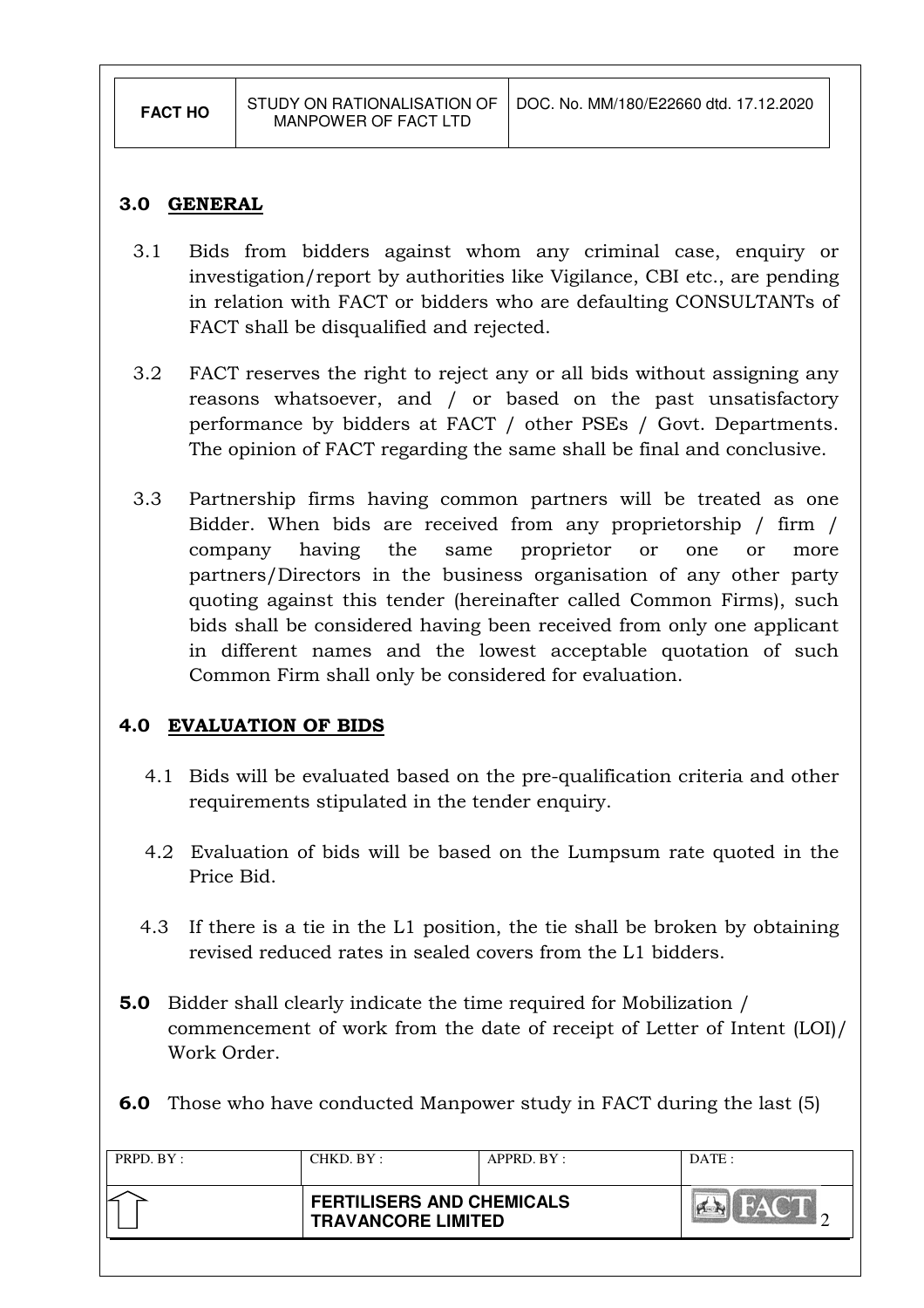five years from the date of e-publishing the tender are not eligible to quote against this tender.

# 7.0 PRE-BID MEETING

- (i) A pre-bid meeting will be conducted at 2:00 PM on 24.12.2020 if necessary, at FACT, Udyogamandal, Kochi (Kerala). Interested bidders shall confirm their participation well in advance.
- (ii) It is desired to have a presentation by the prospective bidders indicating their approach & methodology towards completion of the proposed study in FACT. In connection with the same, persons at suitable level and relevant for carrying out the proposed study shall visit FACT during pre-bid meeting and make their presentation to FACT.
- (iii) Apart from the presentation, queries of the firms (if any) will be clarified during the pre-bid meeting or subsequently after obtaining concurrence from the Management. Pre bid queries, if any, shall be sent by email to julian@factltd.com so as to reach him on or before 23.12.2020.

# Submission of forged documents

- (i) Bidder is required to furnish the complete and correct information/ documents required for evaluation of their bids. If the information/ documents forming basis of evaluation is found to be false/forged, the same shall be considered adequate ground for rejection of the Bids.
- (ii) In case, the information/document furnished by the vendor/consultant forming basis of evaluation of his bid is found to be false/ forged after the award of the contract, FACT shall have full right to terminate the contract and get the remaining job executed at the risk &cost of such CONSULTANT without any prejudice to other rights available to FACT under the contract such as forfeiture of Security Deposit, withholding of payment etc.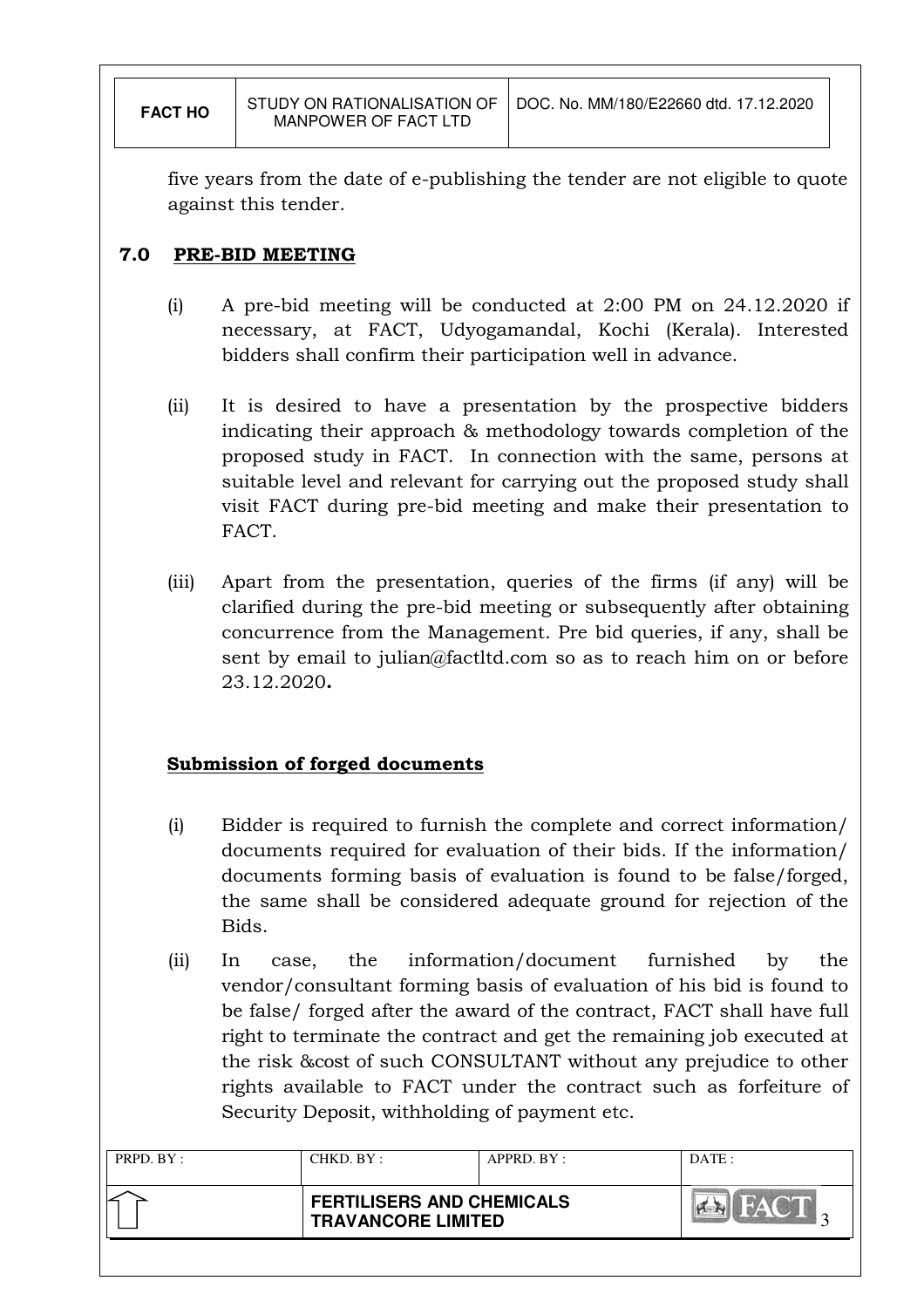|                | <b>FERTILISERS AND CHEMICALS</b><br><b>TRAVANCORE LIMITED</b>                                                                            |                                                                                                                              | <b>AR FACT</b> |  |
|----------------|------------------------------------------------------------------------------------------------------------------------------------------|------------------------------------------------------------------------------------------------------------------------------|----------------|--|
| PRPD. BY:      | CHKD. BY:                                                                                                                                | APPRD. BY:                                                                                                                   | DATE:          |  |
|                |                                                                                                                                          |                                                                                                                              |                |  |
|                |                                                                                                                                          |                                                                                                                              |                |  |
|                |                                                                                                                                          |                                                                                                                              |                |  |
|                |                                                                                                                                          |                                                                                                                              |                |  |
|                |                                                                                                                                          |                                                                                                                              |                |  |
|                |                                                                                                                                          |                                                                                                                              |                |  |
|                |                                                                                                                                          |                                                                                                                              |                |  |
|                |                                                                                                                                          |                                                                                                                              |                |  |
|                |                                                                                                                                          |                                                                                                                              |                |  |
|                |                                                                                                                                          |                                                                                                                              |                |  |
|                |                                                                                                                                          |                                                                                                                              |                |  |
|                |                                                                                                                                          |                                                                                                                              |                |  |
|                |                                                                                                                                          |                                                                                                                              |                |  |
|                |                                                                                                                                          |                                                                                                                              |                |  |
|                |                                                                                                                                          | For THE FERTILISERS AND CHEMICALS TRAVANCORE LTD                                                                             |                |  |
|                | with FACT                                                                                                                                |                                                                                                                              |                |  |
| (iv)           |                                                                                                                                          | Further, such bidder/vendor/CONSULTANT shall be put on<br>Blacklist/Holiday List of FACT debarring them from future business |                |  |
|                | any amount due to the CONSULTANT along with forfeiture of<br>Security Deposit furnished by the CONSULTANT.                               |                                                                                                                              |                |  |
| (iii)          | In case this issue of submission of false document comes to the<br>notice after execution of work, FACT shall have full right to forfeit |                                                                                                                              |                |  |
| <b>FACT HO</b> | MANPOWER OF FACT LTD                                                                                                                     | DOC. No. MM/180/E22660 dtd. 17.12.2020                                                                                       |                |  |
|                | STUDY ON RATIONALISATION OF                                                                                                              |                                                                                                                              |                |  |

 $\overline{\mathbf{1}}$ 

 $\Gamma$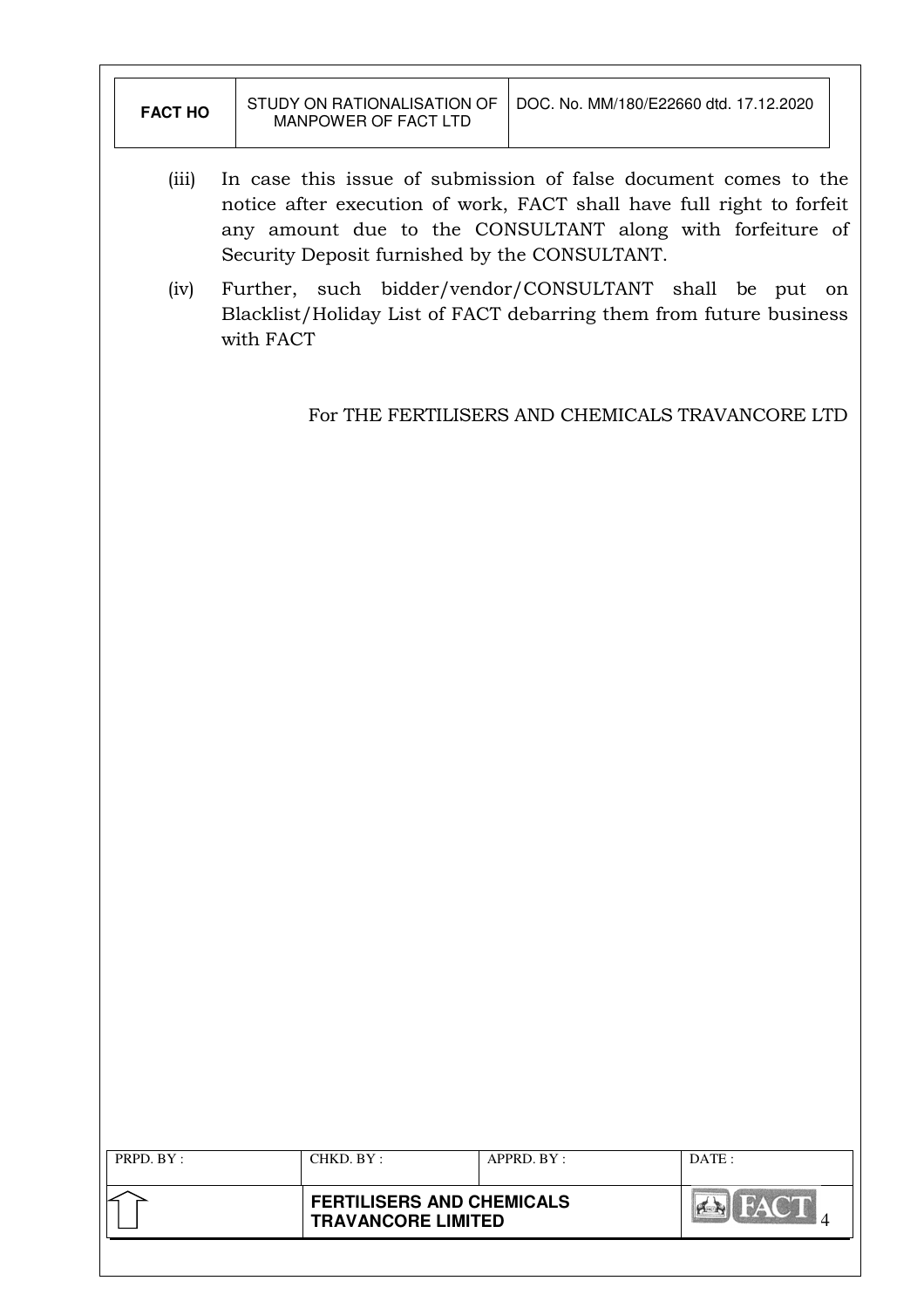# List of Enclosures of this NIT is as follows:

| S1.<br>No.     | Document      | TITLE                                              | <b>No. of Pages</b> |
|----------------|---------------|----------------------------------------------------|---------------------|
| 1              | Annexure I    | <i>Instructions to Bidders (e-Tender)</i>          | 10                  |
| 2              | Annexure II   | Pre-Qualification Criteria for bidders             | 8                   |
| 3              | Annexure III  | Vendor Data Updation Form                          | 5                   |
| $\overline{4}$ | Annexure IV   | Special Terms & Conditions of Contract             | 16                  |
| 5              | Annexure V    | Standard Terms & Conditions of<br>Contract         | 8                   |
| 6              | Annexure VI   | Compliance Statement                               | 1                   |
| $\overline{7}$ | Annexure VII  | Unpriced copy of Price bid format                  | 1                   |
| 8              | Annexure VIII | Price bid format (BoQ in system)                   | 1                   |
| 9              | Annexure IX   | Undertaking-II                                     | 1                   |
| 10             | Annexure X    | Proforma of Bank Guarantee for Security<br>Deposit | 3                   |
| 11             | Annexure XI   | Proforma of Agreement                              | $\overline{2}$      |
| 12             | Annexure XII  | <b>Bid Security Declaration Format</b>             | 1                   |

| PRPD. BY: | CHKD. BY:                                                     | $APPRD$ . $BY$ : | DATE: |
|-----------|---------------------------------------------------------------|------------------|-------|
|           | <b>FERTILISERS AND CHEMICALS</b><br><b>TRAVANCORE LIMITED</b> |                  | $M^A$ |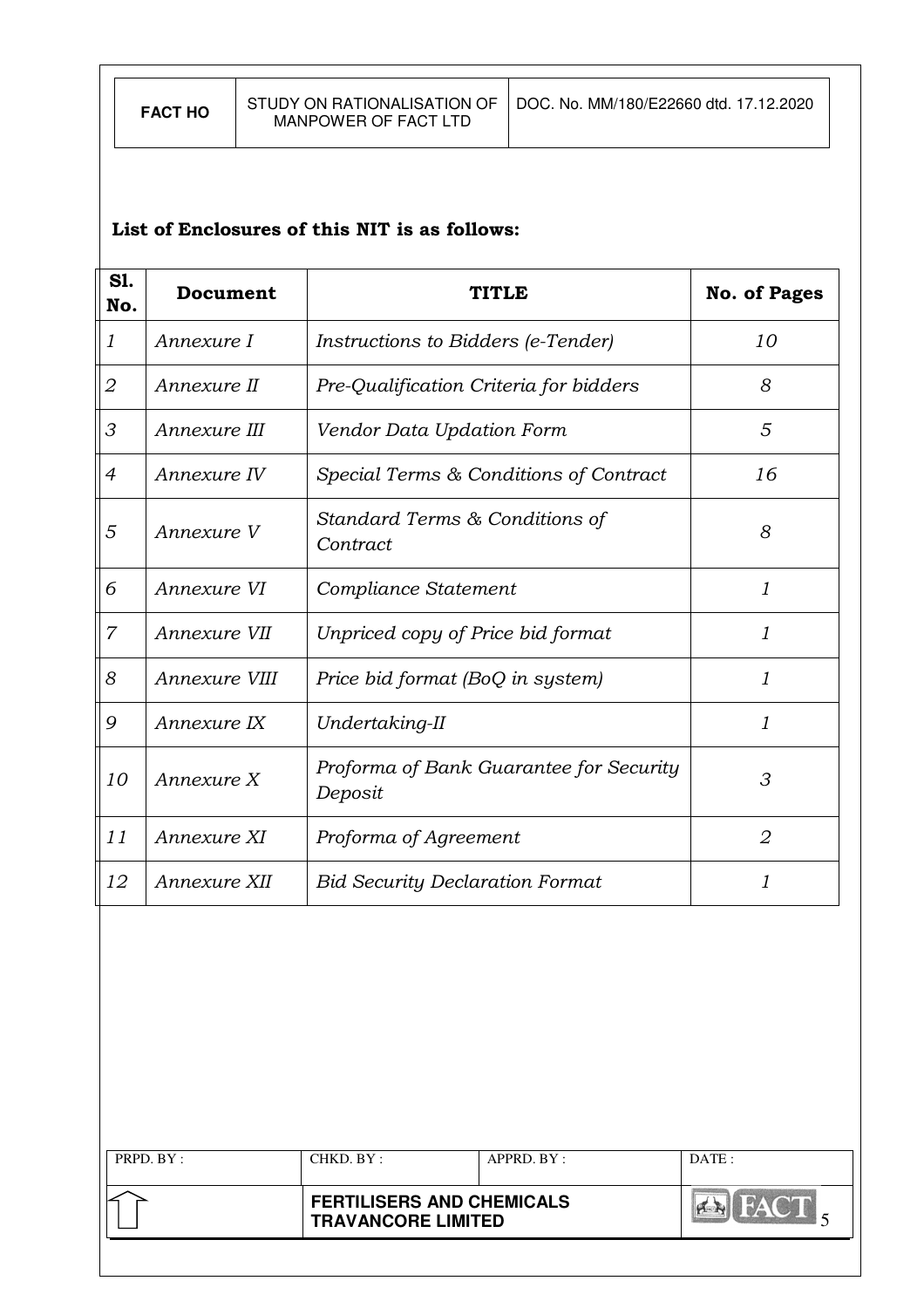# Annexure - I

# Instruction to Bidders (OPEN e-Procurement)

- 1.0 Bidders shall study carefully the complete tender documents viz. NIT with Prequalification criteria, Instructions to Bidders (ANNEXURE-I), Technical Procurement Specifications if any, Terms & Conditions and any other documents forming part of this tender attached herewith. All conditions set out there in shall be binding on the bidders unless conflicting with any conditions expressly stated by FACT while accepting any bid in the event of such acceptance. One signed and scanned copy of the above documents shall accompany their online bids signifying their acceptance of the same. Bidder shall also submit along with his bid Vendor data updation (Declaration) Form, Check list (If applicable) and Compliance Statement duly filled with all details required therein and also attach supporting documents as required.
- 2.0 Before submitting the bid, the bidder shall familiarise himself about the details of the work, operating conditions during different seasons of year, etc., collect all necessary data regarding the facilities available at various points indicated in Special Terms and Conditions, applicable timings, routes etc., and satisfy himself on all aspects relating to this work which he has to handle and execute for the full contract period and shall make due provisions in his rates for any contingency or difficulty involved in the work covered by this enquiry. Claiming lack of knowledge shall not be a reason for exoneration of the bidder of his contractual obligations, if the contract is awarded to him or for demand for increase in rate.
- 3.0 Offers against this NIT shall be submitted online on e-Tendering portal https://eprocure.gov.in, with valid digital signature certificate. Offers submitted on any other platform or in any other mode or including emails, physical submission of offers etc. SHALL NOT be accepted.
- 3.1 The bidders are requested to register themselves on the above website with their valid digital signature certificate, if not done already. It is mandatory for bidder to have valid digital signature certificate (Class II or Class III) issued by any of the Certifying Authority approved by Govt. of

| CHKD. BY :                                                    | APPRD. BY: | DATE: |
|---------------------------------------------------------------|------------|-------|
| <b>FERTILISERS AND CHEMICALS</b><br><b>TRAVANCORE LIMITED</b> |            |       |
|                                                               |            |       |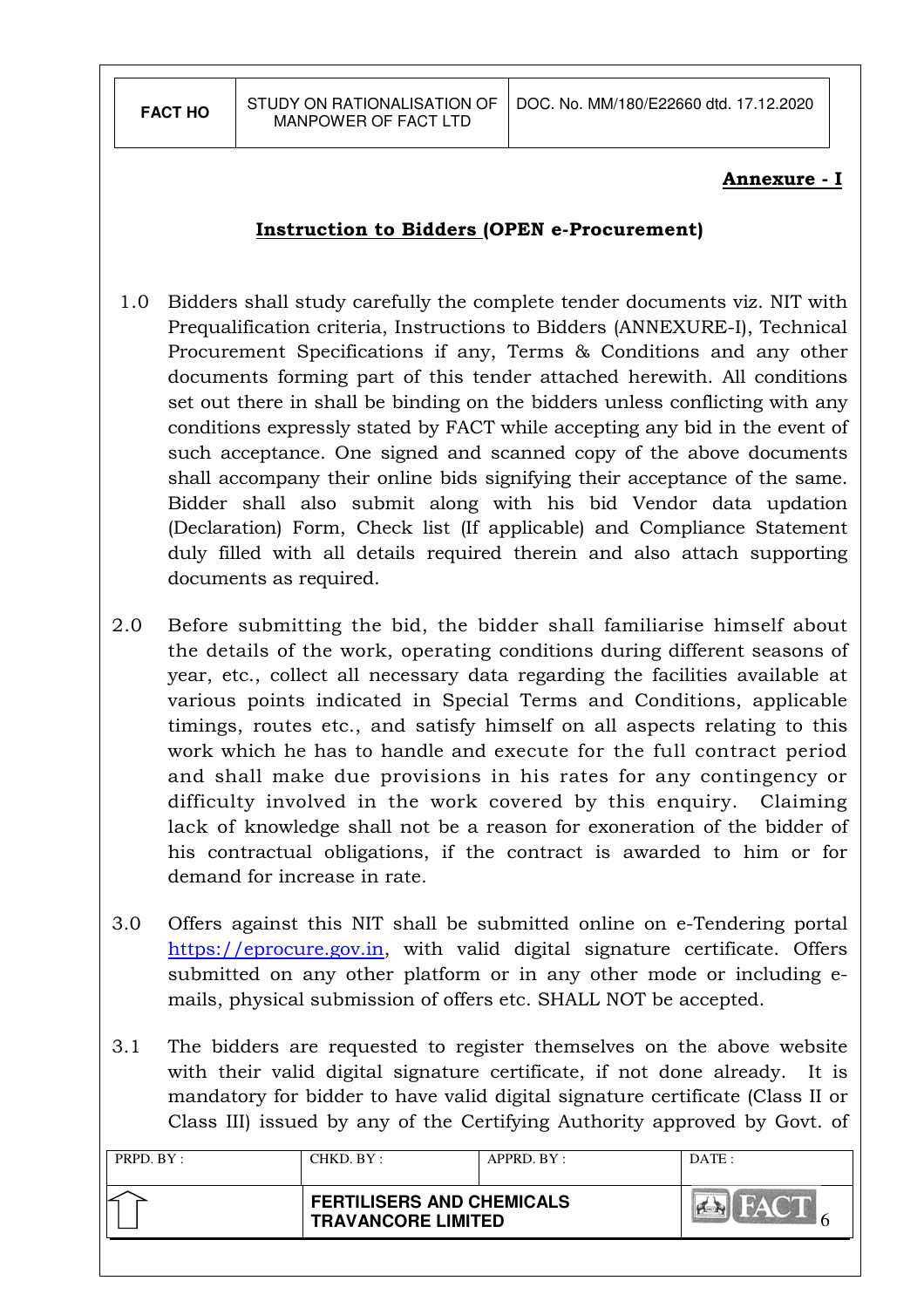India for participating in the tender. The digital signature certificate shall be arranged by the bidder at his cost. Bidders may refer **Bidders Manual** Kit available on the above website for detailed information and instructions for registration, bid submission etc.

- 3.2 The documents, if any, which necessarily have to be submitted in originals if specified specifically in the enquiry documents, shall be submitted offline. However, scanned copies of such documents shall be uploaded along with the offer submitted online.
- 3.3 The cover (s) containing the documents in original etc. to be submitted offline as required in the enquiry documents shall be duly super scribed with enquiry No., due date of enquiry, bidder's name & address and contact details. The documents shall be submitted to the following on or before the due date:

#### 4.0 SUBMISSION OF BIDS:

The bid shall be uploaded with all relevant documents before due date and time in the above portal as given above.

5.0 Bid documents shall consist of Part-A and Part B as detailed below:

# 5.1 Part A (Pre-qualification-cum-Techno Commercial Bid) shall contain:

- 1. Bid Security Declaration.
- 2. Scanned copies of supporting documents for satisfying Pre-Qualification criteria.
- 3. Digitally Signed copies of NIT, Instructions to Bidders (Annexure I) and terms conditions.
- 4. Scanned copy of Signed & duly filled Vendor Data Updation Declaration Form'
- 5. Signed and duly filled up Check List for Commercial Terms' (if applicable) and scanned copies of attached documents as detailed in Check list.
- 6. Scanned copy of Signed & duly filled 'Compliance Statement'
- 7. Scanned copy of Signed "Un-priced bid indicating "QUOTED" in the applicable columns. Rates shall not be indicated in Un-Priced Bid.

| PRPD. BY: | CHKD. BY :                                                    | APPRD. BY: | DATE: |
|-----------|---------------------------------------------------------------|------------|-------|
|           | <b>FERTILISERS AND CHEMICALS</b><br><b>TRAVANCORE LIMITED</b> |            |       |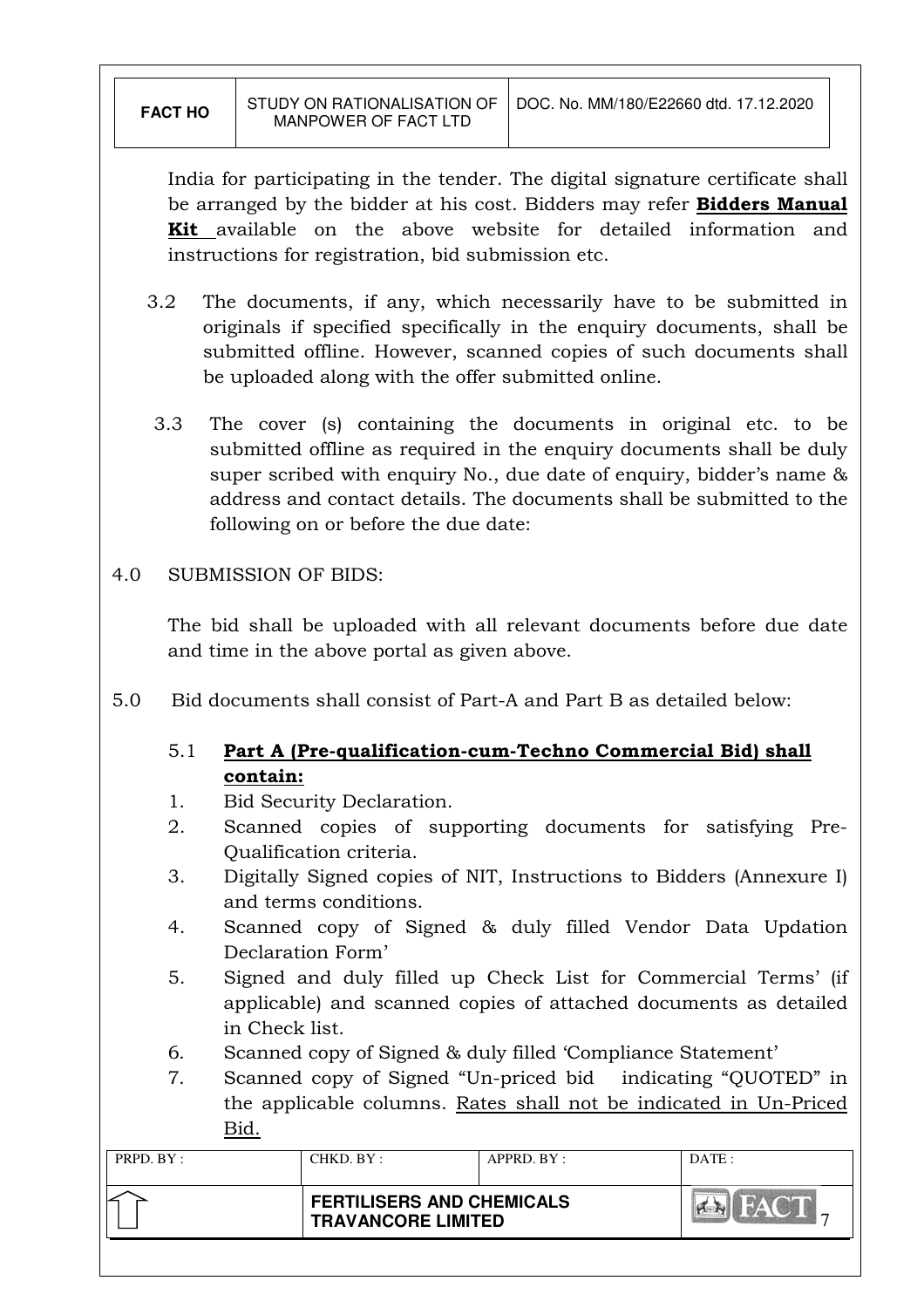# 5.2 Part-B: shall comprise of the filled Price bid. The filled price bid ie. BoQ attached to the tender shall be uploaded after filling all relevant details such as name and address of the bidder, rates etc. as applicable.

- 5.3 The priced BOQ shall be uploaded strictly in the format attached, failing which the offer is liable to be rejected. Renaming or changing the format of the BoQ is not permitted and the System will not accept any such changed document.
- 5.4 Fill-in all the relevant fields of the BoQ either in value or as a percentage as specified in the BoQ. Blank field, if any, in the uploaded BoQ shall be considered as Nil (not Quoted). No claim or revisions shall be entertained in this regard.
- 5.5 Bidders shall quote prices in the BOQ only and nowhere else. No other documents shall be enclosed with Price Bid (BOQ).
- 5.6 Rates shall be quoted in the same unit of measure given in the BOQ and shall be considered accordingly.
- 5.7 Bidders shall ensure that all the required documents as per enquiry are uploaded in the System before due date and time. The System does not allow submission of bids or any other document forming part of the bid after due date & time of bid submission. Nonsubmission of documents or incomplete documents may result in rejection of offers and no communication in this regard will be entertained. FACT reserves the right to reject any bid not submitted as per instructions at their discretion.
- 5.8 Timely submission of offers along with all the relevant documents online is the responsibility of the bidder concerned. The bids may be submitted well in advance to avoid last minute issues like non availability of internet, server not available, power failure etc. FACT shall not be held responsible for bidder's inability to submit documents in time, incomplete submission of offers or nonsubmission of any documents forming part of the offers etc.

| PRPD. BY : | CHKD. BY :                                                    | APPRD. BY: | DATE:                   |
|------------|---------------------------------------------------------------|------------|-------------------------|
|            | <b>FERTILISERS AND CHEMICALS</b><br><b>TRAVANCORE LIMITED</b> |            | $\mathbb{Z} \mathbb{Z}$ |
|            |                                                               |            |                         |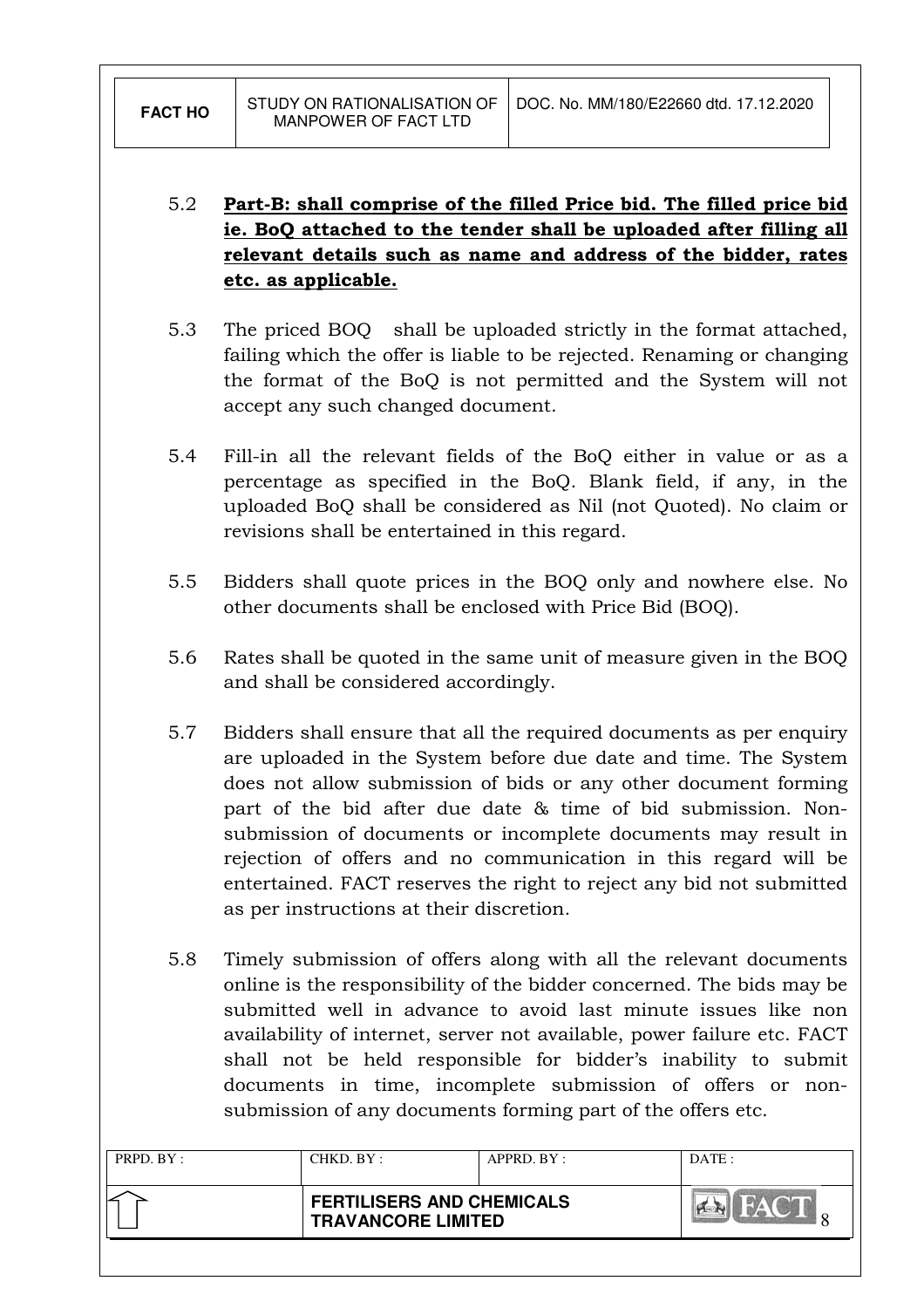| <b>FACT HO</b> | STUDY ON RATIONALISATION OF<br>MANPOWER OF FACT LTD | DOC, No. MM/180/E22660 dtd. 17.12.2020 |
|----------------|-----------------------------------------------------|----------------------------------------|
|                |                                                     |                                        |

5.9 Bidders shall meet all expenses in connection with submission of his bid, attending the bid opening, meetings etc.

# 6.0 BID OPENING:

- 6.1 **Part-A** of the bids of all bidders who submit their Bids as per the instructions on or before the due date and time shall be opened online, on the specified bid opening date and time. Bids submitted not in conformity with the Enquiry instructions are liable to be rejected without further processing.
- 6.2 **Part-B** Price bids of those bidders whose Part-A bid is acceptable, based on pre-qualification and techno-commercial evaluation, only shall be opened online on a subsequent date, on completion of evaluation.

# 7.0 EARNEST MONEY:

- 7.1 EMD will be exempted for Govt. Depts/firms/public sector units/ Startups recognized by Dept. of Industrial policy & Promotion, MSE units registered under MSMED Act/ firms registered under NSIC/Khadi Board etc. as per applicable govt. directions, on submission of valid documents in proof of the same. All other bidders shall furnish **Bid Security Declaration** as per format enclosed in lieu of Earnest Money Deposit.
- 7.2 If any bidder retracts from or without request of FACT revises his bid during its validity period or fails to submit Security Deposit and execute the required agreement when the contract is awarded or fails to commence the execution of the work on the stipulated date, they will be disqualified from bidding for any contract with FACT for a period of **Three years** from the date of notification, without prejudice to FACT's other right to claim damages.

# 8.0 PURCHASE PREFERENCE:

This tender shall be based on MSME order dt. 23rd March 2012, and as amended from time to time, pertaining to Public Procurement Policy in respect of procurement of goods and services, produced and provided by micro and small enterprises, including special benefits to MSE firms owned

| PRPD. BY : | CHKD. BY:                                                     | $APPRD$ . $BY$ : | DATA |
|------------|---------------------------------------------------------------|------------------|------|
|            | <b>FERTILISERS AND CHEMICALS</b><br><b>TRAVANCORE LIMITED</b> |                  |      |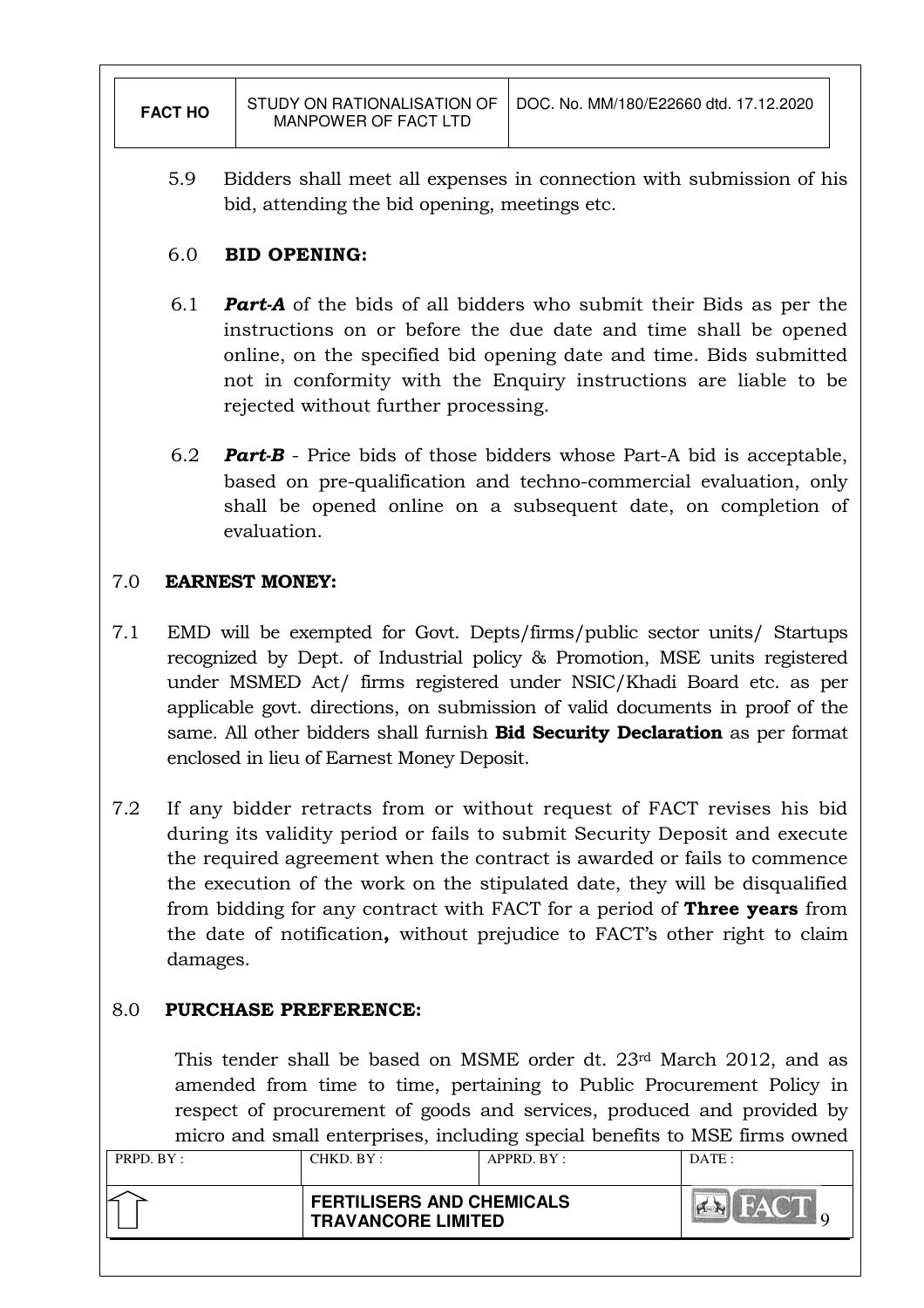by SC/ST and women entrepreneurs, on furnishing relevant documents as proof. Declaration of UAM numbers on CPPP is mandatory, failing which bidders will not be able to enjoy the benefits as per PP policy. Bidders will get the benefit of PP policy only if they are MSE bidders at the time of submission of their offers.

In divisible tenders, participating MSEs quoting price within price band of  $L1+15%$  shall also be allowed to supply a portion of requirement by bringing down their price to L1 price in a situation where L1 price is from someone other than an MSE. Such MSEs shall be allowed to supply at least 25% (or as applicable) of the total tendered value. In case of more than one such MSE, the supply will be shared proportionately (to tendered quantity). Special provisions extended to certain categories of MSEs as per the order shall also be applicable.

In case of non-divisible tenders, an MSE quoting in the price band of L1+15% may be awarded for full/compete work of tendered value, considering the spirit of policy for enhancing the Government procurement from MSEs subject to bringing down of price to L1 by the MSE concerned.

#### This tender is Non Divisible.

#### 9.0 DEVIATIONS:

- 9.1 Deviations in the tender clauses shall not be accepted.
- 9.2 FACT reserves the right to reject the offers with deviations without further correspondence.
- 9.3 Bidder shall clearly indicate the time required for mobilisation /commencement of work from the date of receipt of Letter of Intent (LOI) / Work Order.

# 10.0 CONFORMITY:

Bids must conform in all respects with the applicable terms and conditions of this enquiry. Bidder must certify in the compliance Statement that his bid complies with all Enquiry documents and technical specifications.

# 11.0 Rates:

11.1 Bidder shall quote his lowest rate for the work strictly as per the

| PRPD. BY : | CHKD. BY :                                                    | APPRD. BY: | DATE: |
|------------|---------------------------------------------------------------|------------|-------|
|            | <b>FERTILISERS AND CHEMICALS</b><br><b>TRAVANCORE LIMITED</b> |            |       |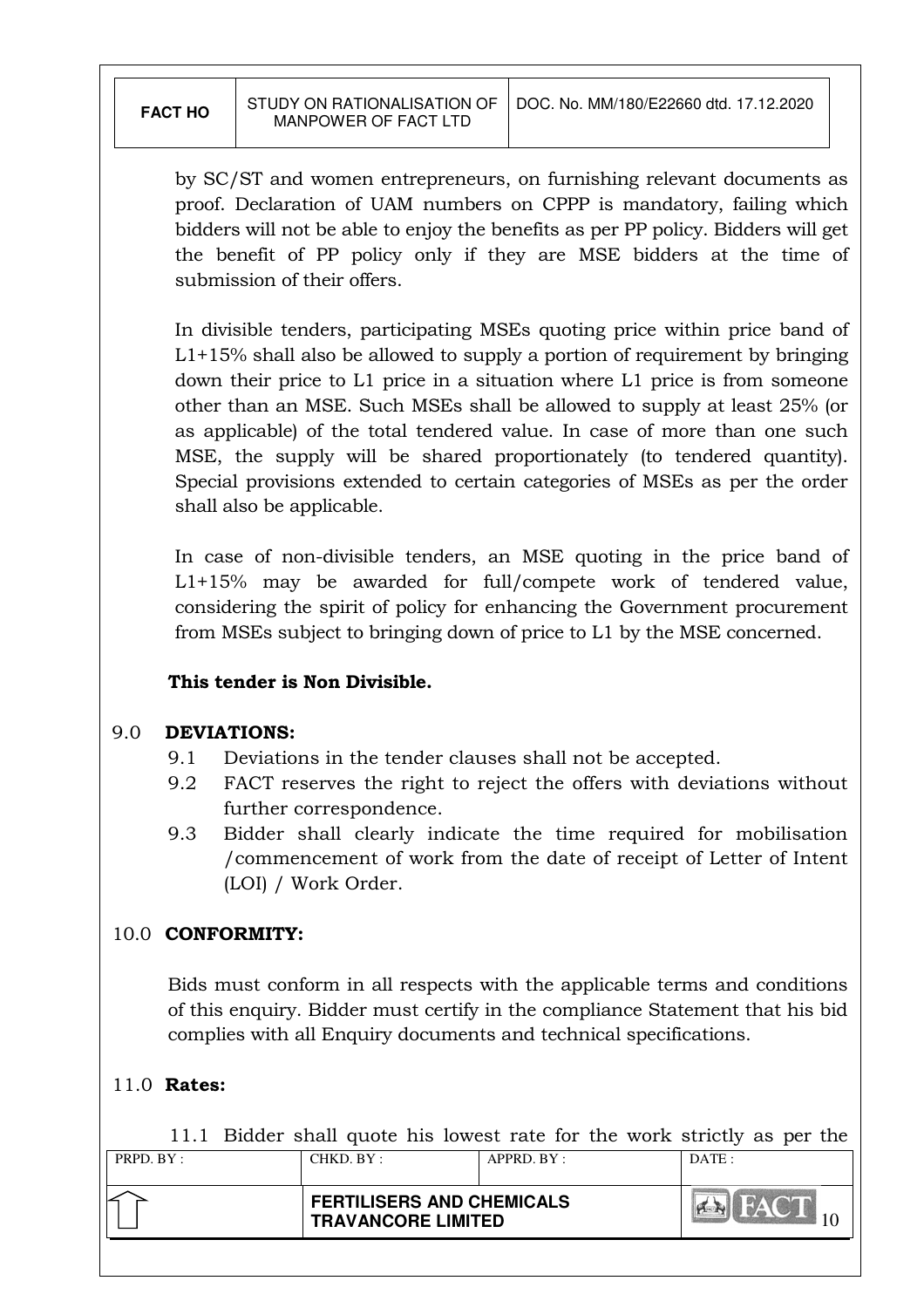| <b>FACT HO</b> | STUDY ON RATIONALISATION OF<br>MANPOWER OF FACT LTD | DOC. No. MM/180/E22660 dtd. 17.12.2020 |
|----------------|-----------------------------------------------------|----------------------------------------|
|                |                                                     |                                        |

BoQ (Price Bid format). Bids not complying with the above are liable to be rejected.

The Un-priced bid shall be submitted along with Part-A bid duly signed by the Bidder, indicating "QUOTED" in the columns. Rates shall not be indicated in Un-Priced Bid.

- 11.2 Bidder shall quote all-inclusive rate for the work, but **exclusive of** GST. GST if applicable, will be payable extra by FACT as per statutory notification.
- 11.3 The rates quoted in the tender are to hold good for a period of four months from the date of opening of the Pre-Qualification-cum-Techno-Commercial bid (Part-A). If contract is awarded, the work order rates shall be valid for the entire period of contract inclusive of extension / extensions. No bidder can withdraw his tender or revoke or revise the rates within the aforesaid period of 120 days. If the bidder withdraws/revises/revokes OR shows unwillingness to confirm with his offer, they will be disqualified from bidding for any contract with FACT for a period of **Three years** from the date of notification, without prejudice to FACT's other rights to claim damages.

# 12.0 SECURITY DEPOSIT:

- 12.1 The successful bidder (CONSULTANT) shall be required to furnish an interest free Security Deposit (SD) equivalent to three percent (3%) of the total contract value by DD/NEFT/RTGS or by Bank Guarantee issued by a Nationalised / Scheduled Bank as per the Proforma prescribed within 15 days of issue of the work order. The Bank Guarantee shall be valid till the expiry of the contract with a claim period of six months thereafter. FACT a/c No. 57017844467 with the State Bank of India, Udyogamandal Branch, IFSC Code SBIN0070158 shall be used in case of remittance of Security deposit by NEFT/RTGS and proof of remittance shall be submitted to FACT.
- 12.2 In case the bidder whose bid is accepted, fails to deposit the prescribed Security Deposit or fails to execute the agreement or fails to commence the execution of the work within the specified time,

| PRPD. BY : | CHKD. BY : | APPRD. BY:                                                    | DATE: |
|------------|------------|---------------------------------------------------------------|-------|
|            |            | <b>FERTILISERS AND CHEMICALS</b><br><b>TRAVANCORE LIMITED</b> |       |
|            |            |                                                               |       |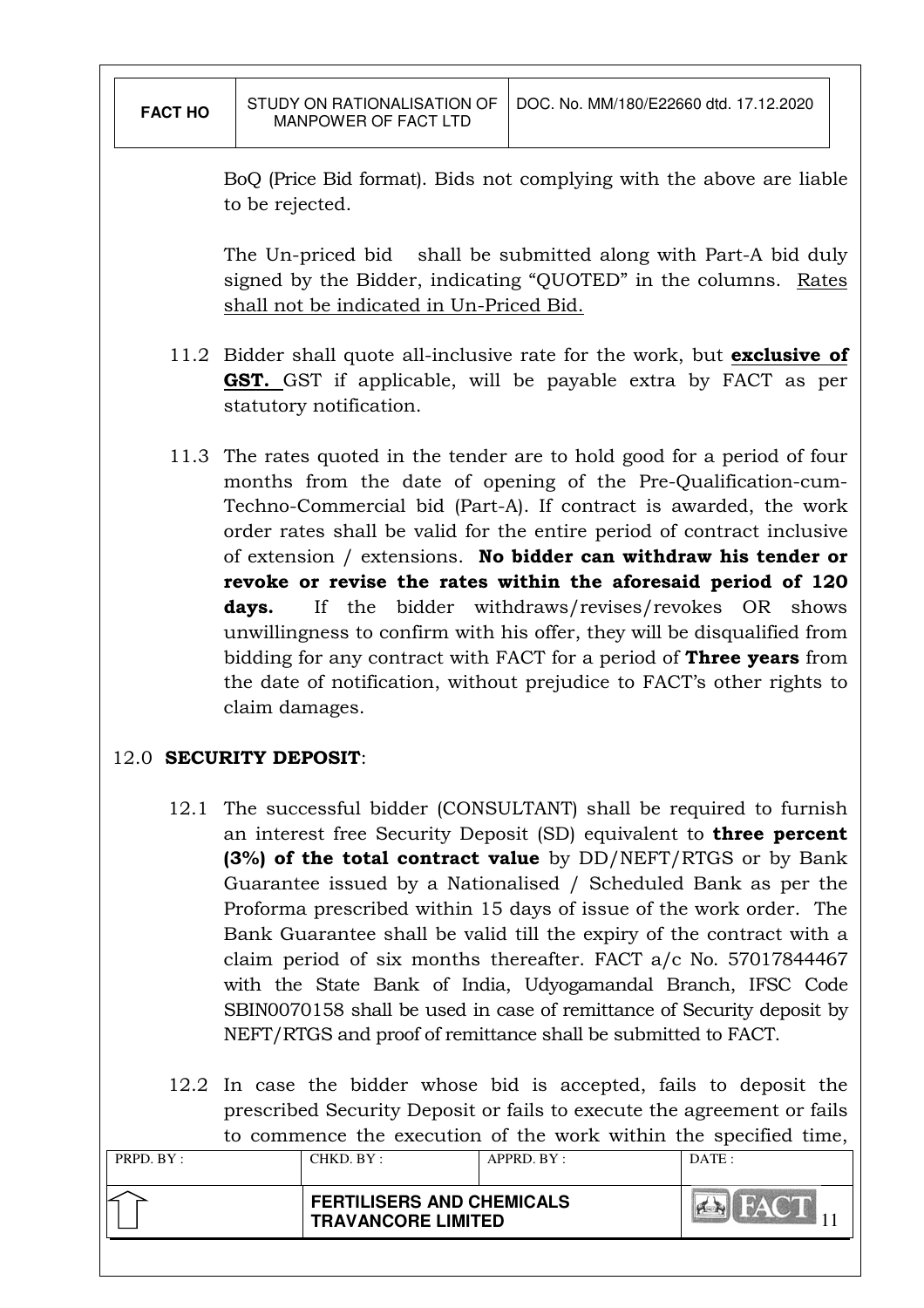the contract issued to him is liable to be terminated and alternative arrangements made at the risk and cost of the CONSULTANT.

# 13.0 PURCHASER'S RIGHT:

 FACT reserves the right to reject any or all bids without assigning any reason whatsoever. No claims shall lie against FACT on this account and FACT's decision in this regard shall be final and binding on the bidders. FACT reserves the right to negotiate with the lowest bidder.

# 14.0 CONSULTANT TO EXECUTE AGREEMENT:

 The CONSULTANT's responsibility under this contract will commence on the date specified in the Letter of Intent/Work Order. The successful Bidder shall be required to execute an Agreement with FACT, within 15 days of the receipt by him of the Work order issued by FACT for carrying out the work according to the terms and conditions of the contract given along with the Work Order. The Agreement shall be executed on Rs.500/- Stamp paper and shall be in the pro forma as specified by FACT. The provisions contained in tender papers and other documents exchanged between the Bidder and FACT shall form part of the contract.

# 15.0 The bidder shall furnish the following along with the offers.

- 1. The GST registration Number and details. In the case of Provisional ID, GST Registration Number shall be provided on receipt of the same.
- 2. Place of supply/Service
- 3. Address of the supplier/service provider's billing the item if it is different from 2 above
- 4. GST rates applicable for each item
- 5. HSN / SAC codes of each of the goods / services quoted

In case of unregistered CONSULTANT, a declaration to that effect with reason should be furnished.

FACT's GST No. in the state of Kerala is 32AAACT6204C1Z2. FACT's GST numbers in other southern states is as follows:

| PRPD. BY: | CHKD. BY :                                                    | APPRD. BY: | DATA |
|-----------|---------------------------------------------------------------|------------|------|
|           | <b>FERTILISERS AND CHEMICALS</b><br><b>TRAVANCORE LIMITED</b> |            |      |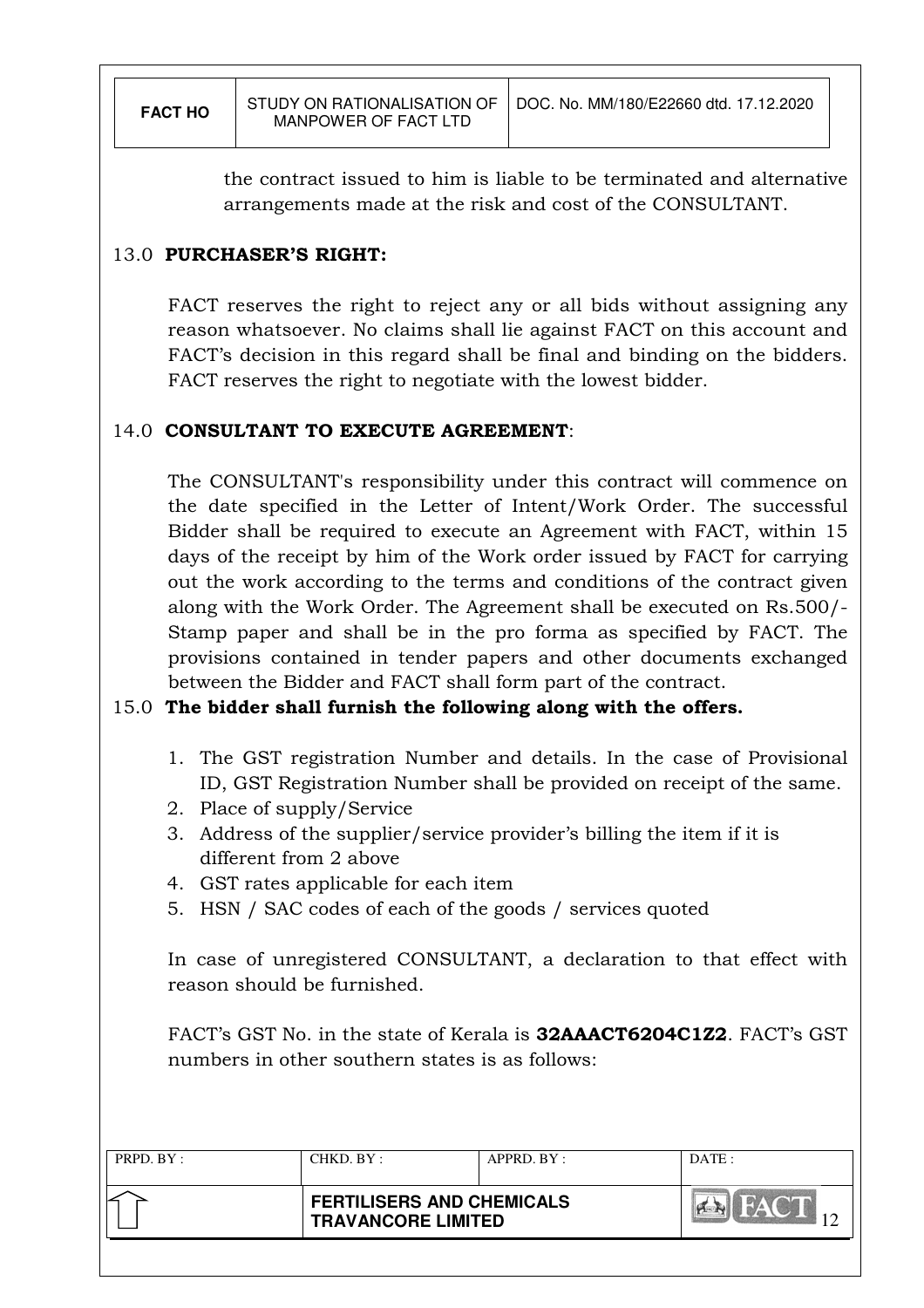Tamilnadu: 33AAACT6204C1Z0 Karnataka: 29AAACT6204C1ZP Andhra Pradesh: 37AAACT6204C1ZS Telangana: 36AAACT6204C1ZU Puducherry: 34AAACT6204C1ZY

The supplier/CONSULTANT shall do the following:

- a) Submit GST compliant tax invoice to FACT along with supply.
- b) Shall ensure uploading the above invoice as per statute &
- c) File monthly returns in time enabling FACT to claim the input tax credit.

GST charged by the supplier/CONSULTANT shall be released separately to the supplier/CONSULTANT only after filing of (i) the outward supply details & the monthly return on GSTN portal by the supplier/CONSULTANT and (ii) on matching the input tax credit to such invoice with the corresponding details of outward supply of the supplier/CONSULTANT.

In case FACT incurs any liability (like interest, penalty etc.,) due to denial/reversal of such input tax credit in respect of the invoice submitted by the supplier/CONSULTANT, for the reasons attributable to the supplier/CONSULTANT, the same shall be recovered from the supplier/CONSULTANT

Further in case FACT is deprived of the input tax credit due to any reason attributable to the supplier/CONSULTANT, the same shall not be paid or recovered if already paid to the supplier/CONSULTANT.

# 16.0 GENERAL:

16.1 FACT reserves the right to extend without giving any reason, the last date for submission and opening of bid, but such extension will be duly intimated to those who have submitted online. In case the date of bid opening happens to be a day of strike/hartal etc. due to any reasons or happens to be a holiday for FACT, declared due to

| <b>FERTILISERS AND CHEMICALS</b><br><b>TRAVANCORE LIMITED</b> |  |
|---------------------------------------------------------------|--|
|                                                               |  |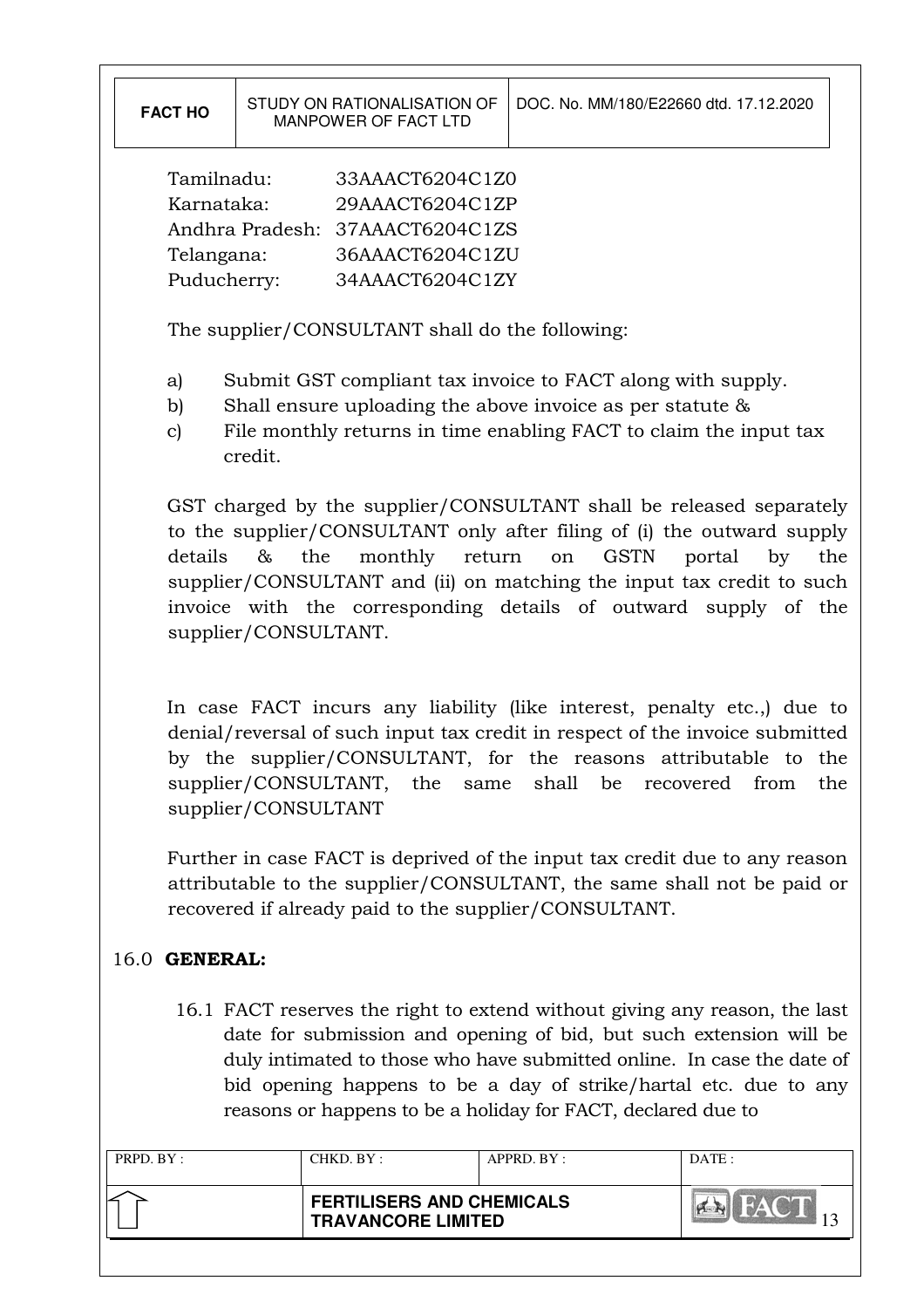unforeseen and emergency reasons or due to any tech problems, the bids will be opened at the same time on the next full working day.

- 16.2 FACT reserves the right to make changes in the tender documents, but such changes will be published in our portal as a corrigendum. Bidders are requested to counter check with portal before submitting their bids.
- 16.3 Mere submission of all the documents will not necessarily mean that the Bidder is suitable. Worthiness assessed by FACT will be final and binding on the Bidder.
- 16.4 FACT may relax condition of prior turnover and prior experience (if specified in the tender) with respect to Micro & Small Enterprises (MSEs) subject to meeting of quality and technical specifications.
- 16.5 Except in the cases of items/services related to public safety, health, critical security operations and equipment etc., FACT at its discretion may relax the conditions of prior turnover and prior experience (if specified in the tender) for Start-ups recognized by Dept. of Industrial policy and promotion (DIPP) subject to meeting quality and technical specifications, on furnishing copies of relevant certificates / documents in proof of such recognition by DIPP.
- 16.6 All clarification and correspondence related to this enquiry shall be made only in English to the Asst. General Manager (Materials) T&S, PD Admn., building, FACT Ltd., Udyogamandal-683501
- 16.7 All disputes and questions, claims, rights, matters or things, whatsoever, in any way, arising out of or relating to the calling of bids, evaluation of offers, award of contract, change in structure of bids or any other matter relating to finalization of contract are to be referred to the sole Arbitrator who shall be the Dy. General Manager [Materials] of FACT. The award shall be binding on both the parties. The bidders are advised to get informed of all details they require regarding the work before submitting their bids.

| PRPD. BY : | CHKD. BY : | APPRD. BY :                                                   | DATA |
|------------|------------|---------------------------------------------------------------|------|
|            |            | <b>FERTILISERS AND CHEMICALS</b><br><b>TRAVANCORE LIMITED</b> |      |
|            |            |                                                               |      |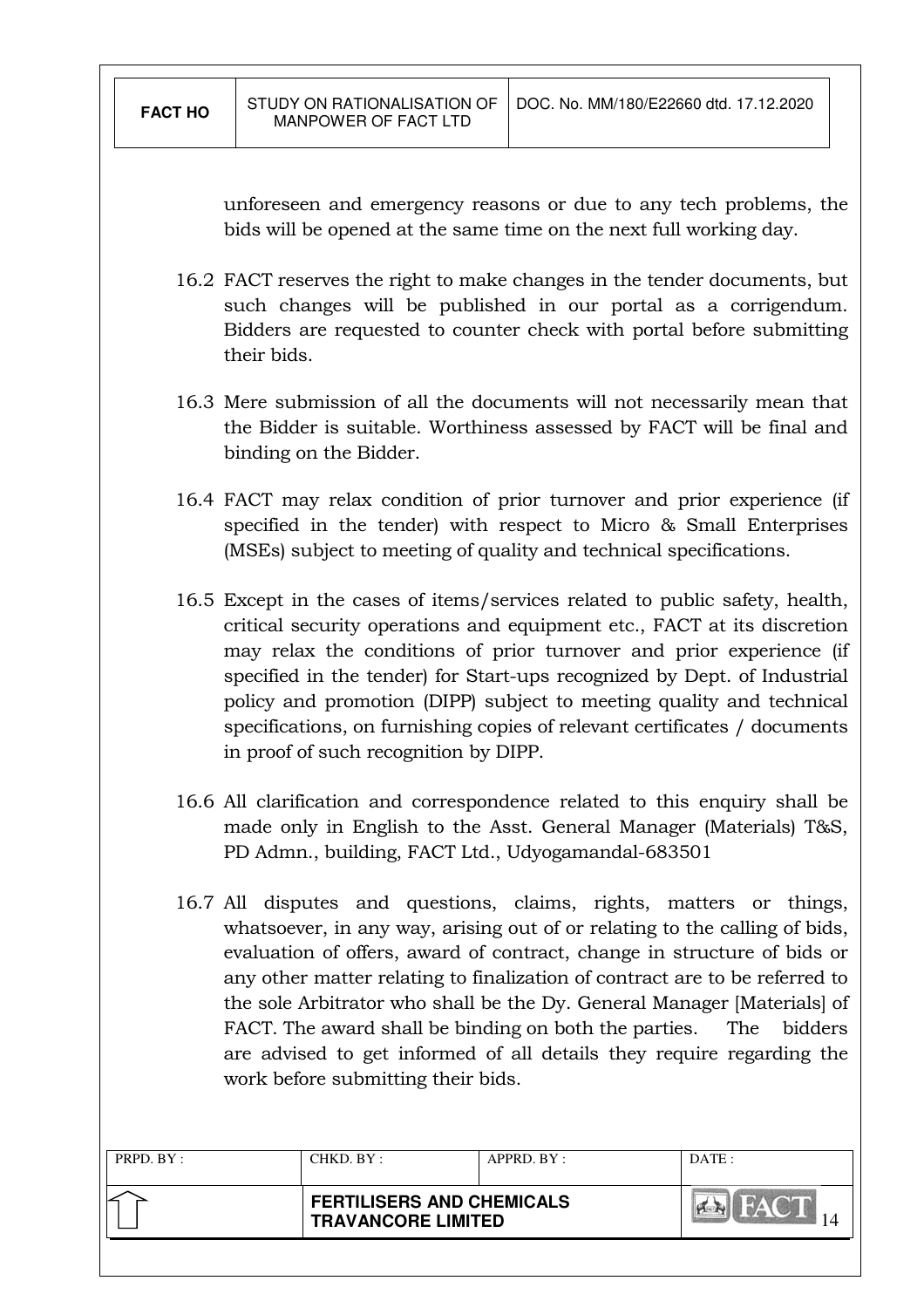#### 17.0 TENDER UPDATES:

Bidders are requested to visit Central Public Procurement Portal (https://eprocure.gov.in) regularly for any updates/corrigendum on the tender, including extension of due date, if any. No other mode of communication shall be made in this regard.

#### 18.0 FRAUD PREVENSION POLICY:

Bidders shall comply with Fraud Prevention Policy of FACT 2012 (FPPF 2012). The said Policy is available in FACT's Website www.fact.co.in.

| PRPD. BY: | CHKD. BY:                                                     | APPRD. BY: | DATE: |
|-----------|---------------------------------------------------------------|------------|-------|
|           | <b>FERTILISERS AND CHEMICALS</b><br><b>TRAVANCORE LIMITED</b> |            |       |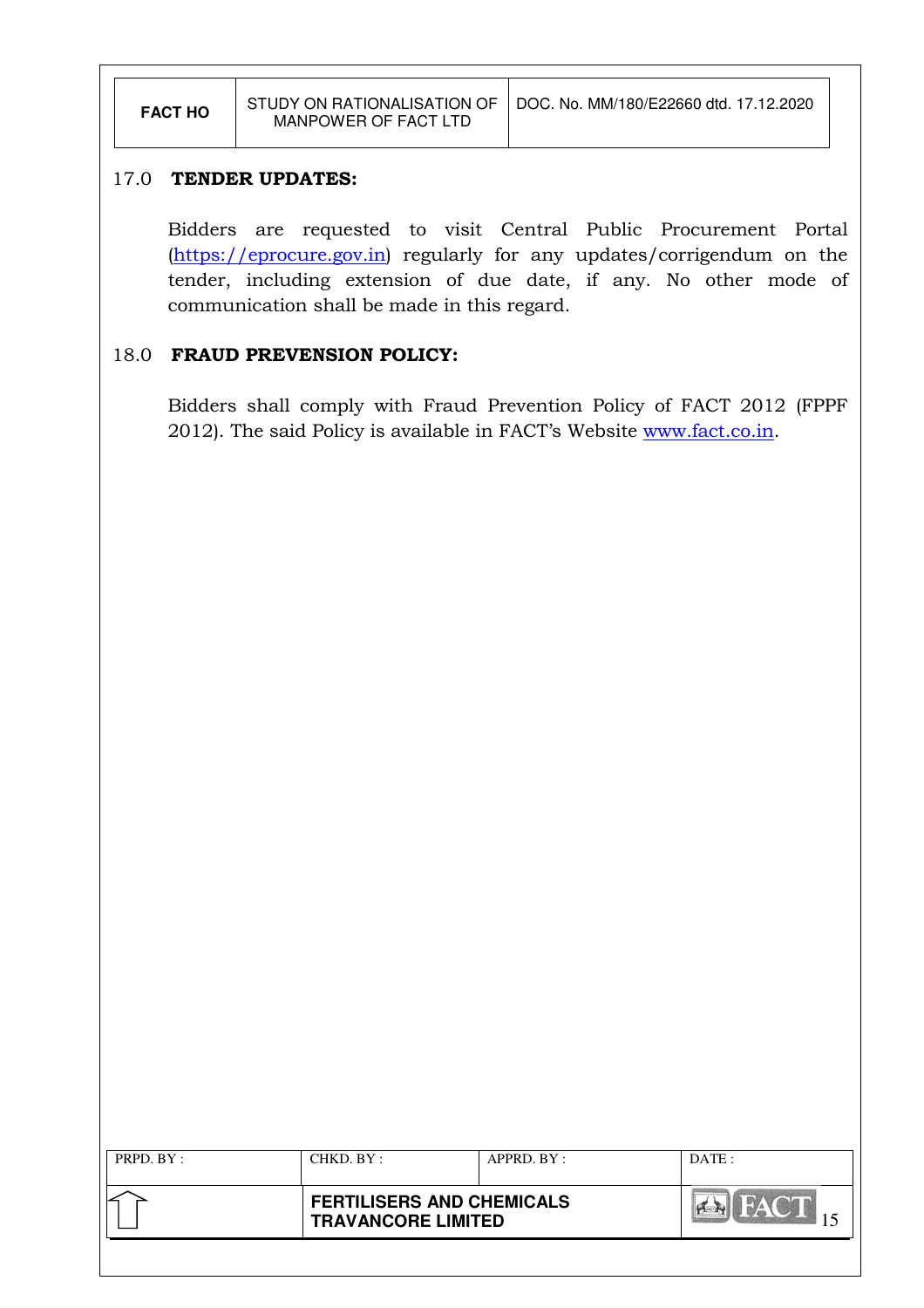#### Annexure II

# PRE-QUALIFICATION CRITERIA FOR BIDDERS Enquiry No. MM/180/E22660 dtd. 17.12.2020

Pre-qualification Criteria to be met by the Bidders:

1. Consultant should be incorporated in India under Companies' Act 1956 or Societies registered in India under Society's Registration Act 1860 or Trusts registered in India under Indian Trust Act or established under the Act Statute of Central Govt. or State Government or any partnership firm.

#### 2. Experience & Capability

|                          | <b>FERTILISERS AND CHEMICALS</b><br><b>TRAVANCORE LIMITED</b>                                                                                                                                                                                                                                                                                         |            |                                                                                    |                                                                                                                                                                                                |
|--------------------------|-------------------------------------------------------------------------------------------------------------------------------------------------------------------------------------------------------------------------------------------------------------------------------------------------------------------------------------------------------|------------|------------------------------------------------------------------------------------|------------------------------------------------------------------------------------------------------------------------------------------------------------------------------------------------|
| PRPD. BY:                | CHKD. BY:                                                                                                                                                                                                                                                                                                                                             | APPRD. BY: |                                                                                    | DATE:                                                                                                                                                                                          |
| Past study<br>experience | 3 (Three) Manpower<br><b>Assessment Studies</b><br>carried out within last<br>5 years ( <i>i.e.</i> with<br>respect to date of<br>tender) in India with an<br>Institution /<br>Organization with size<br>of 500 employees or<br>more.<br>Out of three studies, at<br>least two study should<br>be in Schedule A or B<br>Central Public Sector<br>Unit |            |                                                                                    | a) Minimum one of the<br>following for each of<br>the three studies:<br>Contract / Agreement<br>and completion report<br>from client<br>b) Duly filled in and<br>signed format<br>Enclosure: 1 |
| Criteria<br>details      | Minimum Criteria value to<br>be satisfied by the agency                                                                                                                                                                                                                                                                                               |            | Documents required to be<br>attached for evaluating the<br>mandatory criteria (**) |                                                                                                                                                                                                |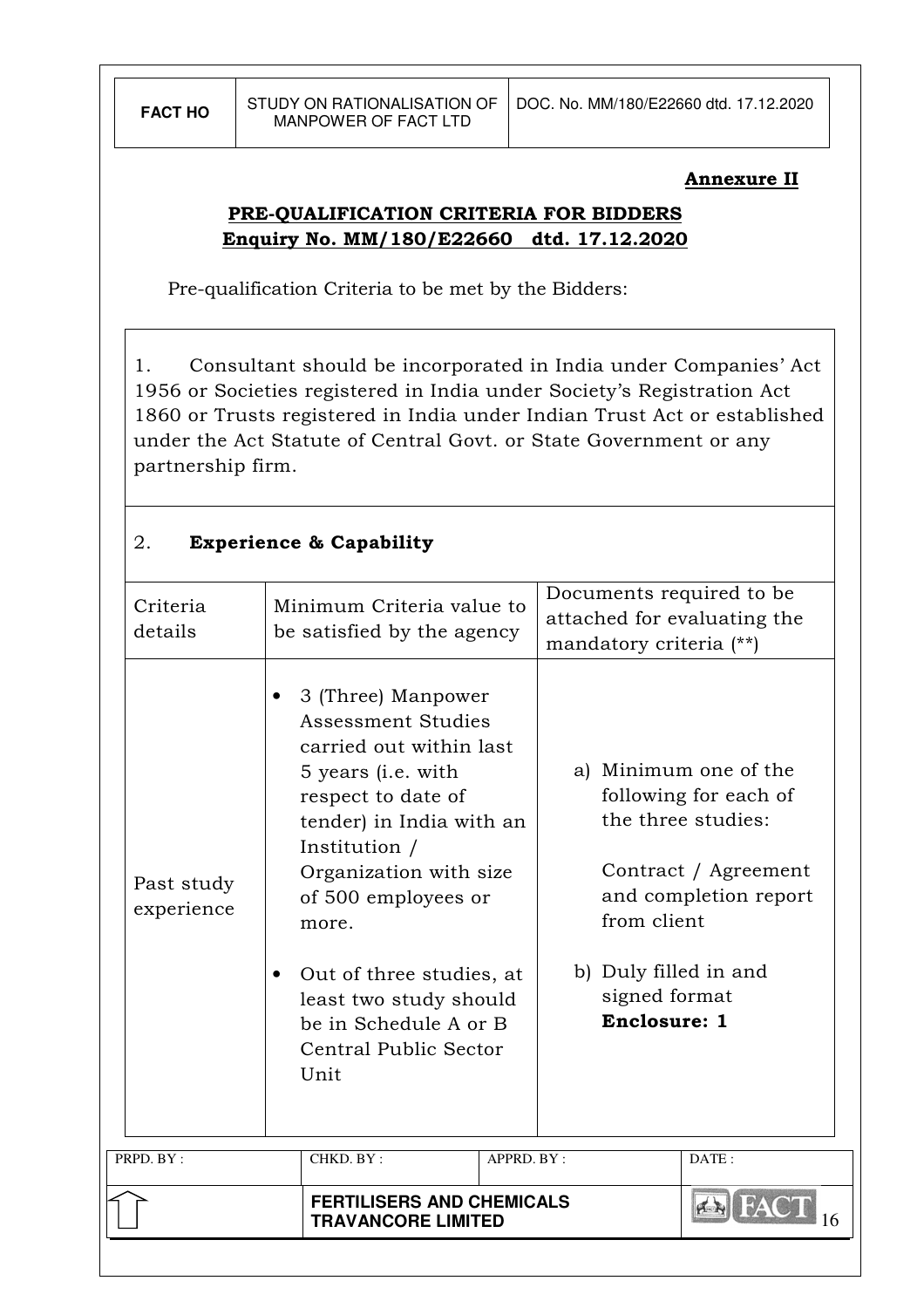| <b>FACT HO</b>                                                                                          |     | STUDY ON RATIONALISATION OF<br>MANPOWER OF FACT LTD                                                                                                          |                   | DOC. No. MM/180/E22660 dtd. 17.12.2020                                                                                                                                               |                           |
|---------------------------------------------------------------------------------------------------------|-----|--------------------------------------------------------------------------------------------------------------------------------------------------------------|-------------------|--------------------------------------------------------------------------------------------------------------------------------------------------------------------------------------|---------------------------|
| No.of<br>resource<br>personnel                                                                          |     | $5$ (Five)                                                                                                                                                   |                   | Duly filled in and signed<br>format<br><b>Enclosure: 2</b>                                                                                                                           |                           |
| Qualification<br>for resource<br>personnel                                                              |     | Graduate Engineer / Post<br>Graduate Engineer / PG<br>Diploma in Management                                                                                  |                   |                                                                                                                                                                                      |                           |
| Experience<br>of resource<br>personnel:<br>(i) Post<br>Qualification<br>Experience<br>(in years)        |     | Team leader: 7 years<br>Members: 4 years                                                                                                                     |                   |                                                                                                                                                                                      |                           |
| No. of<br>Manpower<br>assessment<br>studies<br>associated<br>with                                       |     | Team Leader: 3<br>Members: 1                                                                                                                                 |                   |                                                                                                                                                                                      |                           |
| Finance<br>3.                                                                                           |     |                                                                                                                                                              |                   |                                                                                                                                                                                      |                           |
| Annual<br>turnover of<br>the firm $/$<br>institution<br>from the<br>consultancy<br>business in<br>India | The | The Firm should have a<br>minimum<br>turnover per year of Rs. 1<br>(One) Crore in each of the<br>last three financial years<br>ending 31.03.2019.<br>bidders | average<br>should | Audited Balance Sheet and<br>Profit & Loss account<br>statements of last 3<br>Financial years ending<br>(ending 31.03.2019) with<br>declaration citing revenue<br>business in India. | from Manpower Consultancy |
| PRPD. BY:                                                                                               |     | CHKD. BY:                                                                                                                                                    |                   | APPRD. BY:                                                                                                                                                                           | DATE:                     |
|                                                                                                         |     | <b>FERTILISERS AND CHEMICALS</b><br><b>TRAVANCORE LIMITED</b>                                                                                                |                   |                                                                                                                                                                                      | <b>AN FAC</b>             |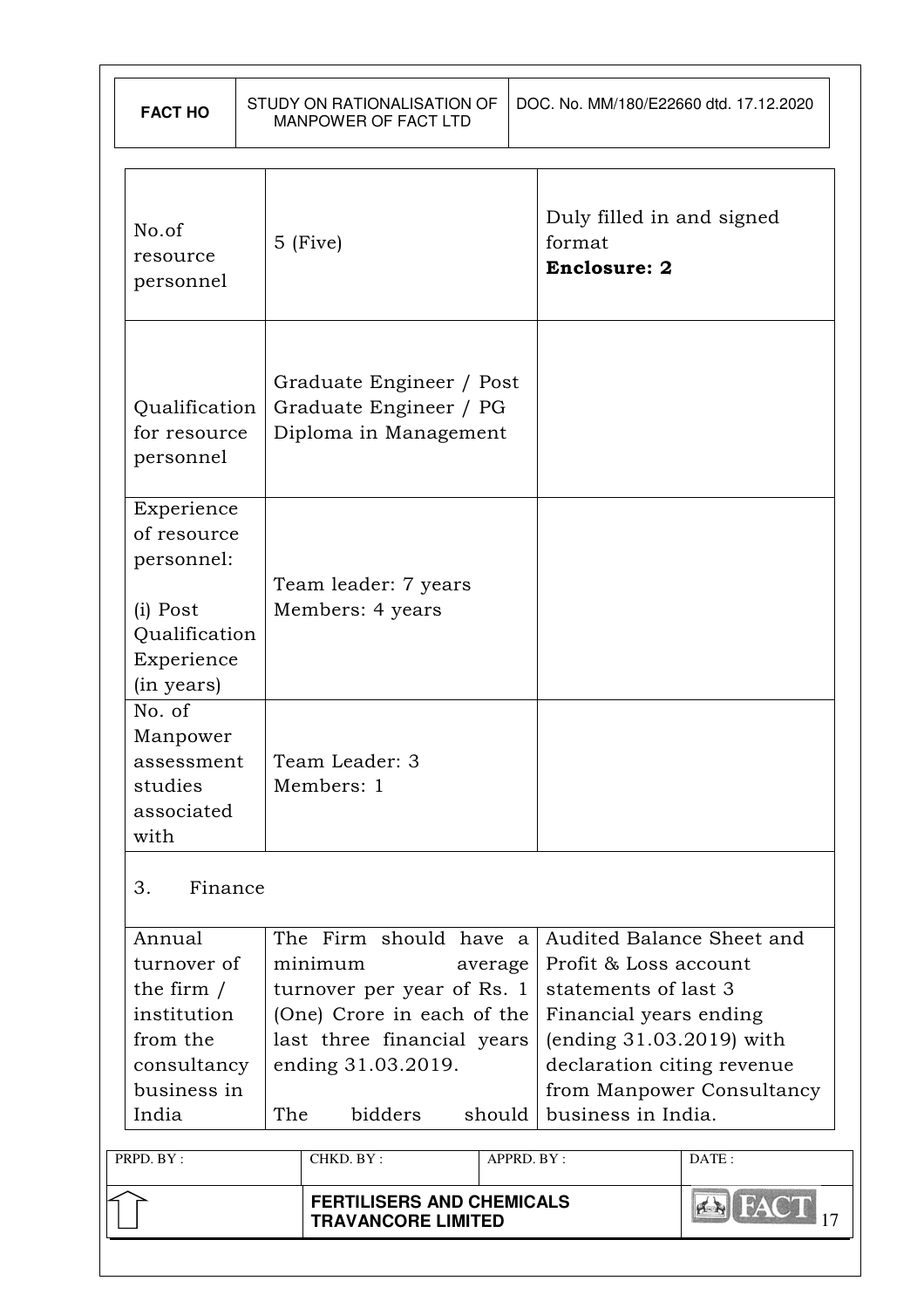| <b>FACT HO</b>                | STUDY ON RATIONALISATION OF<br><b>MANPOWER OF FACT LTD</b>                                                                                                       | DOC. No. MM/180/E22660 dtd. 17.12.2020                           |
|-------------------------------|------------------------------------------------------------------------------------------------------------------------------------------------------------------|------------------------------------------------------------------|
|                               | furnish copy of Audited<br>Balance Sheet and Profit<br>and Loss details of the<br>respective years                                                               |                                                                  |
| 4.<br>Organization.           | The bidder should neither have<br>been Debarred and / or blacklisted by<br>any Central / State Govt. Department /  <br>Universities / Educational Institutions / | Undertaking document as<br>per the format<br><b>Enclosure: 3</b> |
| 5.<br><b>GST</b> Registration |                                                                                                                                                                  | To furnish copy of GST<br>Registration                           |
| Income Tax return<br>6.       |                                                                                                                                                                  | To furnish latest Income Tax<br>return submission copy           |
| 7.<br>not eligible            | Those who conducted Manpower<br>Study in FACT in last five (5) years are                                                                                         |                                                                  |

- \*\* Relevant Documents are to be attached by the bidder
- \*\*\* In lieu of audited financial results of financial years, audited financial results of calendar years will also be considered as deemed appropriate.

| PRPD. BY : | CHKD. BY:                                                     | $APPRD$ . $BY$ : | DATE: |
|------------|---------------------------------------------------------------|------------------|-------|
|            | <b>FERTILISERS AND CHEMICALS</b><br><b>TRAVANCORE LIMITED</b> |                  |       |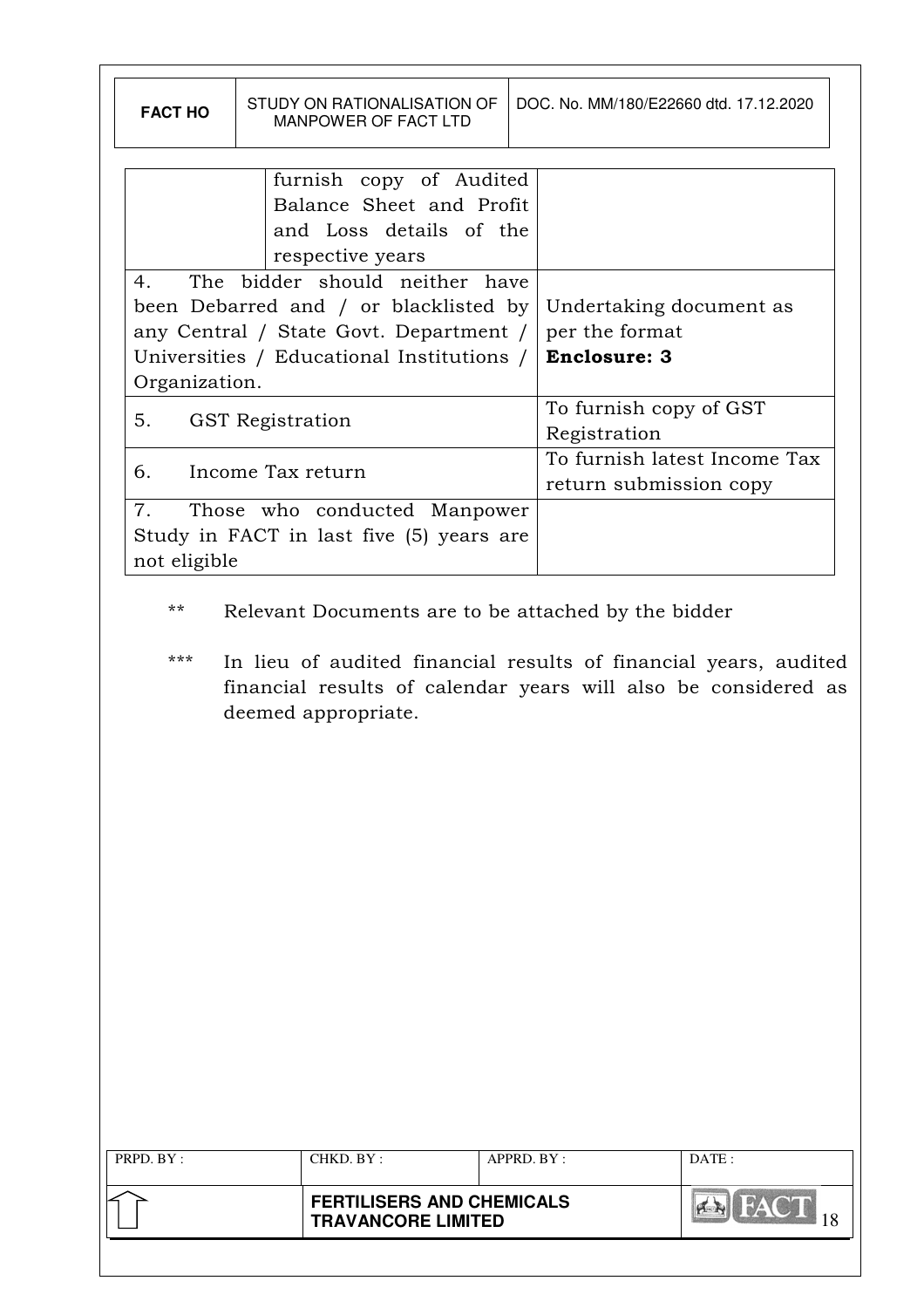| <b>FACT HO</b>                      |                                                                                                            | STUDY ON RATIONALISATION OF<br>MANPOWER OF FACT LTD |  |                                                                                                                                                | DOC. No. MM/180/E22660 dtd. 17.12.2020                         |  |  |  |
|-------------------------------------|------------------------------------------------------------------------------------------------------------|-----------------------------------------------------|--|------------------------------------------------------------------------------------------------------------------------------------------------|----------------------------------------------------------------|--|--|--|
|                                     | Enclosure: 1                                                                                               |                                                     |  |                                                                                                                                                |                                                                |  |  |  |
| Tender No                           |                                                                                                            |                                                     |  |                                                                                                                                                |                                                                |  |  |  |
|                                     |                                                                                                            |                                                     |  | Dated:                                                                                                                                         |                                                                |  |  |  |
|                                     | Offer No. & Date:                                                                                          |                                                     |  |                                                                                                                                                |                                                                |  |  |  |
|                                     |                                                                                                            | Past Experience of the bidder                       |  |                                                                                                                                                |                                                                |  |  |  |
|                                     | listing the bids)                                                                                          |                                                     |  | Table 1: Details required to evaluate mandatory criteria (pl. fill up<br>all the fields as these fields will be technically screened for short |                                                                |  |  |  |
| SI.<br>No.                          |                                                                                                            | Title of the Study and<br>brief description         |  | Date of completion of<br>the study                                                                                                             | Total<br>Manpower<br>Strength of<br>the client<br>organization |  |  |  |
| $\mathbf{1}$<br>$\overline{2}$<br>3 |                                                                                                            |                                                     |  |                                                                                                                                                |                                                                |  |  |  |
|                                     |                                                                                                            | above minimum no. specified.                        |  | Bidders are welcome to fill additional past study details over and                                                                             |                                                                |  |  |  |
|                                     | Note: Please mention only the details of completed projects and<br>completed portions of ongoing projects. |                                                     |  |                                                                                                                                                |                                                                |  |  |  |
|                                     |                                                                                                            |                                                     |  |                                                                                                                                                |                                                                |  |  |  |
|                                     |                                                                                                            |                                                     |  |                                                                                                                                                |                                                                |  |  |  |
|                                     |                                                                                                            |                                                     |  |                                                                                                                                                |                                                                |  |  |  |
| PRPD. BY:                           |                                                                                                            | CHKD. BY:                                           |  | APPRD. BY:                                                                                                                                     | DATE:                                                          |  |  |  |
|                                     | <b>FERTILISERS AND CHEMICALS</b><br><b>BALLACT</b><br><b>TRAVANCORE LIMITED</b>                            |                                                     |  |                                                                                                                                                |                                                                |  |  |  |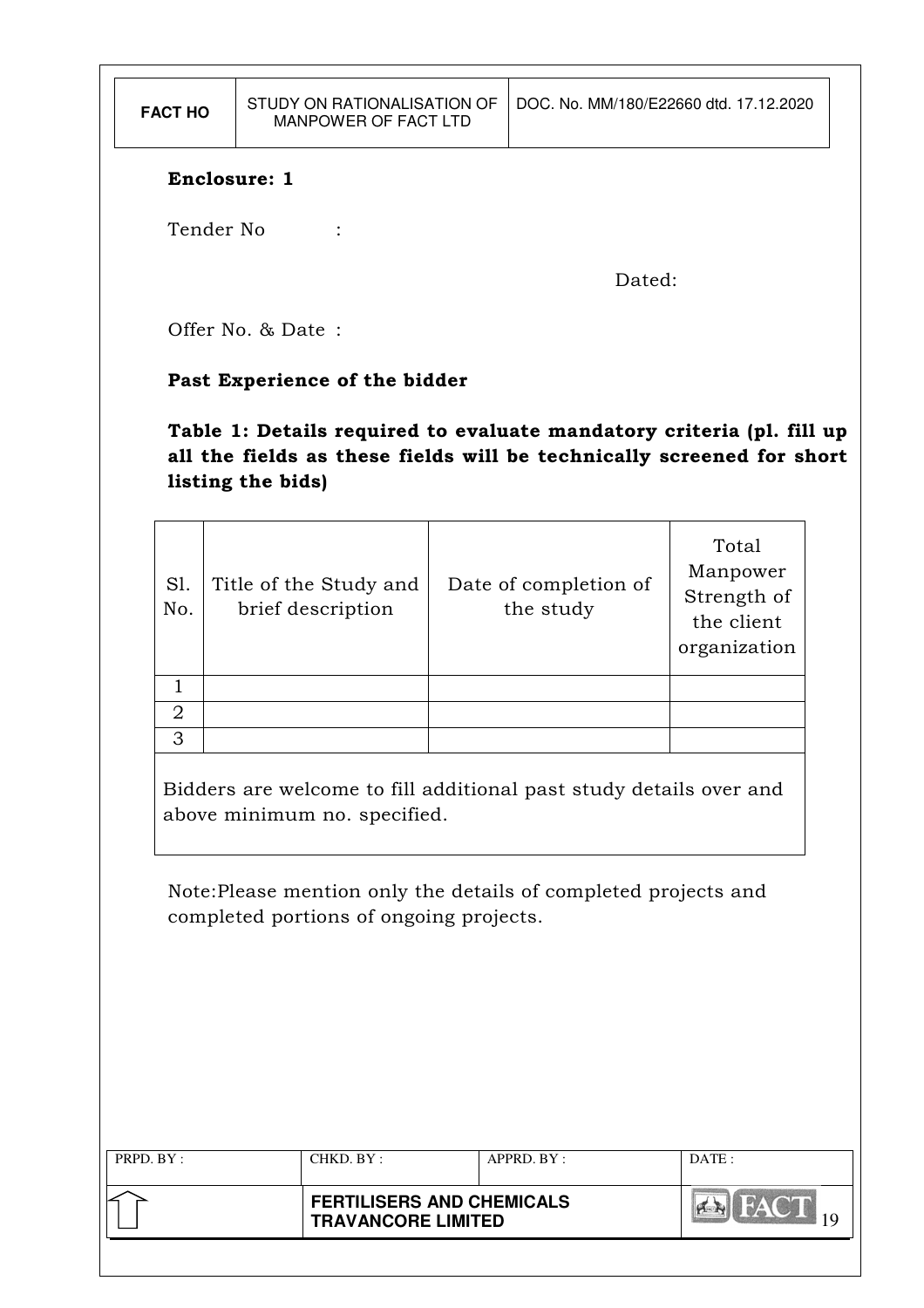|                                                                                                                      | <b>FACT HO</b>                                                                 | STUDY ON RATIONALISATION OF<br>MANPOWER OF FACT LTD                                                            |                                                  |                                                                           | DOC. No. MM/180/E22660 dtd. 17.12.2020                                                                                            |                |                                                             |                                                              |  |
|----------------------------------------------------------------------------------------------------------------------|--------------------------------------------------------------------------------|----------------------------------------------------------------------------------------------------------------|--------------------------------------------------|---------------------------------------------------------------------------|-----------------------------------------------------------------------------------------------------------------------------------|----------------|-------------------------------------------------------------|--------------------------------------------------------------|--|
|                                                                                                                      | Table 2:<br>Details additionally required for information purpose              |                                                                                                                |                                                  |                                                                           |                                                                                                                                   |                |                                                             |                                                              |  |
| Sl.<br>No.                                                                                                           | Title of<br>study                                                              | Domain in<br>which study<br>done such as<br>plant,<br>maintenance:<br>HR, Finance:<br>Others<br>(pls. specify) | Client<br>Organization<br>(Name $\&$<br>Address) | Client belongs<br>to:<br>$\bullet$ PSU(or)<br>• Private<br>(pls. Specify) | Sector to which the<br>Client belongs such<br>as;<br>• Manufacturing<br>• Fertilisers/<br>Chemicals/<br>• Others<br>(pl. specify) | Petrochemicals | Total<br>Manpower<br>strength for<br>which study<br>covered | Value of<br>the<br>Assignment<br>$($ In Rs $)$ -<br>Optional |  |
| $\mathbf{1}$                                                                                                         |                                                                                |                                                                                                                |                                                  |                                                                           |                                                                                                                                   |                |                                                             |                                                              |  |
| $\overline{2}$                                                                                                       |                                                                                |                                                                                                                |                                                  |                                                                           |                                                                                                                                   |                |                                                             |                                                              |  |
| 3                                                                                                                    |                                                                                |                                                                                                                |                                                  |                                                                           |                                                                                                                                   |                |                                                             |                                                              |  |
|                                                                                                                      | I/ We hereby certify that all the information given above is true and correct. |                                                                                                                |                                                  |                                                                           |                                                                                                                                   |                |                                                             |                                                              |  |
| PRPD. BY:<br>CHKD. BY:<br>APPRD. BY:<br>DATE:<br><b>FERTILISERS AND CHEMICALS</b><br>20<br><b>TRAVANCORE LIMITED</b> |                                                                                |                                                                                                                |                                                  |                                                                           |                                                                                                                                   |                |                                                             |                                                              |  |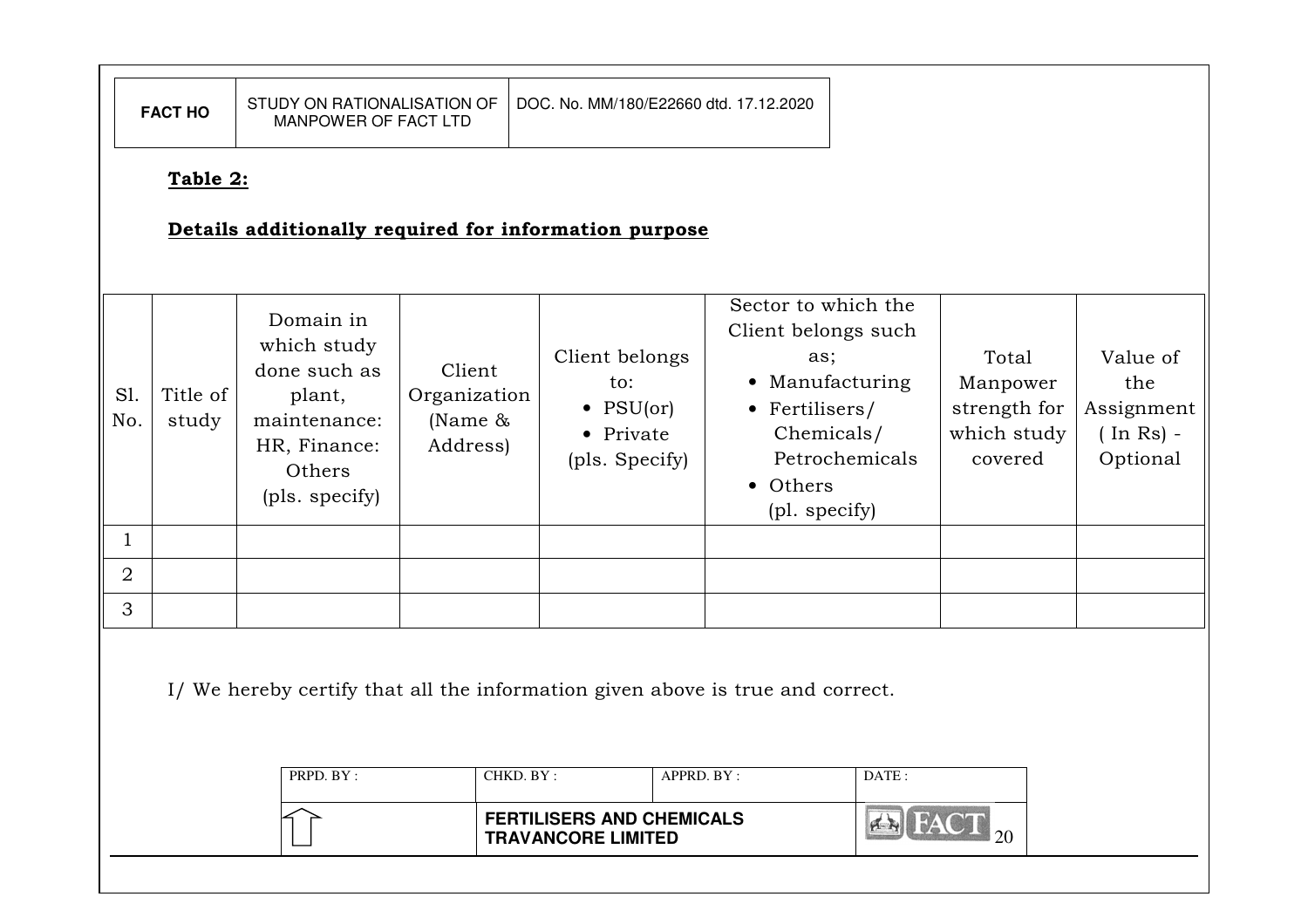| <b>FACT HO</b> | STUDY ON RATIONALISATION OF<br>MANPOWER OF FACT LTD | DOC. No. MM/180/E22660 dtd. 17.12.2020                        |                          |  |
|----------------|-----------------------------------------------------|---------------------------------------------------------------|--------------------------|--|
|                | Signature with date                                 |                                                               |                          |  |
|                | Name &Designation                                   |                                                               |                          |  |
|                | Firm's Seal                                         |                                                               |                          |  |
|                |                                                     |                                                               |                          |  |
|                |                                                     |                                                               |                          |  |
| Enclosure.2    |                                                     |                                                               |                          |  |
|                | Tender No:                                          |                                                               |                          |  |
|                |                                                     |                                                               |                          |  |
|                | Offer No. & Date:                                   |                                                               |                          |  |
|                |                                                     |                                                               |                          |  |
|                |                                                     |                                                               |                          |  |
|                |                                                     |                                                               |                          |  |
|                | PRPD. BY:                                           | CHKD. BY:<br>APPRD. BY:                                       | DATE:                    |  |
|                |                                                     | <b>FERTILISERS AND CHEMICALS</b><br><b>TRAVANCORE LIMITED</b> | $\bigoplus$ FACT $_{21}$ |  |
|                |                                                     |                                                               |                          |  |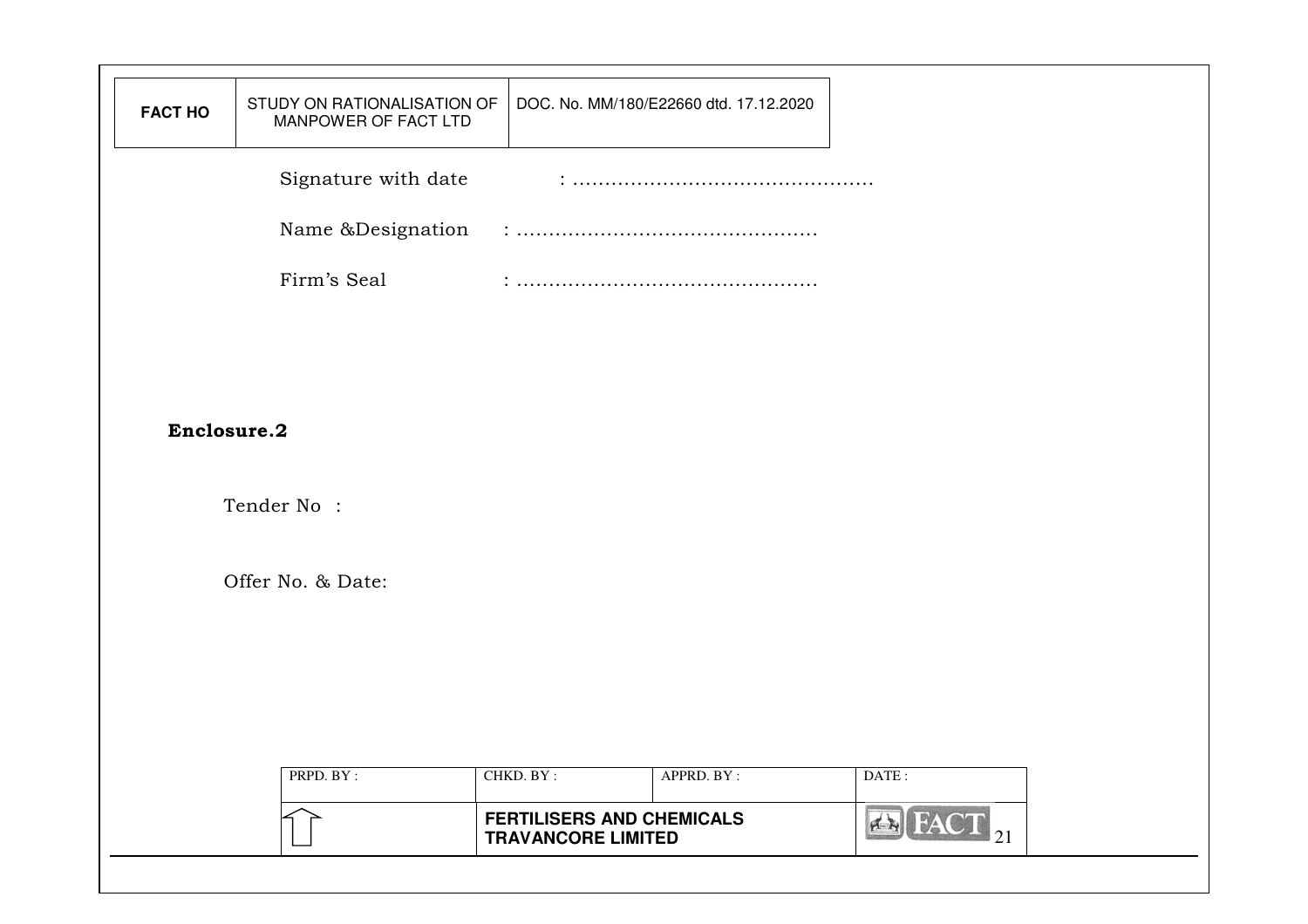#### DETAILS OF EXPERTISE OF RESOURCE PERSONNEL

#### Table: 1

- (i) Details required to evaluate mandatory criteria (pl. specify all the fields as these fields will be technically screened for pre-qualification
- (ii) Details additionally required for information purposes

| Sl.<br>No      | Position       | Name<br>of<br>Person<br>nel | Qualifi<br>cation |  | Post<br>Qualification<br>Experience<br>(in years) | No. of<br>manpower<br>assessment<br>studies in<br>which the<br>resource<br>personnel<br>associated<br>with |       | On rolls of<br>the<br>Consulting<br>Agency (or)<br>Empanelle<br>$d$ (or)<br>others<br>(pl. specify) |
|----------------|----------------|-----------------------------|-------------------|--|---------------------------------------------------|------------------------------------------------------------------------------------------------------------|-------|-----------------------------------------------------------------------------------------------------|
| $\mathbf{1}$   | Team<br>Leader |                             |                   |  |                                                   |                                                                                                            |       |                                                                                                     |
| $\overline{2}$ | Member<br>$-1$ |                             |                   |  |                                                   |                                                                                                            |       |                                                                                                     |
| 3              | Member<br>$-2$ |                             |                   |  |                                                   |                                                                                                            |       |                                                                                                     |
| $\overline{4}$ | Member<br>$-3$ |                             |                   |  |                                                   |                                                                                                            |       |                                                                                                     |
| 5              | Member<br>$-4$ |                             |                   |  |                                                   |                                                                                                            |       |                                                                                                     |
|                |                |                             |                   |  |                                                   |                                                                                                            |       |                                                                                                     |
| PRPD. BY:      |                |                             | CHKD. BY:         |  | APPRD. BY:                                        |                                                                                                            | DATE: |                                                                                                     |

| <b>FERTILISERS AND CHEMICALS</b><br><b>TRAVANCORE LIMITED</b> |  |
|---------------------------------------------------------------|--|
|                                                               |  |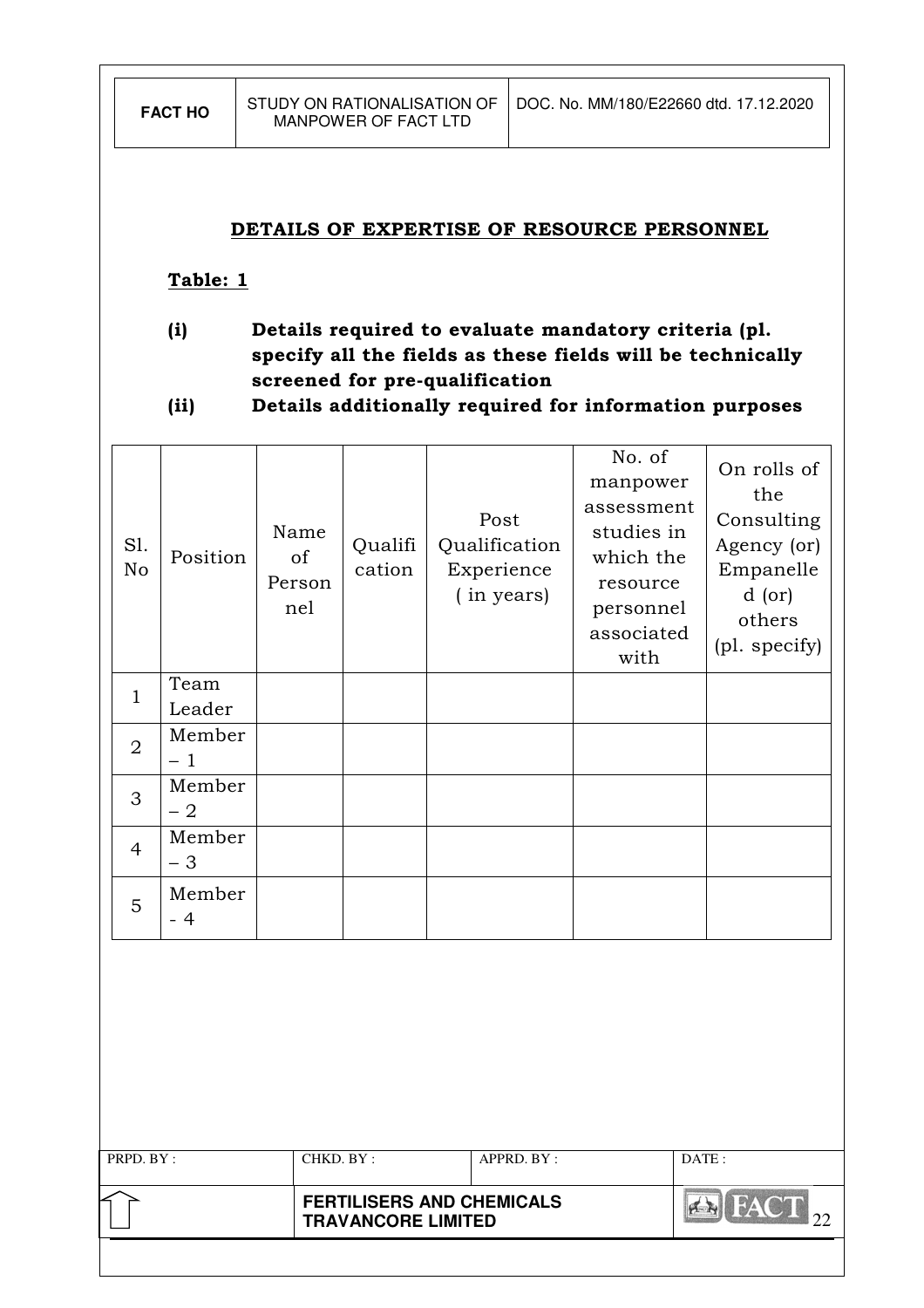# Table: 1

# (ii) Details additionally required for information purposes.

Details of Experience of all Resource Personnel in PSU, Fertilisers, Chemicals, Petrochemical, Oil sector etc (if available)

| Sl.<br>No | Name of the<br>resource<br>personnel | Company & Sector in<br>which experience<br>obtained | Years of<br>experience |
|-----------|--------------------------------------|-----------------------------------------------------|------------------------|
|           |                                      |                                                     |                        |

Note: Credentials & detailed CV of the Resource Personnel of the consulting firm will be sought as may be deemed appropriate by the Management.

I / We hereby certify that all the information given above are true and correct.

| Signature with Date |  |
|---------------------|--|
|---------------------|--|

| Name & Designation |  |
|--------------------|--|
|--------------------|--|

Firm's Seal : ...................................

|           |            | <b>FERTILISERS AND CHEMICALS</b><br><b>TRAVANCORE LIMITED</b> |       |
|-----------|------------|---------------------------------------------------------------|-------|
| PRPD. BY: | CHKD. BY : | APPRD. BY:                                                    | DATE: |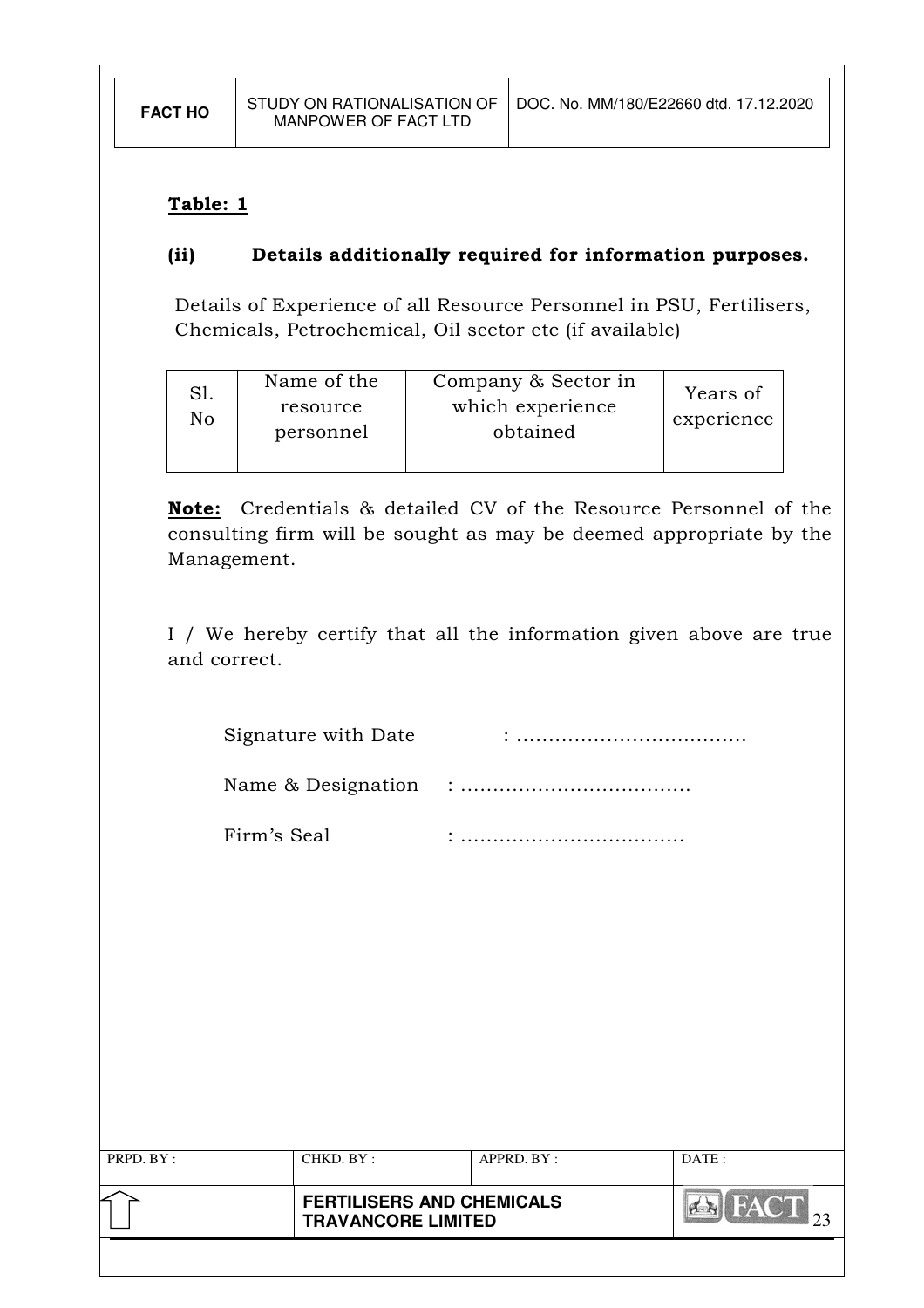| <b>FACT HO</b>      | STUDY ON RATIONALISATION OF<br>MANPOWER OF FACT LTD                                                                             | DOC. No. MM/180/E22660 dtd. 17.12.2020                                                                                             |  |  |  |  |  |
|---------------------|---------------------------------------------------------------------------------------------------------------------------------|------------------------------------------------------------------------------------------------------------------------------------|--|--|--|--|--|
| <b>Enclosure: 3</b> |                                                                                                                                 |                                                                                                                                    |  |  |  |  |  |
| Tender No:          |                                                                                                                                 |                                                                                                                                    |  |  |  |  |  |
|                     | Offer no. & Date:                                                                                                               | Dated:                                                                                                                             |  |  |  |  |  |
|                     | <b>UNDERTAKING</b>                                                                                                              |                                                                                                                                    |  |  |  |  |  |
|                     | Institution / PSUs in India.                                                                                                    | Firm) has not been banned / black listed / debarred from engaging<br>in business with any Central / State Govt. Dept. / Autonomous |  |  |  |  |  |
|                     | We hereby confirm that we are not under any 'liquidation', any 'court<br>receivership' or similar proceedings and 'bankruptcy'. |                                                                                                                                    |  |  |  |  |  |
|                     |                                                                                                                                 |                                                                                                                                    |  |  |  |  |  |
|                     |                                                                                                                                 |                                                                                                                                    |  |  |  |  |  |
|                     | Firms' Seal                                                                                                                     |                                                                                                                                    |  |  |  |  |  |
|                     | Bidders not fulfilling above will not be considered.                                                                            |                                                                                                                                    |  |  |  |  |  |
|                     |                                                                                                                                 | Note for Micro & Small Enterprises and Start-uns: Prequalification criteria                                                        |  |  |  |  |  |

Note for Micro & Small Enterprises and Start-ups: Prequalification criteria specified above shall also be applicable for Micro & Small Enterprises and Start-ups without any relaxation.

Note: The offers of such bidders who meet PQ Criteria shall only be considered for technical evaluation and opening of price bids. Offers received without supporting documents or with incomplete form / documents are liable to be rejected. FACT reserves the right to verify the claim of the bidders /documents submitted by them, directly with the clients or any other agency in this regard.

| PRPD. BY: | CHKD. BY:                                                     | APPRD. BY: | DATA: |
|-----------|---------------------------------------------------------------|------------|-------|
|           | <b>FERTILISERS AND CHEMICALS</b><br><b>TRAVANCORE LIMITED</b> |            |       |
|           |                                                               |            |       |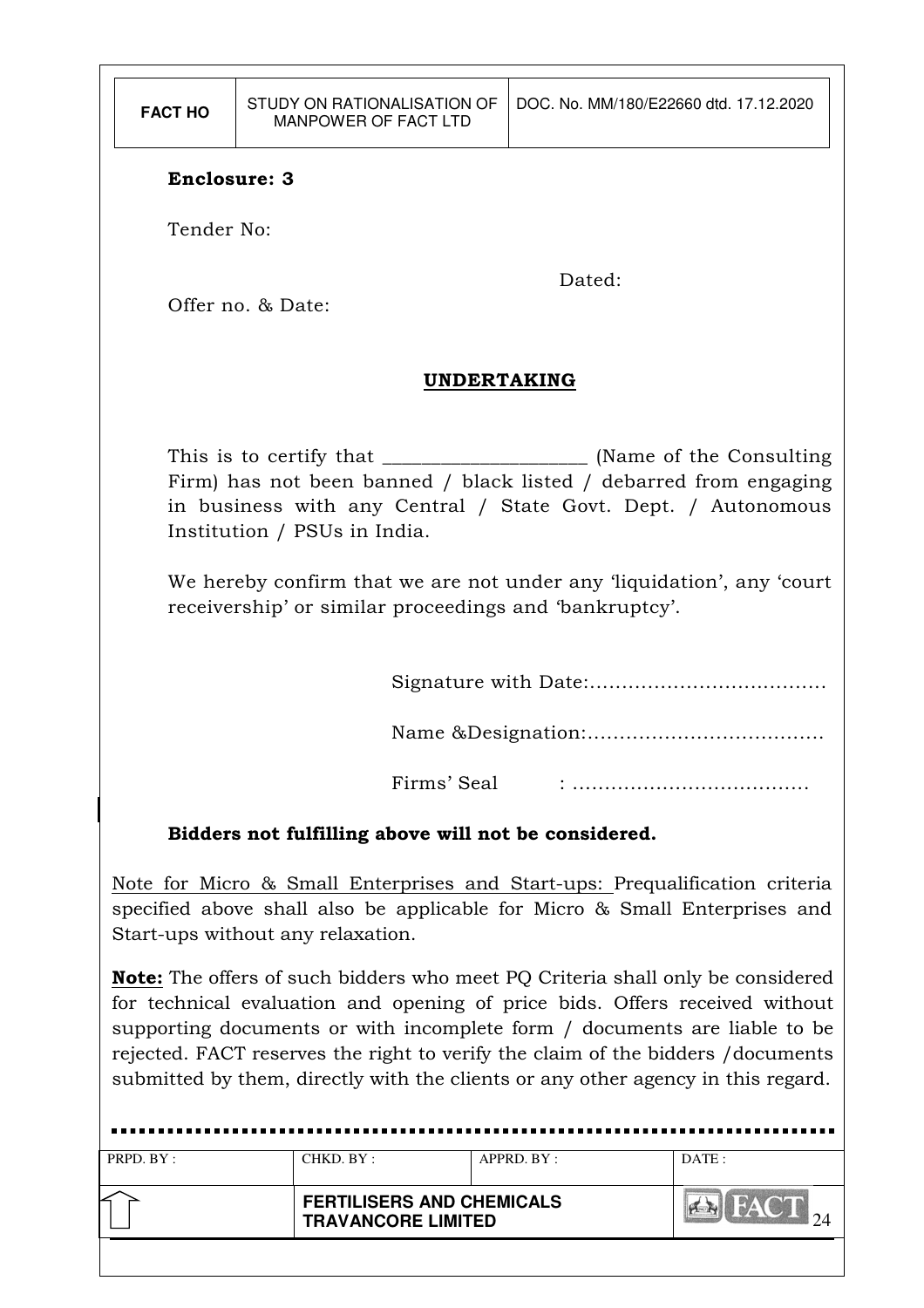#### Annexure - III

#### VENDOR DATA UPDATION FORM

(PLEASE USE ADDITIONAL SHEETS, IF SPACE IS INSUFFICIENT)

FACT reserves the right to verify the information given as per the format and enclosures. It is the responsibility of the bidder to give the full details required as per this format for evaluating his bid as per this Enquiry. Any misrepresentation of facts and withholding of information may result in rejection of the bid/disqualification of the bidder.

- 1. Name and address of the Bidder:
- 2. Address of Registered office:

 Telephone No. Fax No. E-mail ID

3. Address of Head Office:

Telephone No. Fax No. E-mail ID

4. Address of Cochin Office:

Telephone No. Fax No. E-mail ID

5. Name of Contact Person at Cochin Office: with whom FACT may correspond

| PRPD. BY: | CHKD. BY :                                                    | APPRD. BY: | DATA: |
|-----------|---------------------------------------------------------------|------------|-------|
|           | <b>FERTILISERS AND CHEMICALS</b><br><b>TRAVANCORE LIMITED</b> |            |       |
|           |                                                               |            |       |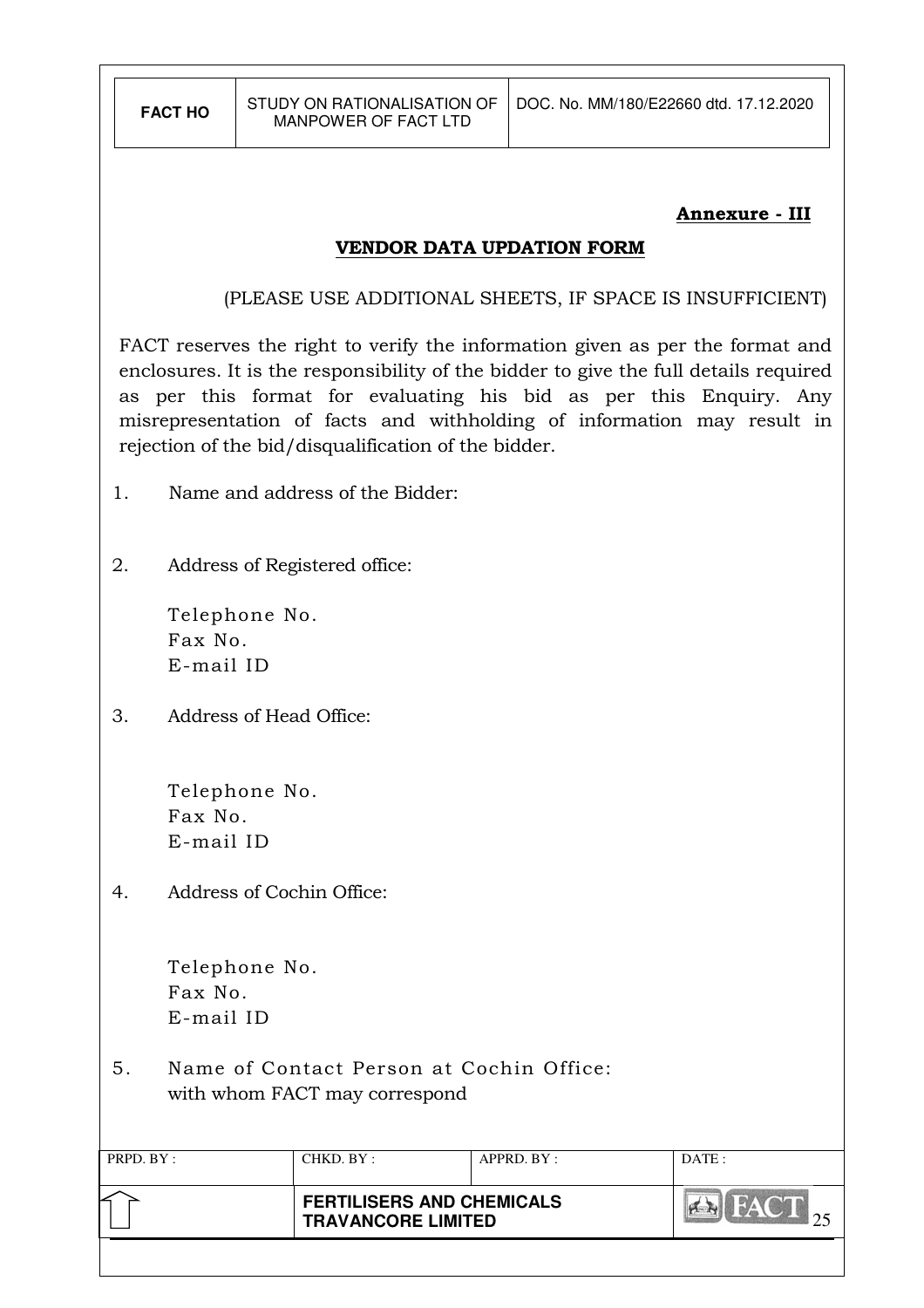| <b>FACT HO</b> |                                                                                                                |                                                                                                                                                                                                                                              | STUDY ON RATIONALISATION OF<br>MANPOWER OF FACT LTD |                                                                               |  |                | DOC. No. MM/180/E22660 dtd. 17.12.2020 |                 |
|----------------|----------------------------------------------------------------------------------------------------------------|----------------------------------------------------------------------------------------------------------------------------------------------------------------------------------------------------------------------------------------------|-----------------------------------------------------|-------------------------------------------------------------------------------|--|----------------|----------------------------------------|-----------------|
|                |                                                                                                                | Telephone No.<br>Fax No.                                                                                                                                                                                                                     |                                                     |                                                                               |  |                |                                        |                 |
|                | 6.                                                                                                             | Name of the person authorised to<br>sign the Bid and related documents                                                                                                                                                                       |                                                     |                                                                               |  |                |                                        |                 |
|                | 7.                                                                                                             |                                                                                                                                                                                                                                              |                                                     | Date of Registration of the Firm<br>(Attach copy of Registration Certificate) |  |                |                                        |                 |
|                | 8.                                                                                                             |                                                                                                                                                                                                                                              |                                                     | Constitution of the Bidder<br>(Strike out which is not applicable)            |  |                | Regd. Partnership/<br>Limited Company  | Proprietorship/ |
|                | 9.                                                                                                             | /Partners/Directors                                                                                                                                                                                                                          |                                                     | Name and address of proprietor                                                |  | 1.<br>2.<br>3. |                                        |                 |
|                | 10.                                                                                                            |                                                                                                                                                                                                                                              | Category:                                           |                                                                               |  |                |                                        |                 |
|                |                                                                                                                |                                                                                                                                                                                                                                              |                                                     | i) Whether the entrepreneur comes under the following status (please tick)    |  |                |                                        |                 |
|                |                                                                                                                |                                                                                                                                                                                                                                              |                                                     | Micro / Small / medium.                                                       |  |                |                                        |                 |
|                |                                                                                                                | (In case of Micro/Small pl. enclose UAM certificate. All MSE<br>bidders shall register / declare their UAM Number on CPP Portal;<br>failing which such bidders will not be able to enjoy benefits as per<br>PP Policy for MSME order, 2012.) |                                                     |                                                                               |  |                |                                        |                 |
|                |                                                                                                                | ii) In case bidder is an Entrepreneur whether he/she belongs to SC / ST<br>category.<br>SC / ST                                                                                                                                              |                                                     |                                                                               |  |                |                                        |                 |
|                |                                                                                                                | iii) Enclose copy of the MSME/NSIC Registration Certificate.                                                                                                                                                                                 |                                                     |                                                                               |  |                |                                        |                 |
|                | 11.<br>Details of EMD:                                                                                         |                                                                                                                                                                                                                                              |                                                     |                                                                               |  |                |                                        |                 |
|                |                                                                                                                |                                                                                                                                                                                                                                              |                                                     | Whether Exempted or Bid Security declaration form is enclosed:                |  |                |                                        |                 |
|                | PRPD. BY:<br>CHKD. BY:<br>APPRD. BY:<br>DATE:<br><b>FERTILISERS AND CHEMICALS</b><br><b>TRAVANCORE LIMITED</b> |                                                                                                                                                                                                                                              |                                                     |                                                                               |  |                |                                        |                 |
|                |                                                                                                                |                                                                                                                                                                                                                                              |                                                     |                                                                               |  |                |                                        |                 |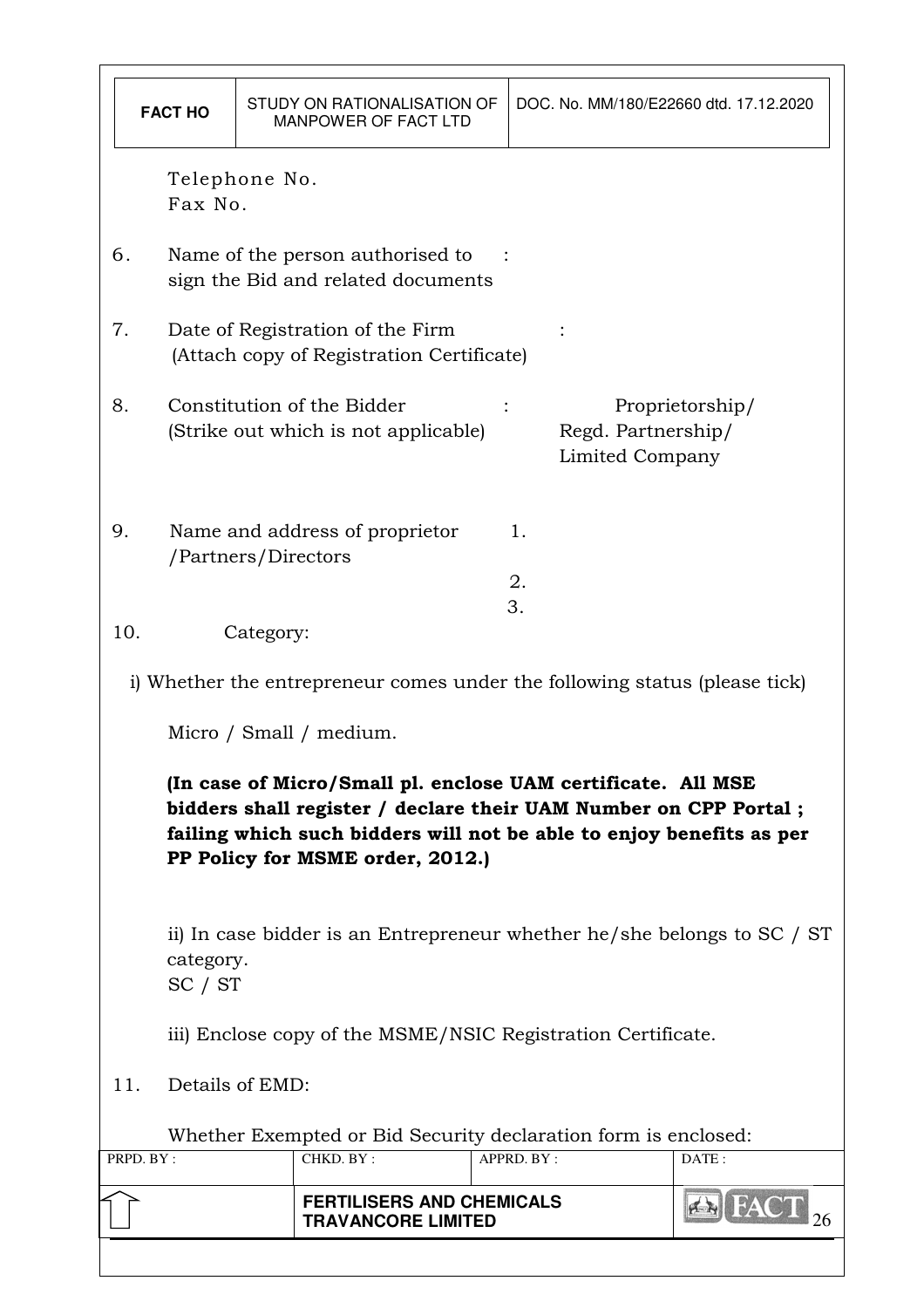#### EXEMPTED/BID SECURITY DECLARATION ENCLOSED

- 12. Name / address of the Bank with which bidder has dealings.
- 13. Financial Worthiness
	- i) Name Address & Tel. Nos of Bank with which the Bidder has financial dealings
	- ii) Details of credit limits/ facilities enjoyed. (Please submit Certificate from the Bank)

| S.No. | Name of the Bank | Type of credit<br>(i.e C/C, O/D etc.) | Amount of Credit<br>Limit Sanctioned<br>Rs. |
|-------|------------------|---------------------------------------|---------------------------------------------|
|       |                  |                                       |                                             |
|       |                  |                                       |                                             |

(Certificate from Bank regarding working capital mobilisation to be enclosed.)

14. In case the bidder becomes a successful CONSULTANT, payment as per terms and conditions of Work Order will be credited to your bank through National Electronic Fund Transfer or RTGS. Please furnish the following details along with your Banker's authorisation letter:

|           |                |                       | <b>FERTILISERS AND CHEMICALS</b><br><b>TRAVANCORE LIMITED</b> |       |  |  |  |
|-----------|----------------|-----------------------|---------------------------------------------------------------|-------|--|--|--|
| PRPD. BY: |                | CHKD. BY:             | APPRD. BY:                                                    | DATE: |  |  |  |
|           |                |                       |                                                               |       |  |  |  |
|           | 6              | <b>IFSC Code</b>      |                                                               |       |  |  |  |
|           | 5              | <b>MICR Code</b>      |                                                               |       |  |  |  |
|           |                | address               |                                                               |       |  |  |  |
|           | 4              |                       | Name of the Branch with                                       |       |  |  |  |
|           |                | address               |                                                               |       |  |  |  |
|           | 3              | Name of the Bank with |                                                               |       |  |  |  |
|           |                |                       | Registration Certificate).                                    |       |  |  |  |
|           | $\overline{2}$ |                       | GSTIN No. (With copy of                                       |       |  |  |  |
|           |                |                       |                                                               |       |  |  |  |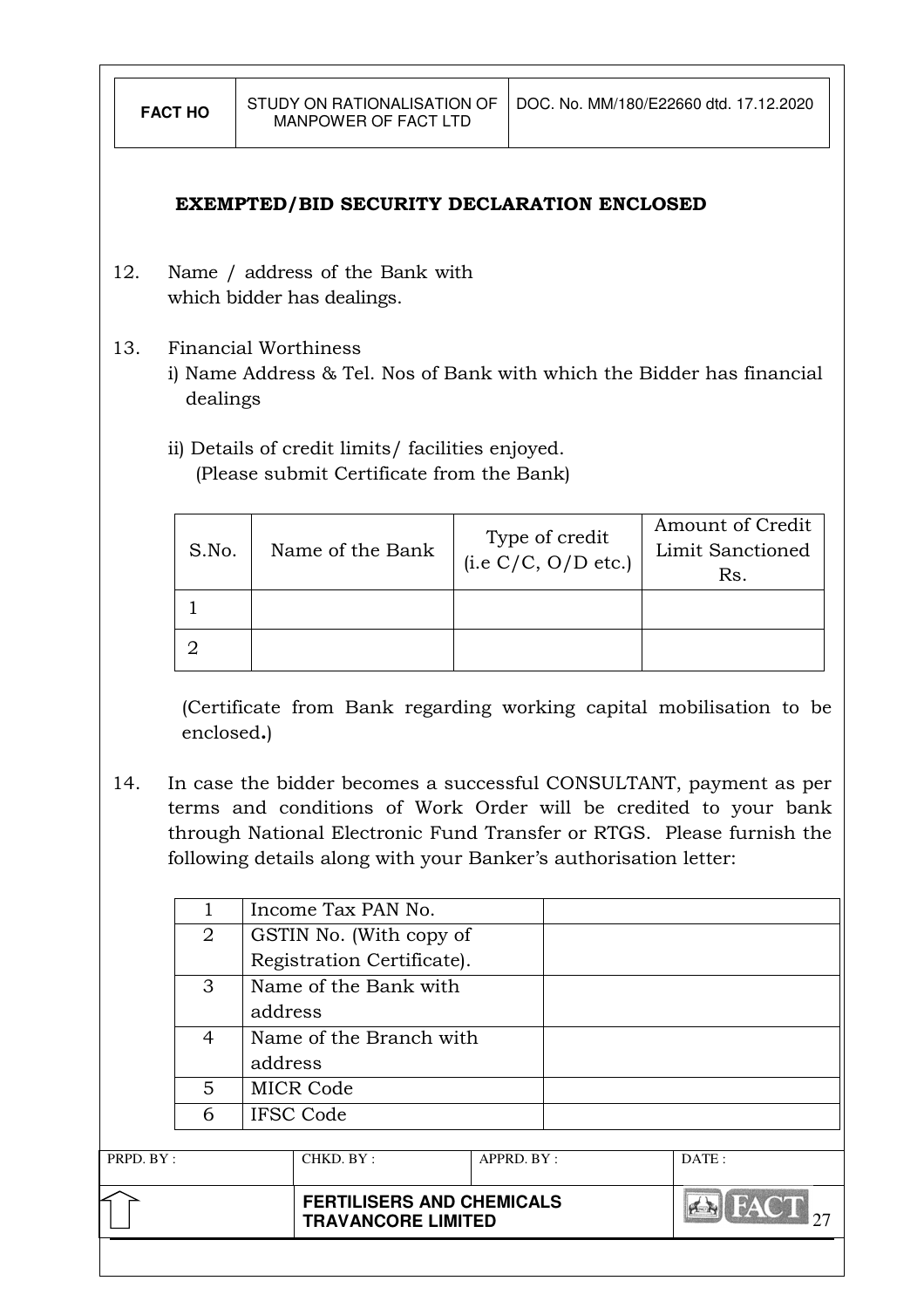| l DOC. No. MM/180/E22660 dtd. 17.12.2020<br>STUDY ON RATIONALISATION OF<br><b>FACT HO</b><br>MANPOWER OF FACT LTD |  |
|-------------------------------------------------------------------------------------------------------------------|--|
|-------------------------------------------------------------------------------------------------------------------|--|

| Account Type          |  |
|-----------------------|--|
| Bank Account No.      |  |
| Account holder's Name |  |
| Vendor email address  |  |

# 15. Details of Profit & Loss Account:

| S.No. | Year       | Total revenue receipts<br>(Rs.) | Profit / $Loss(Rs.)$ |
|-------|------------|---------------------------------|----------------------|
|       | 2016-17    |                                 |                      |
|       | $ 2017-18$ |                                 |                      |
|       | 2018-19    |                                 |                      |

(Copies of audited Profit & Loss Account for the above periods to be enclosed)

16. Details of Balance Sheet of the firm for preceding three years:

| S.No. | Year    | <b>Total Capital</b><br>employed<br>(Rs.) | Reserves &<br>Surplus (Rs.) | <b>Fixed Assets</b><br>(Rs.) | Current<br>Assets<br>(Rs.) |
|-------|---------|-------------------------------------------|-----------------------------|------------------------------|----------------------------|
|       | 2016-17 |                                           |                             |                              |                            |
|       | 2017-18 |                                           |                             |                              |                            |
| 3     | 2018-19 |                                           |                             |                              |                            |

(Copies of audited Balance Sheets for the above periods to be enclosed).

17. Time required for mobilisation/  $\cdots$   $\cdots$  Days commencement of work from LOI

18. Have you ever been blacklisted by Government : Department, Public Sector, Quasi Government Undertaking

| PRPD. BY: | CHKD. BY : | APPRD. BY:                                                    | DATE: |  |
|-----------|------------|---------------------------------------------------------------|-------|--|
|           |            | <b>FERTILISERS AND CHEMICALS</b><br><b>TRAVANCORE LIMITED</b> |       |  |
|           |            |                                                               |       |  |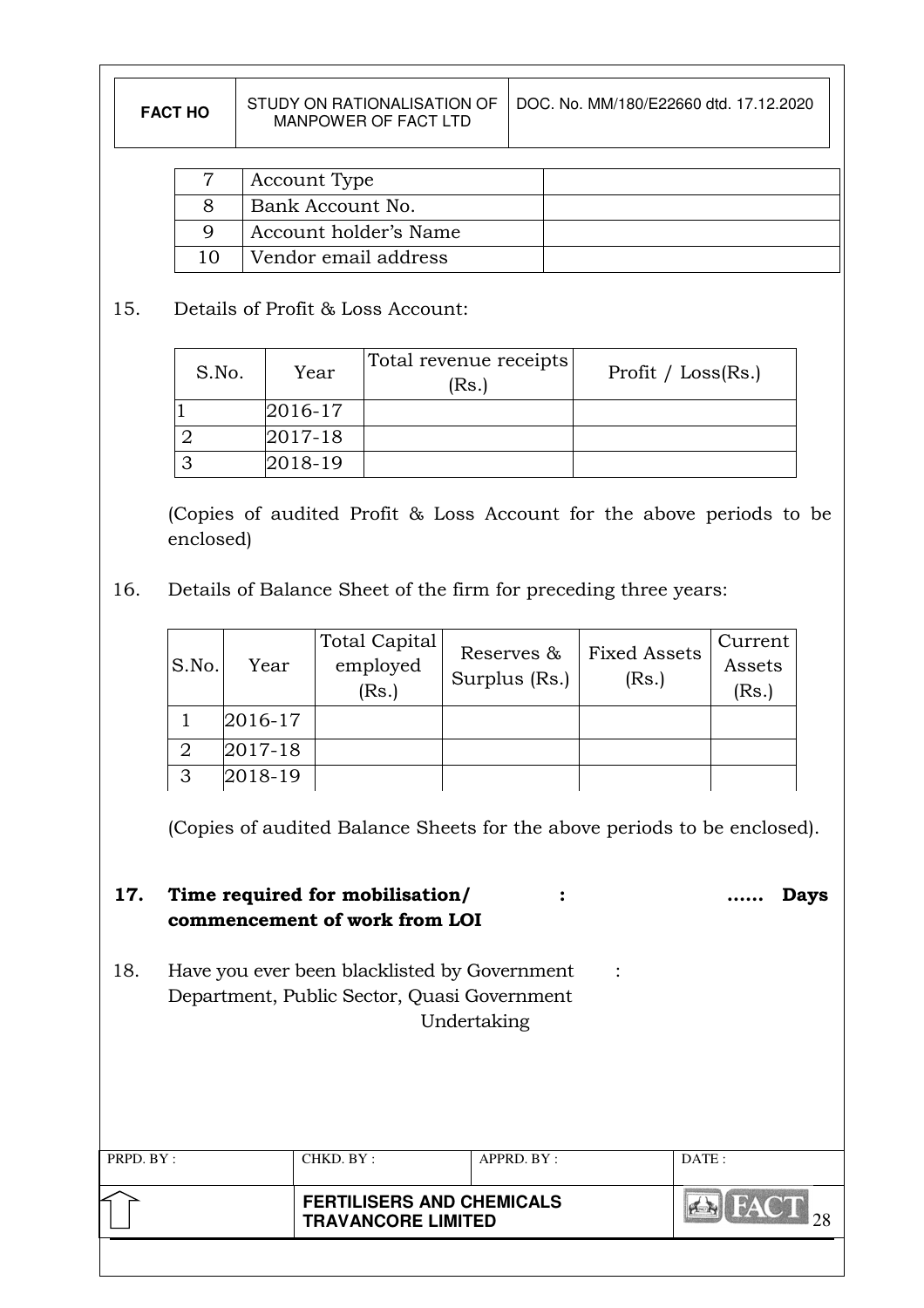#### **DECLARATION**

I/We hereby declare that the particulars furnished above are true to the best of my/our knowledge and belief. I/we hereby agree that FACT shall have the right to visit my/our office/works to satisfy themselves that the particulars furnished above are correct and I/we shall furnish any additional information/documents that may be required by FACT. I/we understand that suppression of any facts/furnishing false information shall render us liable for disqualification.

I/We also undertake to carry out the work as per the terms and conditions stipulated in the work order if issued to me/us.

Authorised signatory:

Date:

Place:

Name:

Designation:

Signature:

(Seal)

| PRPD. BY : | CHKD. BY :                                                    | APPRD. BY : | DATE:                         |
|------------|---------------------------------------------------------------|-------------|-------------------------------|
|            | <b>FERTILISERS AND CHEMICALS</b><br><b>TRAVANCORE LIMITED</b> |             | HAY GALLERY<br>$\sum_{i=1}^n$ |
|            |                                                               |             |                               |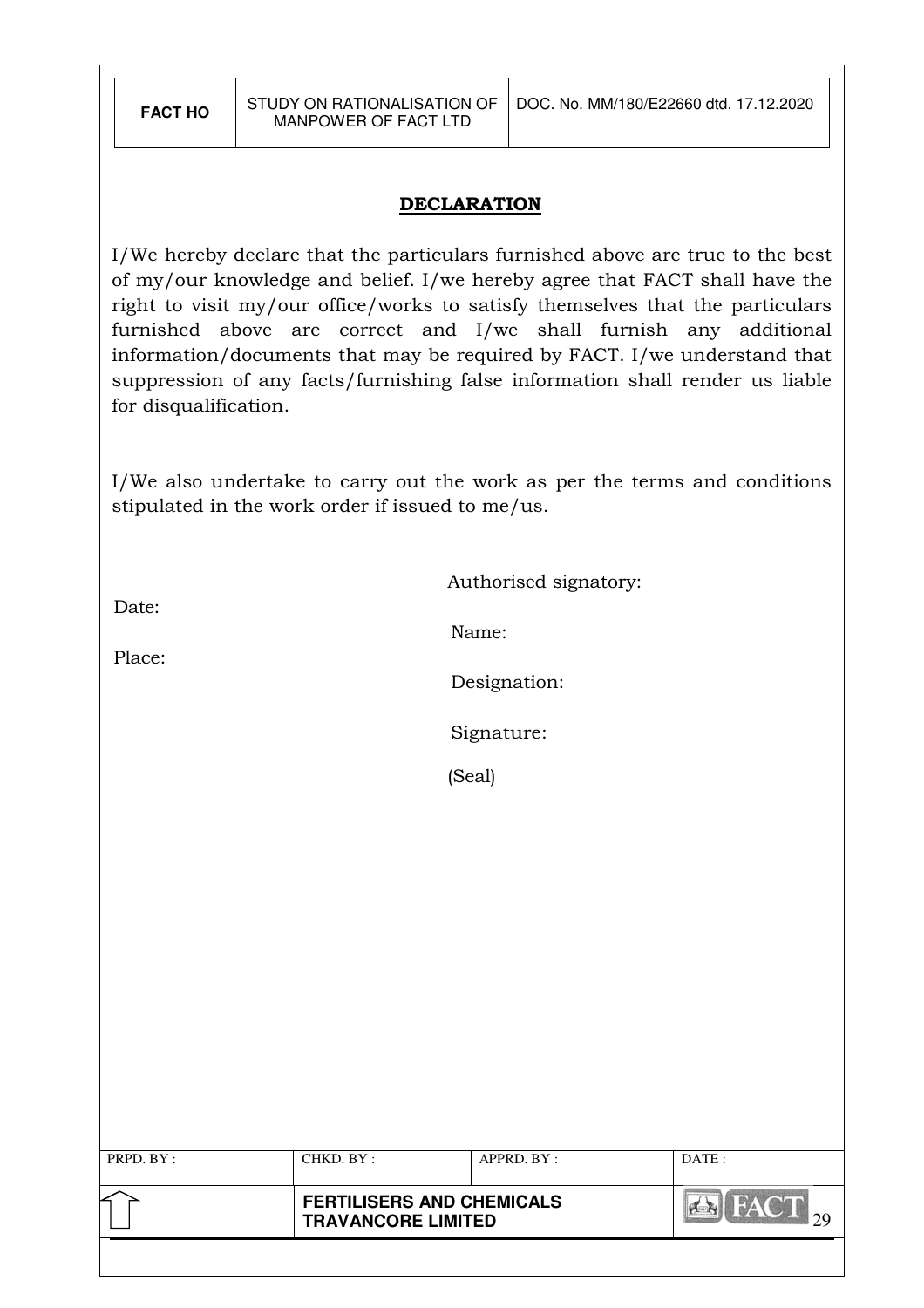#### Annexure – IV

#### SPECIAL TERMS AND CONDITIONS OF CONTRACT

#### SCOPE OF WORK

#### 1.0 About the Company

The Fertilisers And Chemical Travancore Ltd (FACT), India's first largescale Fertiliser manufacturing unit, set up in 1943, is a multidivisional Government of India Company located at Udyogamandal, Kochi, Kerala. The Company is engaged primarily in manufacture of Fertilisers, Chemicals & Petrochemicals and has two manufacturing units at Udyogamandal and Ambalamedu. FACT has a Design & Consultancy division (FACT Engineering and Design Organization, FEDO) and an Engineering division (FACT Engineering Works, FEW), with a large Marketing network spread over 5 States in South India. The Company has a turnover of more than 2500 Crores and is having a total manpower of about 1800 in various Managerial and Non-Managerial Cadres, on permanent rolls.

# 2.0 Objectives of the Study

The Company intends to right size the manpower strength of the Company by conducting a Manpower study engaging an external agency. The study has to cover all the levels and categories of employees in managerial and non-managerial cadres, in all the divisions/departments and functions of the Company, to arrive at a total strength for the Company, by assessing the manpower requirement plant/ section wise and department/division wise. The study shall focus at rationalizing and optimizing the manpower strength to arrive at an appropriate/ideal manpower by studying the present operations, analyzing the core functions/activities and identifying the jobs/areas for outsourcing. On the basis of the reassessed strength, Recruitment plan and Succession plan have to be prepared for five years.

| PRPD. BY: | CHKD. BY : | APPRD. BY:                                                    | DATE: |  |
|-----------|------------|---------------------------------------------------------------|-------|--|
|           |            | <b>FERTILISERS AND CHEMICALS</b><br><b>TRAVANCORE LIMITED</b> |       |  |
|           |            |                                                               |       |  |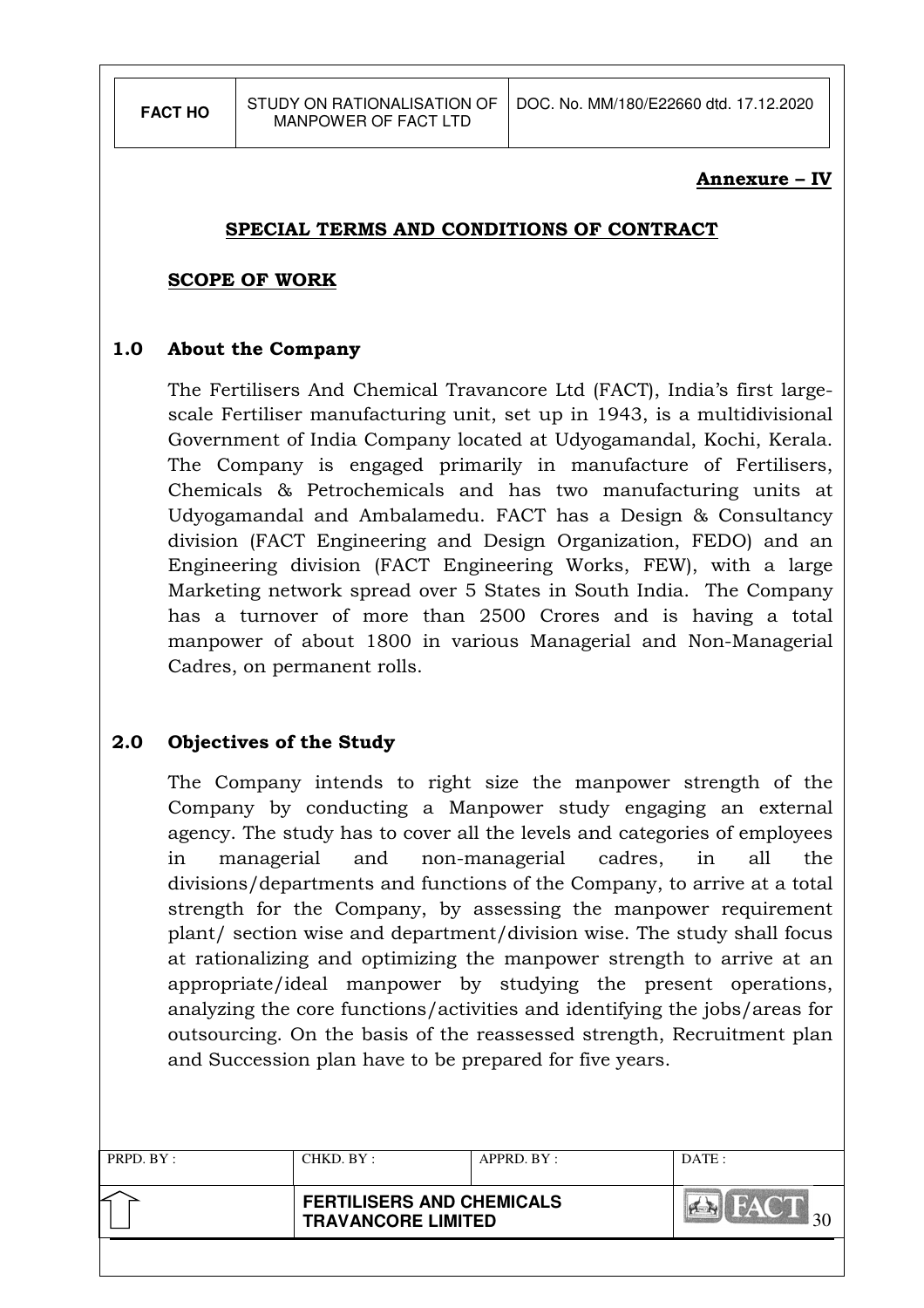#### 3.0 Study Coverage

 The Manpower Study shall cover all the managerial and non-managerial employees in all levels and categories in the following Divisions/ Departments /Functions/ Areas/Offices.

#### 3.1 Udyogamandal Complex (UC)

FACT (UC) is one of the two manufacturing divisions of FACT located at Udyogamandal, comprising of two major areas of Fertilisers and Petrochemicals Plants producing Ammonia, Ammonium Phosphate (Factamfos), Ammonium Sulphate, Sulphuric acid, Caprolactam, Captive Power plants etc.

#### 3.2 Cochin Division (CD)

FACT (CD) is the second manufacturing Division of FACT, located at Ambalamedu, having Ammonium Phosphate, Sulphuric and Phosphoric acid plants and also Product Handling & Dispatch (PHD) departments. The Raw Material handling installations at Cochin Port are also part of CD.

# 3.3 Marketing Division

Marketing division is entrusted with the task of sales and marketing of different products of FACT and is having sales network in Kerala, Tamil Nadu, Karnataka, Andhra Pradesh, Telangana and Puducherry, consisting of State/ Zonal Offices and Agro Service Centres. Company is also looking out for sales in North Indian states like Maharashtra, Gujarat, Odisha & West Bengal.

#### 3.4 FEDO

FEDO is the Engineering and Consultancy division which provides consultancy services for design and development of Fertiliser & process plants and allied industries and for infrastructure development and undertakes turnkey project jobs.

| PRPD. BY: | CHKD. BY :                                                    | APPRD. BY: | DATE: |
|-----------|---------------------------------------------------------------|------------|-------|
|           | <b>FERTILISERS AND CHEMICALS</b><br><b>TRAVANCORE LIMITED</b> |            |       |
|           |                                                               |            |       |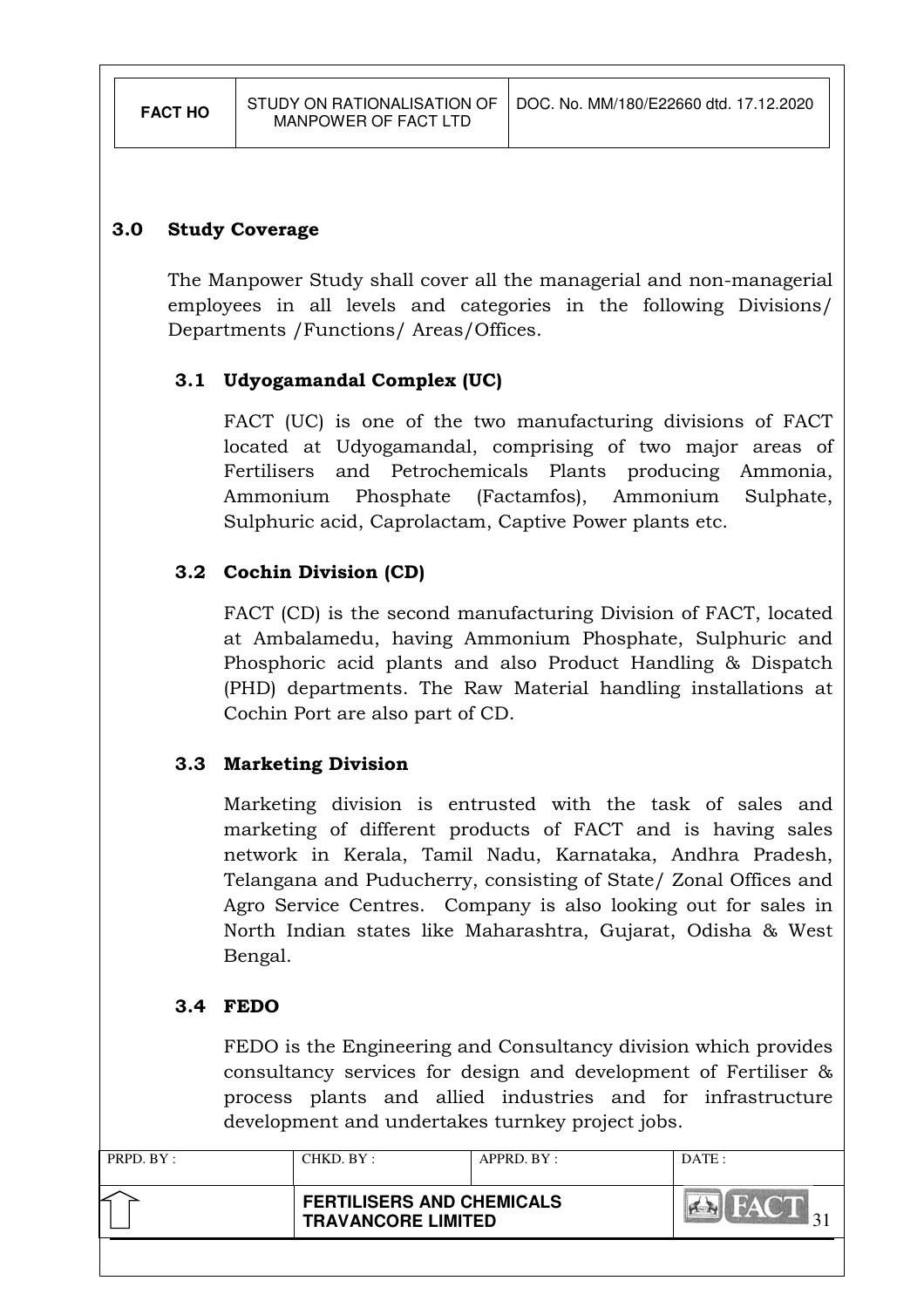### 3.5 FEW

FEW is the Engineering and Fabrication unit of FACT located at Palluruthy, Kochi. FEW is engaged in manufacture of heat exchangers, pressure vessels, storage tanks, ship building components etc.

# 3.6 Corporate Office and Head Office

FACT Corporate Office is located at Udyogamandal with Offices of Chairman and Managing Director, Functional Directors and Offices of various Functional Heads and Company Secretariat.

FACT - HO is located in Udyogamandal and the following sections/ functions are attached to HO.

- Centralized Finance including Internal Audit, Pay Roll and Provident Fund
- Centralized Materials Purchase, Transportation, Stores, Shipping Office
- Centralized HR including Welfare/ Medical/ Training/ IE/Legal **Services**
- Computer Services Centre (CSC), Vigilance & Hindi Department
- Administration/ Public Relations /Estate office and Guest houses
- Vigilance & Hindi Department
- Regional/liaison Offices and Guest house at Delhi, Mumbai and Thiruvananthapuram.

# 4.0 Scope of Study

• To conduct a study on rationalization of Manpower in FACT in all the Divisions/Functions/Departments/Offices of FACT and to recommend "Appropriate Human Resources "to be deployed, -

| PRPD. BY: | CHKD. BY:                                                     | APPRD. BY: | DATA |
|-----------|---------------------------------------------------------------|------------|------|
|           | <b>FERTILISERS AND CHEMICALS</b><br><b>TRAVANCORE LIMITED</b> |            |      |
|           |                                                               |            |      |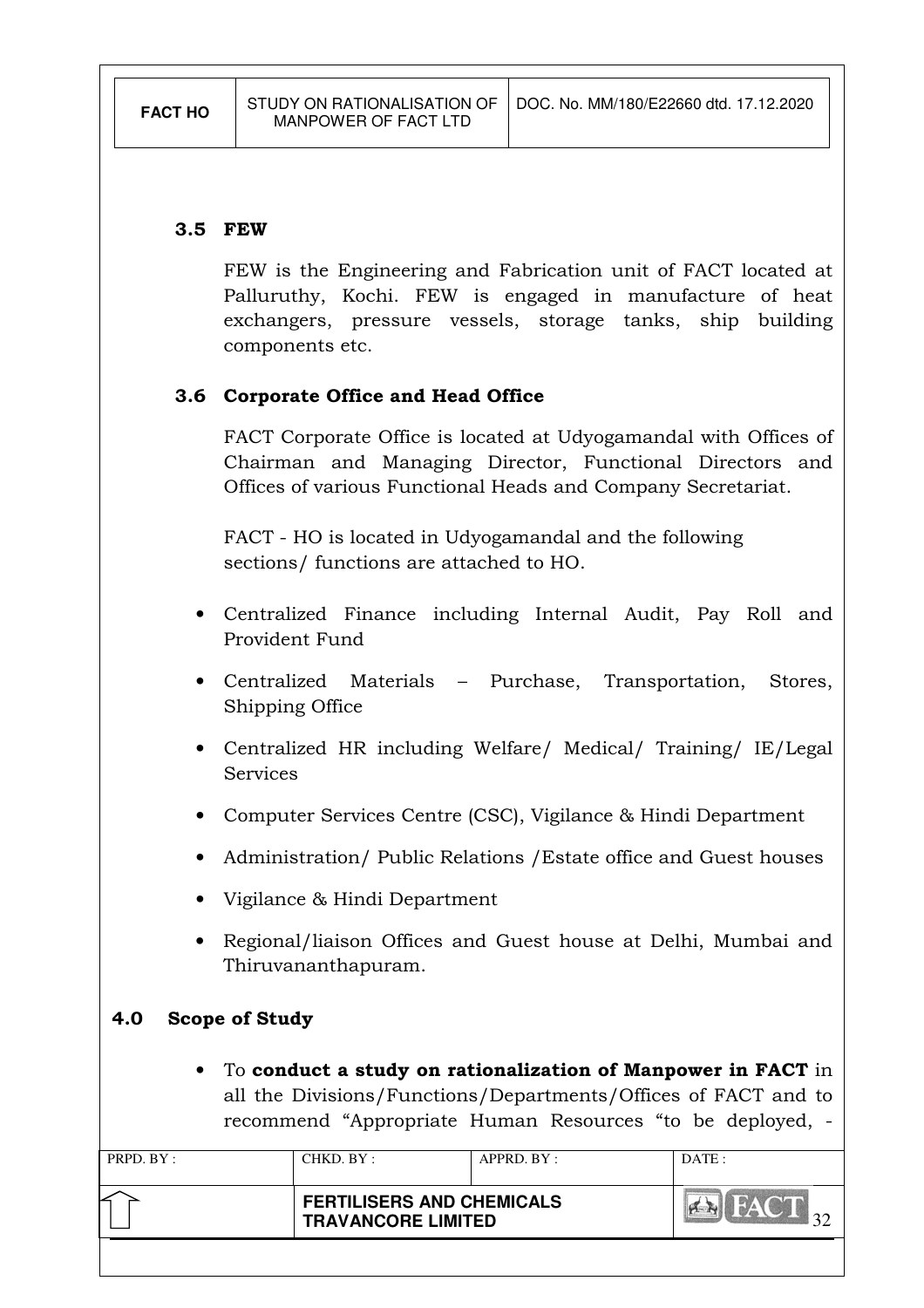Job/ Category/ Function/ Level wise, to right size the Organization.

- To analyse the present Organizational Structure keeping in view the objectives of the organization, goals, roles and responsibility and recommend suitable Organizational Structure for various Divisions and Functions.
- To study the present operations/processes/systems in different Divisions as follows.
	- $\triangleright$  To identify the Core functions/activities/areas and recommend optimum manpower for core activities, category wise.
	- $\triangleright$  To identify jobs in core and service functions, unskilled/semiskilled jobs, to be outsourced through contract.
	- To analyse Marketing operations at State/ Zonal/ Territory/ ASC levels for optimization of manpower, bench marking the sales activities with similar Companies - to analyse the operation and manpower of Agro Service Centres, studying the scope for outsourcing of ASCs etc,
	- > To identify areas for systems/procedure/method improvements/automation for productivity enhancement, wherever applicable.
	- $\triangleright$  Rationalization of Manpower and to compare FACT with other Companies having similar functions/plants
	- Rationalization of Manpower on Petrochemical plant preservation/start-up & running mode.
	- To study manpower requirement in all categories including production, maintenance and related categories with respect to proposed expansion of NP Plant (additional NP with capacity of 1650 MT/ day) in FACT Cochin Division.
	- To identify Functions/Jobs which can be eliminated or simplified or combined and effective utilization of SAP/ERP

| PRPD. BY : | CHKD. BY :                                                    | APPRD. BY: | DATA |
|------------|---------------------------------------------------------------|------------|------|
|            | <b>FERTILISERS AND CHEMICALS</b><br><b>TRAVANCORE LIMITED</b> |            |      |
|            |                                                               |            |      |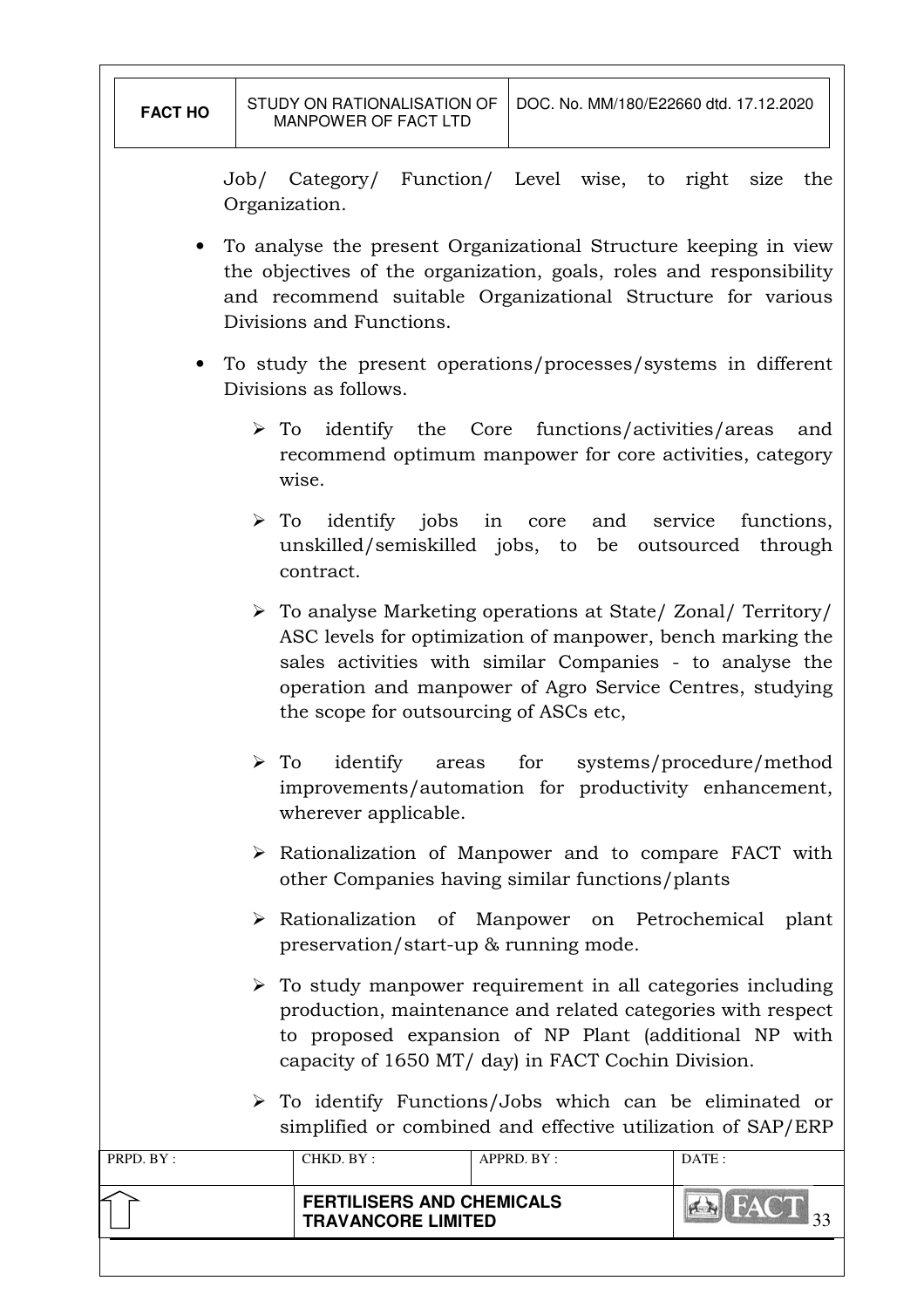|           | <b>FACT HO</b>                                                                                                                                                                                       |  | STUDY ON RATIONALISATION OF<br>MANPOWER OF FACT LTD           |  | DOC. No. MM/180/E22660 dtd. 17.12.2020                        |                                                                                                                                                                                                                                                                                                                                                                                                                                                                                                                                                                                                       |
|-----------|------------------------------------------------------------------------------------------------------------------------------------------------------------------------------------------------------|--|---------------------------------------------------------------|--|---------------------------------------------------------------|-------------------------------------------------------------------------------------------------------------------------------------------------------------------------------------------------------------------------------------------------------------------------------------------------------------------------------------------------------------------------------------------------------------------------------------------------------------------------------------------------------------------------------------------------------------------------------------------------------|
|           | recommendations<br>rationalization<br>with<br><sub>of</sub><br>system<br>on<br>strength.                                                                                                             |  |                                                               |  |                                                               |                                                                                                                                                                                                                                                                                                                                                                                                                                                                                                                                                                                                       |
|           |                                                                                                                                                                                                      |  |                                                               |  | manpower is preferred, due to work-demand fluctuations.       | $\triangleright$ To identify jobs/ areas where engagement of contract                                                                                                                                                                                                                                                                                                                                                                                                                                                                                                                                 |
|           |                                                                                                                                                                                                      |  | Companies.                                                    |  |                                                               | $\triangleright$ To make comparison of manpower/labour productivity - of<br>FACT with prevailing Industry norms and norms of similar                                                                                                                                                                                                                                                                                                                                                                                                                                                                  |
|           |                                                                                                                                                                                                      |  | similar function plants.                                      |  |                                                               | $\triangleright$ To prepare the study report after comparing manpower in<br>FACT with other such similarly placed 2 companies having                                                                                                                                                                                                                                                                                                                                                                                                                                                                  |
|           |                                                                                                                                                                                                      |  | job during workload assessment.                               |  |                                                               | The assessment of work content may be done through interactions with<br>the department heads/ in-charge personnel, analyzing the primary data<br>collected from departments, secondary data collected from the records,<br>observation while task is being performed etc. Data thus collected may<br>be analysed using appropriate IE, statistical & other techniques. There<br>are jobs/tasks that have been outsourced for operational efficiency.<br>Such activities shall also be analysed while working out the quantum of<br>The scope may be altered / amended as may be necessary with mutual |
|           |                                                                                                                                                                                                      |  | consent between the parties (FACT & the Agency).              |  |                                                               |                                                                                                                                                                                                                                                                                                                                                                                                                                                                                                                                                                                                       |
| 5.0       | <b>Deliverables</b><br>(i)                                                                                                                                                                           |  | all jobs/cadre.                                               |  |                                                               | To provide "Appropriate Human Resources" to be deployed -<br>Division/Plant/ Section/ Function/ Post/ Category wise- for                                                                                                                                                                                                                                                                                                                                                                                                                                                                              |
|           | (ii)                                                                                                                                                                                                 |  |                                                               |  | To list out Core Functions/Areas, with manpower requirements. |                                                                                                                                                                                                                                                                                                                                                                                                                                                                                                                                                                                                       |
|           | To list out Service functions to be outsourced and to provide<br>(iii)<br>Manpower requirement for departmental jobs<br>in<br>Service<br>departments.                                                |  |                                                               |  |                                                               |                                                                                                                                                                                                                                                                                                                                                                                                                                                                                                                                                                                                       |
|           | To provide Work Load Assessment details and Duties &<br>(iv)<br>Responsibilities' - Job / Post/ Category wise – for managerial and<br>non-managerial cadres – Preparation of Job Description Report. |  |                                                               |  |                                                               |                                                                                                                                                                                                                                                                                                                                                                                                                                                                                                                                                                                                       |
|           | (v)                                                                                                                                                                                                  |  |                                                               |  |                                                               | To list out unskilled/semiskilled jobs to be outsourced - with                                                                                                                                                                                                                                                                                                                                                                                                                                                                                                                                        |
|           |                                                                                                                                                                                                      |  | action plan for implementation.<br>CHKD. BY:                  |  |                                                               |                                                                                                                                                                                                                                                                                                                                                                                                                                                                                                                                                                                                       |
| PRPD. BY: |                                                                                                                                                                                                      |  |                                                               |  | APPRD. BY:                                                    | DATE:                                                                                                                                                                                                                                                                                                                                                                                                                                                                                                                                                                                                 |
|           |                                                                                                                                                                                                      |  | <b>FERTILISERS AND CHEMICALS</b><br><b>TRAVANCORE LIMITED</b> |  |                                                               | <b>ANIMA</b>                                                                                                                                                                                                                                                                                                                                                                                                                                                                                                                                                                                          |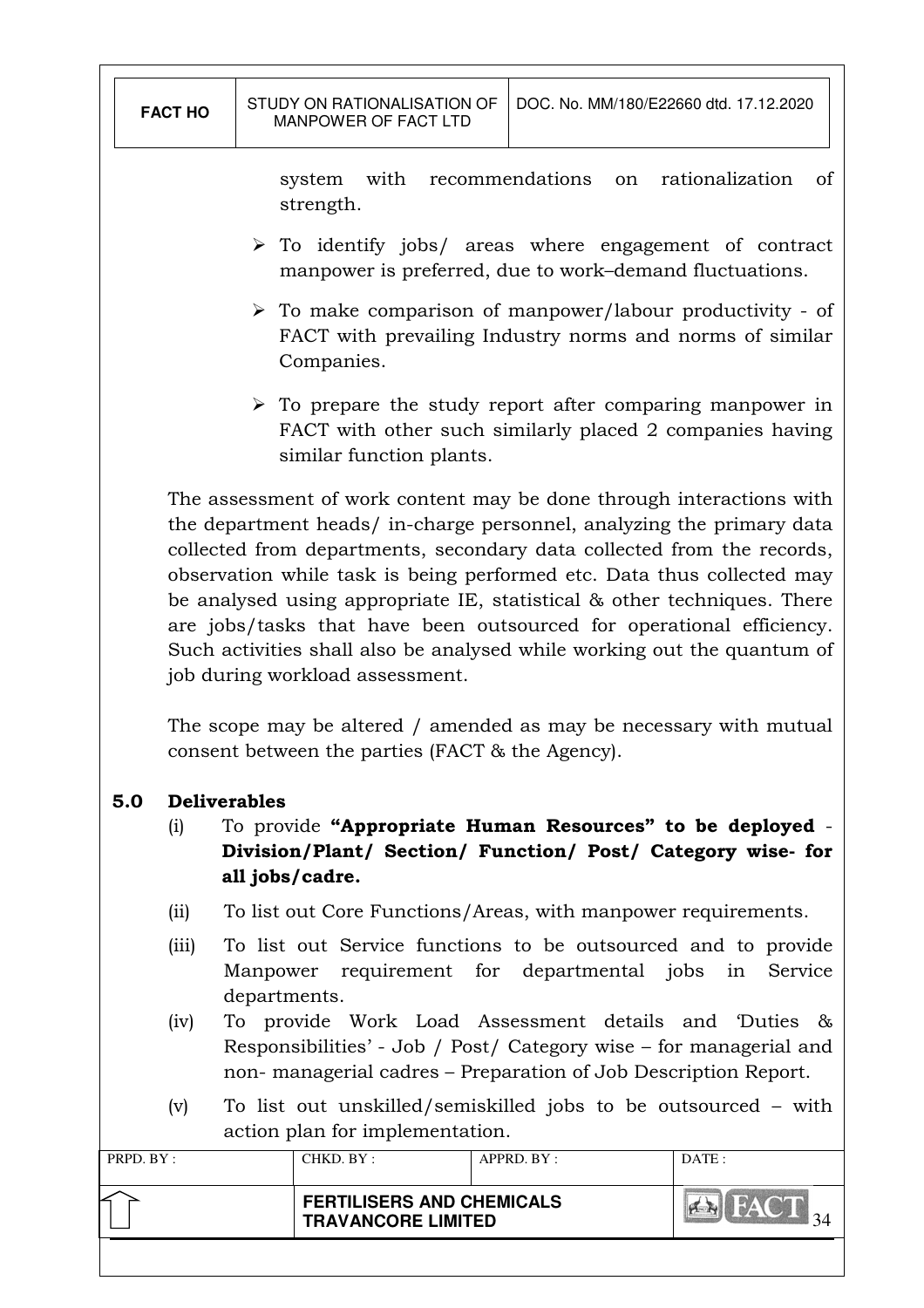| <b>FACT HO</b> | STUDY ON RATIONALISATION OF<br>MANPOWER OF FACT LTD | l DOC. No. MM/180/E22660 dtd. 17.12.2020 |
|----------------|-----------------------------------------------------|------------------------------------------|
|                |                                                     |                                          |

- (vi) To put up proposals on Marketing Field Set-up and Manpower-Specific recommendations on operation of Agro service Centres, outsourcing/merging of ASCs, strength of managerial and nonmanagerial field staff etc.-and make comparison of manpower/labour productivity - of FACT with prevailing in comparison Industry norms and norms of similar Companies.
- (vii) To provide proposals on system/procedure/method improvements, wherever applicable, for productivity improvement.
- (viii) To list out jobs/areas where engagement of contract manpower is preferred, due to work–demand fluctuations.
- (ix) To provide manpower/labour productivity indices based on the recommended strength – overall for the Company, Division and Function wise, comparing with established Industry norms and norms of similar Companies/ Organizations.
- (x) Additional Manpower report with respect to proposed expansion in NP Plant in FACT- Cochin Division and Marketing activities for Northern States like West Bengal, Odisha, Maharashtra & Gujarat.
- (xi) To provide study report after comparing manpower in FACT with other such similarly placed 2 companies having similar function plants.

# 6.0 Approach and Methodology

- (i) The bidding agency shall provide detailed approach & methodology for accomplishing the scope, coverage, objectives & deliverables mentioned in the tender document.
- (ii) The methodology for manpower assessment shall be through any one (or) combination of the following techniques but not limited to, as applicable and appropriate to individual work areas viz;
	- Individual work process observations
	- Activity Mapping
	- Work Sampling

| PRPD. BY: | CHKD. BY :                                                    | APPRD. BY: | DATA: |
|-----------|---------------------------------------------------------------|------------|-------|
|           | <b>FERTILISERS AND CHEMICALS</b><br><b>TRAVANCORE LIMITED</b> |            |       |
|           |                                                               |            |       |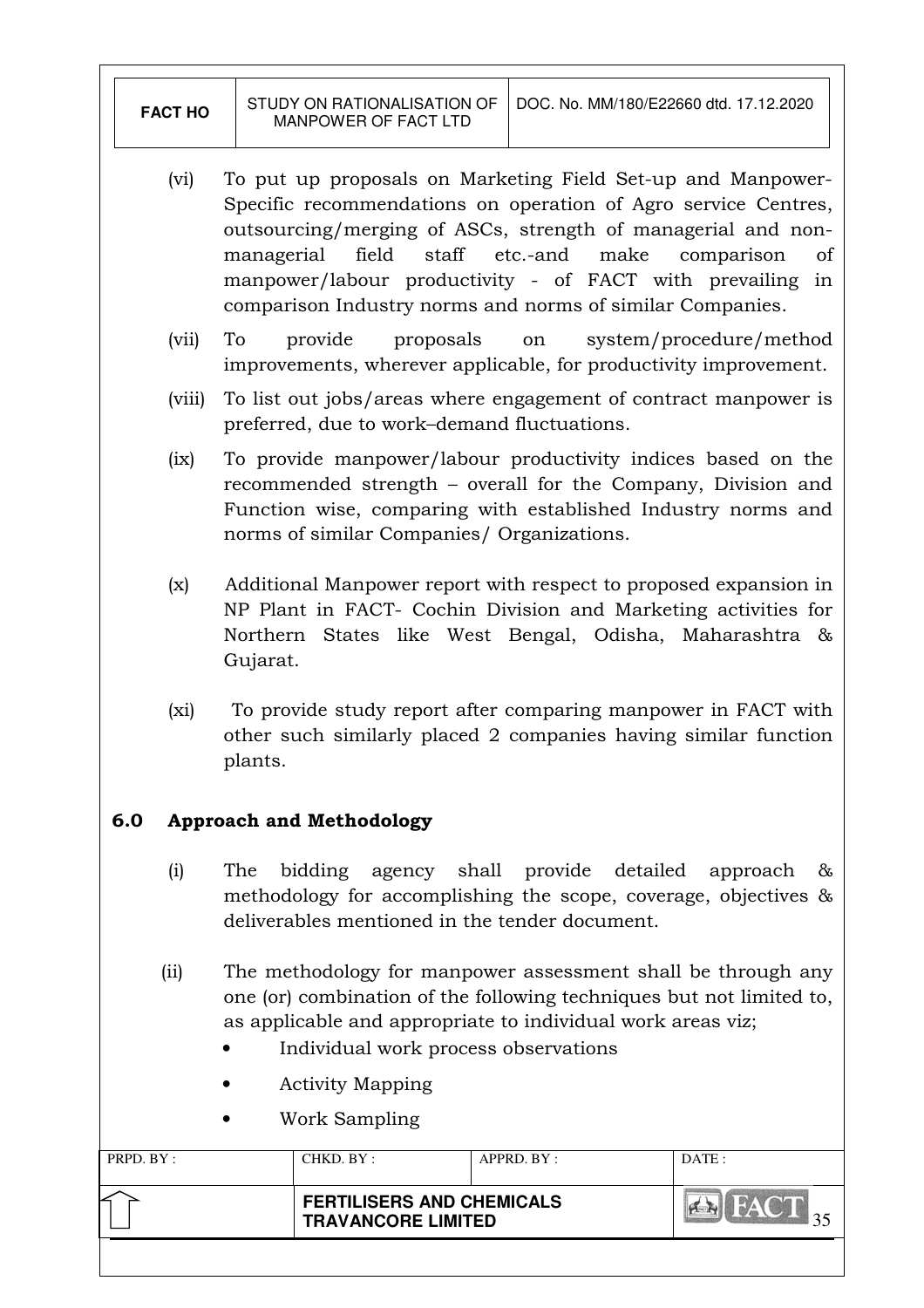| <b>FACT HO</b>                                  |                                                                                                                                                                                                                                                                                                 |  | STUDY ON RATIONALISATION OF<br>MANPOWER OF FACT LTD                             |  | DOC. No. MM/180/E22660 dtd. 17.12.2020 |       |
|-------------------------------------------------|-------------------------------------------------------------------------------------------------------------------------------------------------------------------------------------------------------------------------------------------------------------------------------------------------|--|---------------------------------------------------------------------------------|--|----------------------------------------|-------|
|                                                 | Capacity Assessment basis                                                                                                                                                                                                                                                                       |  |                                                                                 |  |                                        |       |
|                                                 | External Benchmarking with relevant Organization<br>of<br>similar nature/turnover (preferably competitors) etc                                                                                                                                                                                  |  |                                                                                 |  |                                        |       |
|                                                 |                                                                                                                                                                                                                                                                                                 |  | Dynamic work plans such as Production Programme/ Sales<br>Programme             |  |                                        |       |
|                                                 |                                                                                                                                                                                                                                                                                                 |  | Production, Sales and other departmental targets achieved<br>in previous years. |  |                                        |       |
|                                                 |                                                                                                                                                                                                                                                                                                 |  | (The above are indicative and not exhaustive)                                   |  |                                        |       |
| 7.0                                             |                                                                                                                                                                                                                                                                                                 |  | <b>Manpower Study - Road map</b>                                                |  |                                        |       |
|                                                 | 7.1                                                                                                                                                                                                                                                                                             |  | The Study shall be conducted vide the following three stages:                   |  |                                        |       |
|                                                 | Stage: 1                                                                                                                                                                                                                                                                                        |  |                                                                                 |  |                                        |       |
|                                                 | Diagnostic stage where an initial study will be conducted by the agency<br>covering all the study areas as per the scope, coverage, objectives and<br>deliverables of the assignment.                                                                                                           |  |                                                                                 |  |                                        |       |
|                                                 | Based on the initial study, a conceptual paper detailing the approach<br>and methodology proposed by the agency (for conducting the study on<br>entire scope, deliverables and coverage areas) will be submitted, which<br>has to be concurred by FACT Management before proceeding to Stage 2. |  |                                                                                 |  |                                        |       |
|                                                 | A detailed Time Schedule indicating the following shall also be<br>submitted for all individual study area for acceptance by FACT.                                                                                                                                                              |  |                                                                                 |  |                                        |       |
|                                                 |                                                                                                                                                                                                                                                                                                 |  | Division/Dept./Section                                                          |  |                                        |       |
|                                                 | Duration of Study (From To)                                                                                                                                                                                                                                                                     |  |                                                                                 |  |                                        |       |
|                                                 | Names of Resource personnel                                                                                                                                                                                                                                                                     |  |                                                                                 |  |                                        |       |
|                                                 | Methodology/Techniques                                                                                                                                                                                                                                                                          |  |                                                                                 |  |                                        |       |
| Schedule for study reviews with FACT Management |                                                                                                                                                                                                                                                                                                 |  |                                                                                 |  |                                        |       |
|                                                 |                                                                                                                                                                                                                                                                                                 |  |                                                                                 |  |                                        |       |
| PRPD. BY:                                       |                                                                                                                                                                                                                                                                                                 |  | CHKD. BY:                                                                       |  | APPRD. BY:                             | DATE: |
|                                                 |                                                                                                                                                                                                                                                                                                 |  | <b>FERTILISERS AND CHEMICALS</b><br><b>TRAVANCORE LIMITED</b>                   |  |                                        |       |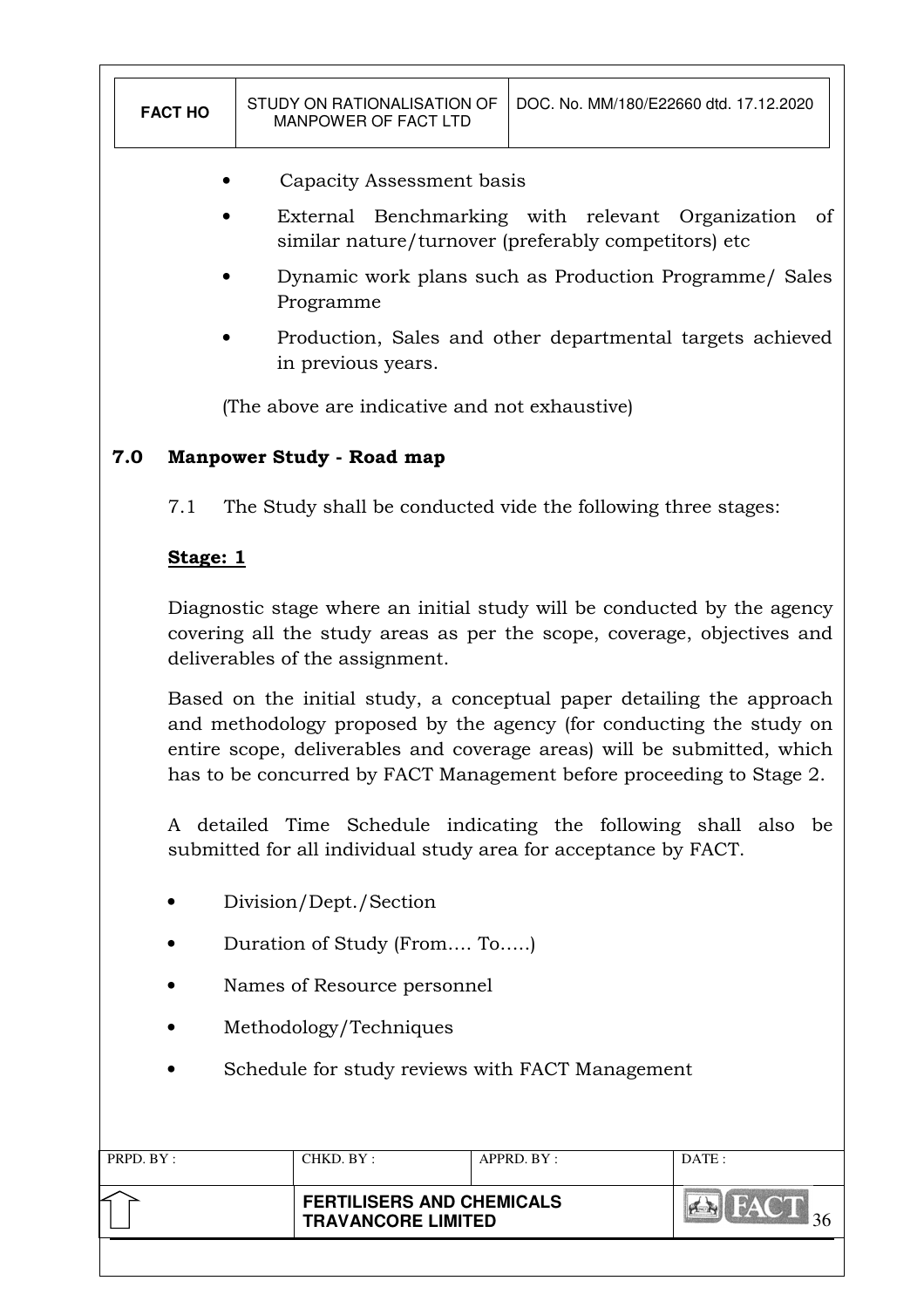#### Stage: 2

**Detailed studies** shall be conducted by the agency as per the approved Conceptual Paper and Time Schedule under Stage – 1. Completed Study reports at the end of each individual study – as per the scope, coverage and deliverables – shall be submitted by the agency at the stated time to FACT Management. This report will be reviewed and mutually accepted feedbacks will be incorporated in the respective reports.

#### Stage: 3

#### Discussion and Submission of Final Report

Major study results will be discussed with FACT Management and the full and final report incorporating the feedback of Management will be submitted within the time period specified for Stage 3. Final Report accepted by the Management has to be presented before the Board and also Department of Fertilisers, Govt of India for approval.

#### 7.2 Duration of Study:

- (i) Stage 1: Two weeks from LOI date.
- (ii) Stage 2: Eight weeks after completion and acceptance of Stage 1
- (iii) Stage 3: Two weeks after completion and acceptance of Stage 2

#### 8.0 Responsibilities of FACT

- 8.1 FACT will provide access to current systems and processes as well as any other historical data, if any.
- 8.2 FACT will provide required information/response sought by the Consultant within reasonable time, wherever data and information are available with FACT.

| PRPD. BY: | CHKD. BY :                                                    | $APPRD$ . $BY$ : | DATA |
|-----------|---------------------------------------------------------------|------------------|------|
|           | <b>FERTILISERS AND CHEMICALS</b><br><b>TRAVANCORE LIMITED</b> |                  |      |
|           |                                                               |                  |      |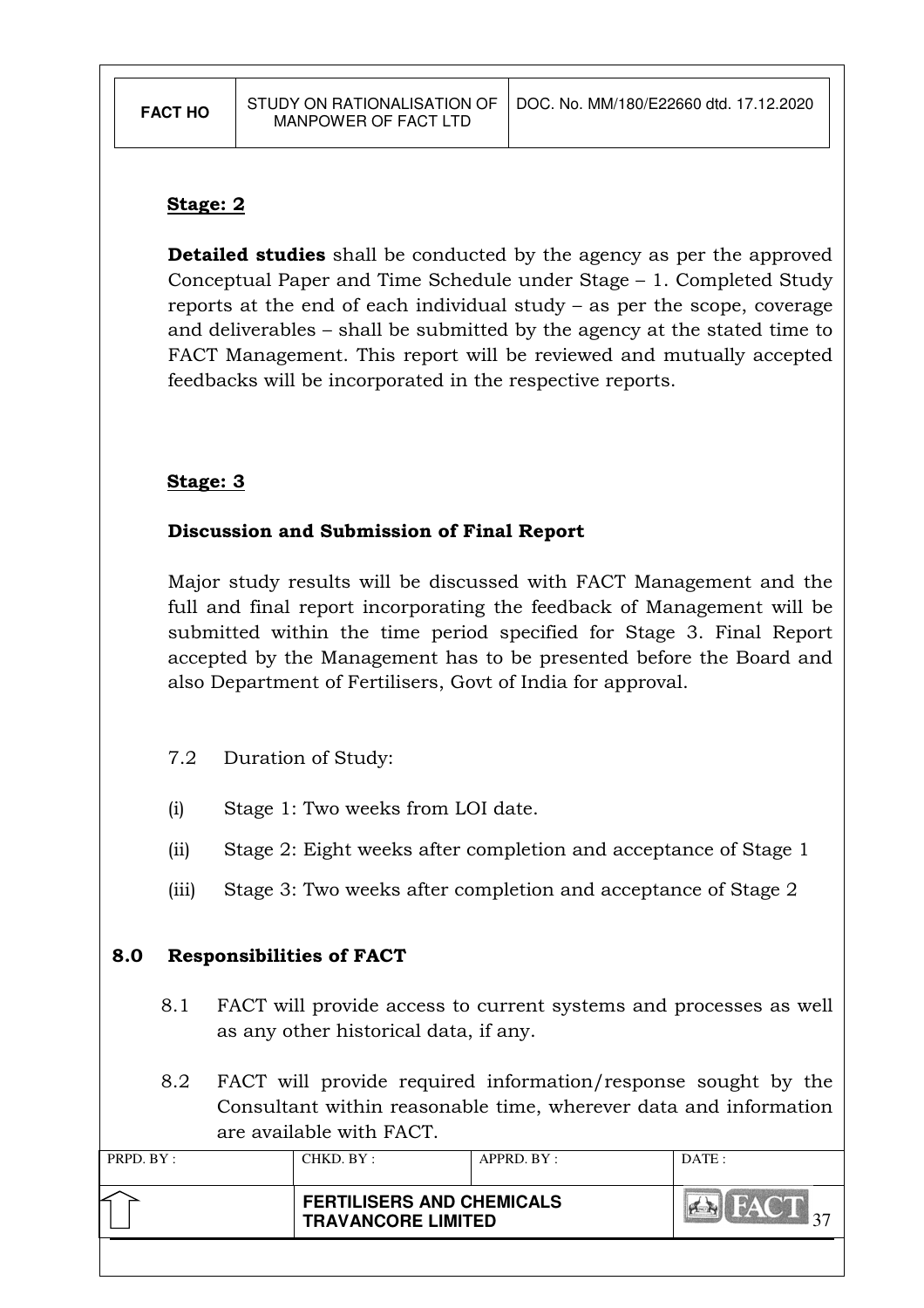- 8.3 FACT will provide necessary permissions for entry at work sites and usage of infrastructure, subject to approval.
- 8.4 Lodging facility shall be provided in FACT House at Udyogamandal only (non AC, twin sharing, with bed coffee/tea) to the study team, free of cost.
- 8.5 Lunch will be provided to the Study team from Company Canteen to the extent available, free of cost.

# 9.0 Responsibilities of Successful Consultant

- 9.1 The Consulting Firm / Agency will be responsible for fulfilling the study requirements as brought out in the tender document.
- 9.2 Responsible for arranging all the logistics as may be necessary for the assignment viz. transportation & accommodation to personnel of the firm / agency (other than mentioned in section 8), printing, stationery, internet facility, photo copying etc.
- 9.3 All interim reports are to be submitted by the agency in two (02) sets with colour print as may be required, along with 2 CDs containing the respective soft copy. Full & Final report to be submitted by the agency in six sets (06) with colour print as may be required, along with 6 CDs containing the soft copy of the same.

# 10.0 Performance of duties and services by Consultant

- aa) (i) Consultant shall perform its Services in full accordance with the terms and conditions of the Contract and any applicable local laws and regulations and shall exercise all reasonable professional skill, care and diligence in the discharge of said Work.
	- (ii) Consultant shall in all professional matters act as a faithful advisor to FACT, and will provide all the expert commercial/technical advice and skills which are normally required for the class of Services for which it is engaged.

| PRPD. BY : | CHKD. BY : | APPRD. BY:                                                    | DATE: |
|------------|------------|---------------------------------------------------------------|-------|
|            |            | <b>FERTILISERS AND CHEMICALS</b><br><b>TRAVANCORE LIMITED</b> |       |
|            |            |                                                               |       |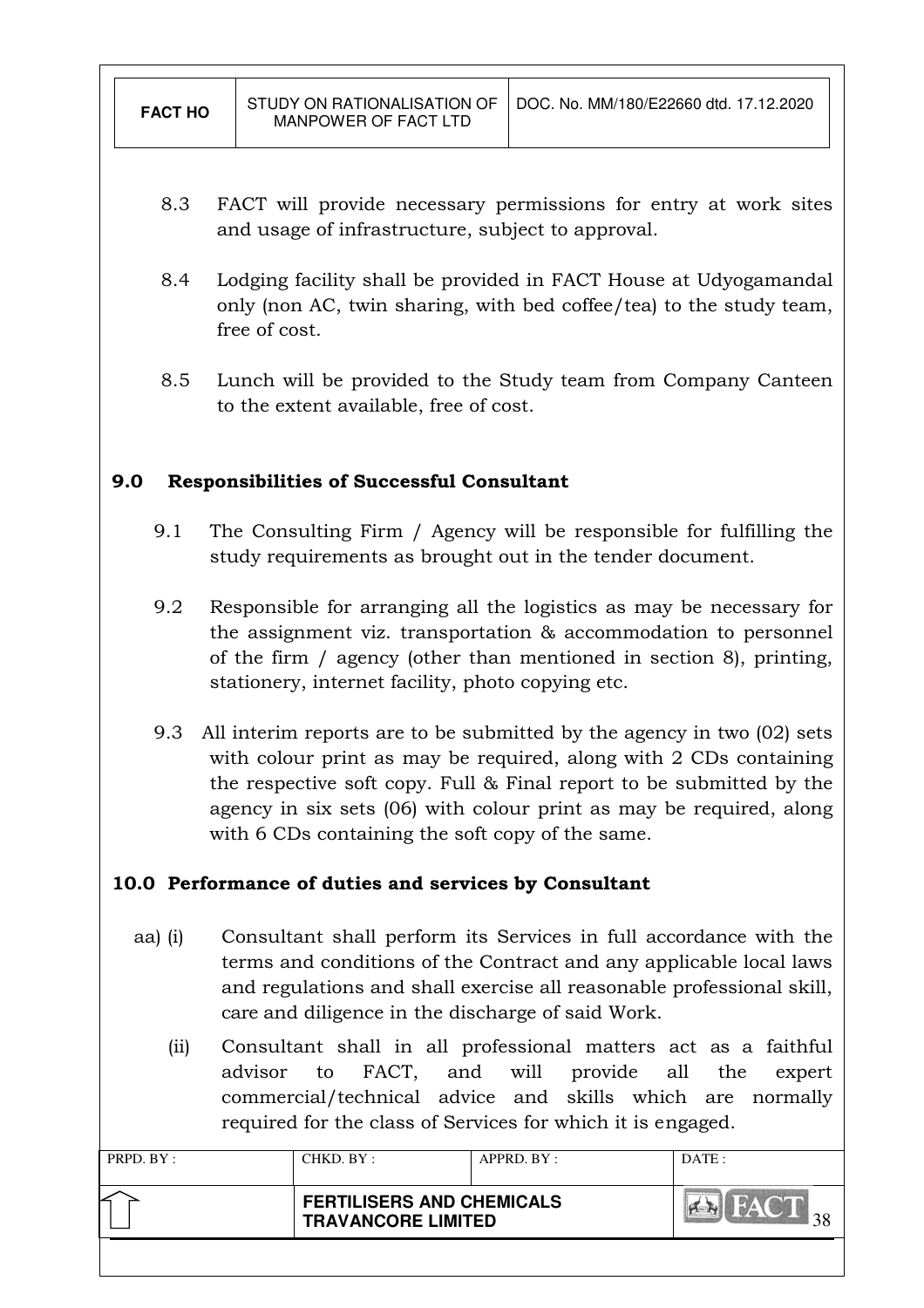| <b>FACT HO</b>                                                                                                                                                                                                                        |                                                                                                                                                                                                                                                                                                                                                                                                                                                                                    | STUDY ON RATIONALISATION OF<br>DOC. No. MM/180/E22660 dtd. 17.12.2020<br>MANPOWER OF FACT LTD                                                                                                                              |            |       |  |  |
|---------------------------------------------------------------------------------------------------------------------------------------------------------------------------------------------------------------------------------------|------------------------------------------------------------------------------------------------------------------------------------------------------------------------------------------------------------------------------------------------------------------------------------------------------------------------------------------------------------------------------------------------------------------------------------------------------------------------------------|----------------------------------------------------------------------------------------------------------------------------------------------------------------------------------------------------------------------------|------------|-------|--|--|
| (iii)                                                                                                                                                                                                                                 | standards.                                                                                                                                                                                                                                                                                                                                                                                                                                                                         | Consultant, its staff, employees shall carry out all<br>its<br>accordance with<br>the<br>responsibilities<br>in<br>best<br>professional                                                                                    |            |       |  |  |
| (iii)                                                                                                                                                                                                                                 |                                                                                                                                                                                                                                                                                                                                                                                                                                                                                    | Consultant will maintain for the performance of the Contract,<br>personnel as determined to be responsible for carrying out this<br>job and such persons shall not be replaced or substituted<br>without approval of FACT. |            |       |  |  |
| bb)                                                                                                                                                                                                                                   | Team Leader                                                                                                                                                                                                                                                                                                                                                                                                                                                                        |                                                                                                                                                                                                                            |            |       |  |  |
| (i)                                                                                                                                                                                                                                   | Consultant shall nominate the Team Leader whose CV is<br>submitted responsible for executing this contract and shall be the<br>contact person between FACT and Consultant for the performance<br>of the Contract till successful completion. This nomination shall<br>be done within five (5) days after the coming into force of the<br>Contract. In extreme case, Consultant's Representative can be<br>replaced with FACT's consent after getting approved his CV from<br>FACT. |                                                                                                                                                                                                                            |            |       |  |  |
| (iii)                                                                                                                                                                                                                                 | FACT shall be at liberty to object to any nomination and can<br>advise Consultant to remove their representative in case of<br>violation of terms and conditions of NIT/Contract. Consultant<br>shall replace immediately such person by competent substitute at<br>no extra cost to FACT.                                                                                                                                                                                         |                                                                                                                                                                                                                            |            |       |  |  |
| (iii)                                                                                                                                                                                                                                 | Consultant's Representative shall be entitled through a written<br>delegation of authority to act on behalf of Consultant with respect<br>to any decisions to be made under the Contract.                                                                                                                                                                                                                                                                                          |                                                                                                                                                                                                                            |            |       |  |  |
| cc)                                                                                                                                                                                                                                   |                                                                                                                                                                                                                                                                                                                                                                                                                                                                                    | <b>Payment and Completion Terms</b>                                                                                                                                                                                        |            |       |  |  |
| (i)                                                                                                                                                                                                                                   | FACT shall pay for the services rendered as per stipulation in the<br>NIT through E-Banking only. All Bank charges of Consultant's<br>Bankers shall be to the Consultant's account.                                                                                                                                                                                                                                                                                                |                                                                                                                                                                                                                            |            |       |  |  |
| Consultant will invoice FACT according to the terms and<br>(iii)<br>conditions provided in the NIT. Payment shall be released within<br>30 days of receipt of invoice subject to satisfactory completion of<br>the defined milestone. |                                                                                                                                                                                                                                                                                                                                                                                                                                                                                    |                                                                                                                                                                                                                            |            |       |  |  |
| PRPD. BY:                                                                                                                                                                                                                             |                                                                                                                                                                                                                                                                                                                                                                                                                                                                                    | CHKD. BY:                                                                                                                                                                                                                  | APPRD. BY: | DATE: |  |  |
|                                                                                                                                                                                                                                       |                                                                                                                                                                                                                                                                                                                                                                                                                                                                                    | <b>FERTILISERS AND CHEMICALS</b><br><b>TRAVANCORE LIMITED</b>                                                                                                                                                              |            |       |  |  |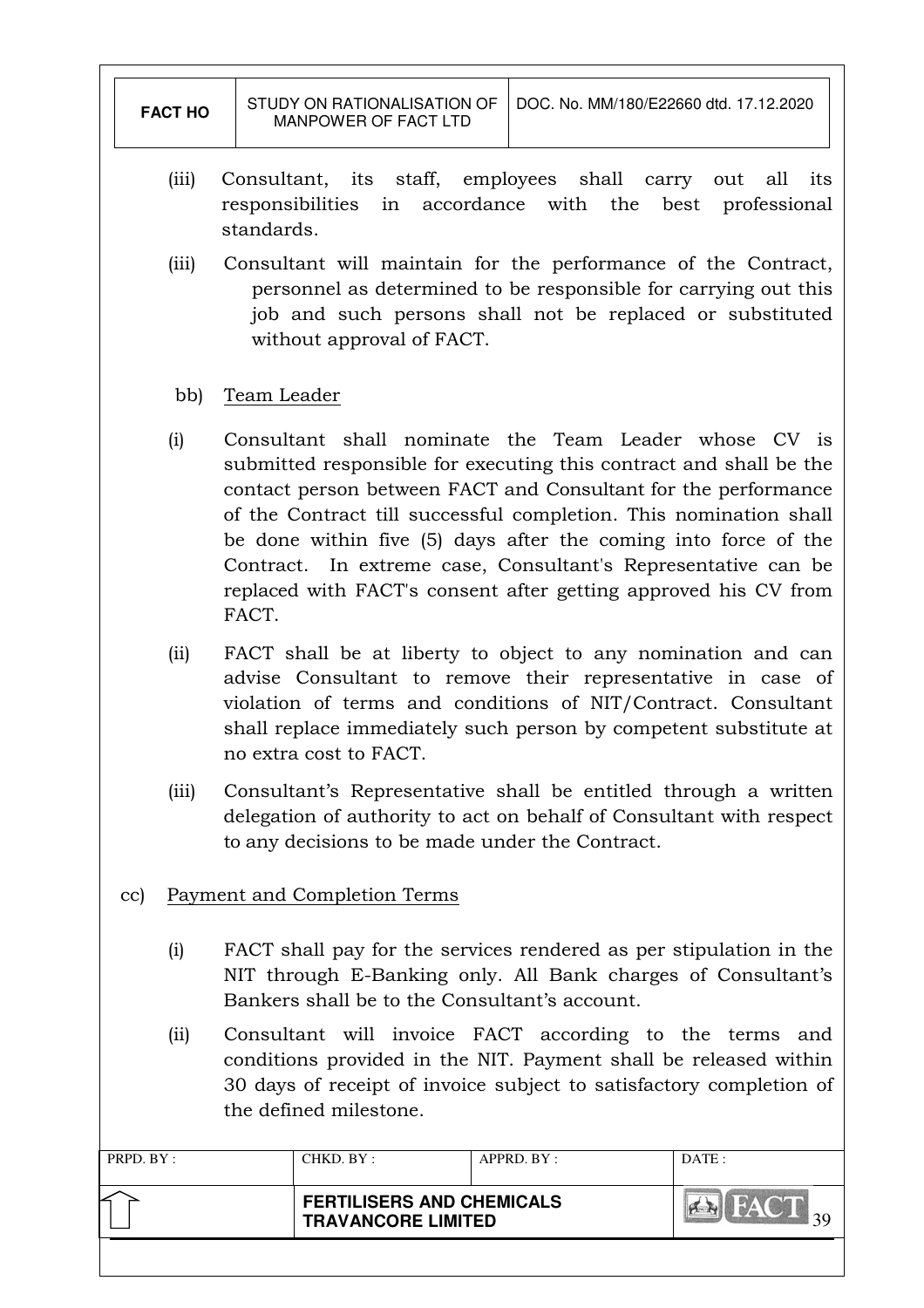|           | STUDY ON RATIONALISATION OF<br>DOC. No. MM/180/E22660 dtd. 17.12.2020<br><b>FACT HO</b><br><b>MANPOWER OF FACT LTD</b>                                                                                                                                                                   |  |                                                                                                                                            |            |       |  |
|-----------|------------------------------------------------------------------------------------------------------------------------------------------------------------------------------------------------------------------------------------------------------------------------------------------|--|--------------------------------------------------------------------------------------------------------------------------------------------|------------|-------|--|
|           | Payment terms are mentioned below:<br>(iii)<br>25% after completion and acceptance of Stage-2<br>50% after completion of Stage-3<br>25% after acceptance of the Study Report by FACT<br>Management, Board and Department of Fertilisers, Govt. of<br>India.                              |  |                                                                                                                                            |            |       |  |
| dd)       | Priority of works                                                                                                                                                                                                                                                                        |  |                                                                                                                                            |            |       |  |
|           |                                                                                                                                                                                                                                                                                          |  | FACT reserves the right to fix up priorities which will be conveyed by<br>FACT and the Consultant shall plan and execute work accordingly. |            |       |  |
| ee)       | Firm price                                                                                                                                                                                                                                                                               |  |                                                                                                                                            |            |       |  |
|           | any price escalation.                                                                                                                                                                                                                                                                    |  | The prices quoted by the Consultant should be firm and not subject to                                                                      |            |       |  |
| ff)       | Insurance of the Consultant's personnel:                                                                                                                                                                                                                                                 |  |                                                                                                                                            |            |       |  |
|           | Consultant.                                                                                                                                                                                                                                                                              |  | Insurance of the Consultant's personnel shall be the responsibility of the                                                                 |            |       |  |
| gg)       |                                                                                                                                                                                                                                                                                          |  | Compliance with Statutory laws                                                                                                             |            |       |  |
|           | The Consultant shall ensure due compliance with all applicable and<br>governing industrial laws, rules and regulations and by laws both of the<br>Central and State Governments and all other local authorities and shall<br>keep the Owner harmless and indemnified in respect thereof. |  |                                                                                                                                            |            |       |  |
|           | The Consultant shall abide by all safety regulations, as required<br>statutorily and also as per procedures and instructions from FACT<br>issued from time to time for safe work at the Site.                                                                                            |  |                                                                                                                                            |            |       |  |
| hh)       | <b>Security Deposit</b>                                                                                                                                                                                                                                                                  |  |                                                                                                                                            |            |       |  |
| PRPD. BY: | (i)                                                                                                                                                                                                                                                                                      |  | The Consultant shall remit 3% of the contract value as interest<br>CHKD. BY:                                                               | APPRD. BY: | DATE: |  |
|           |                                                                                                                                                                                                                                                                                          |  | <b>FERTILISERS AND CHEMICALS</b><br><b>TRAVANCORE LIMITED</b>                                                                              |            |       |  |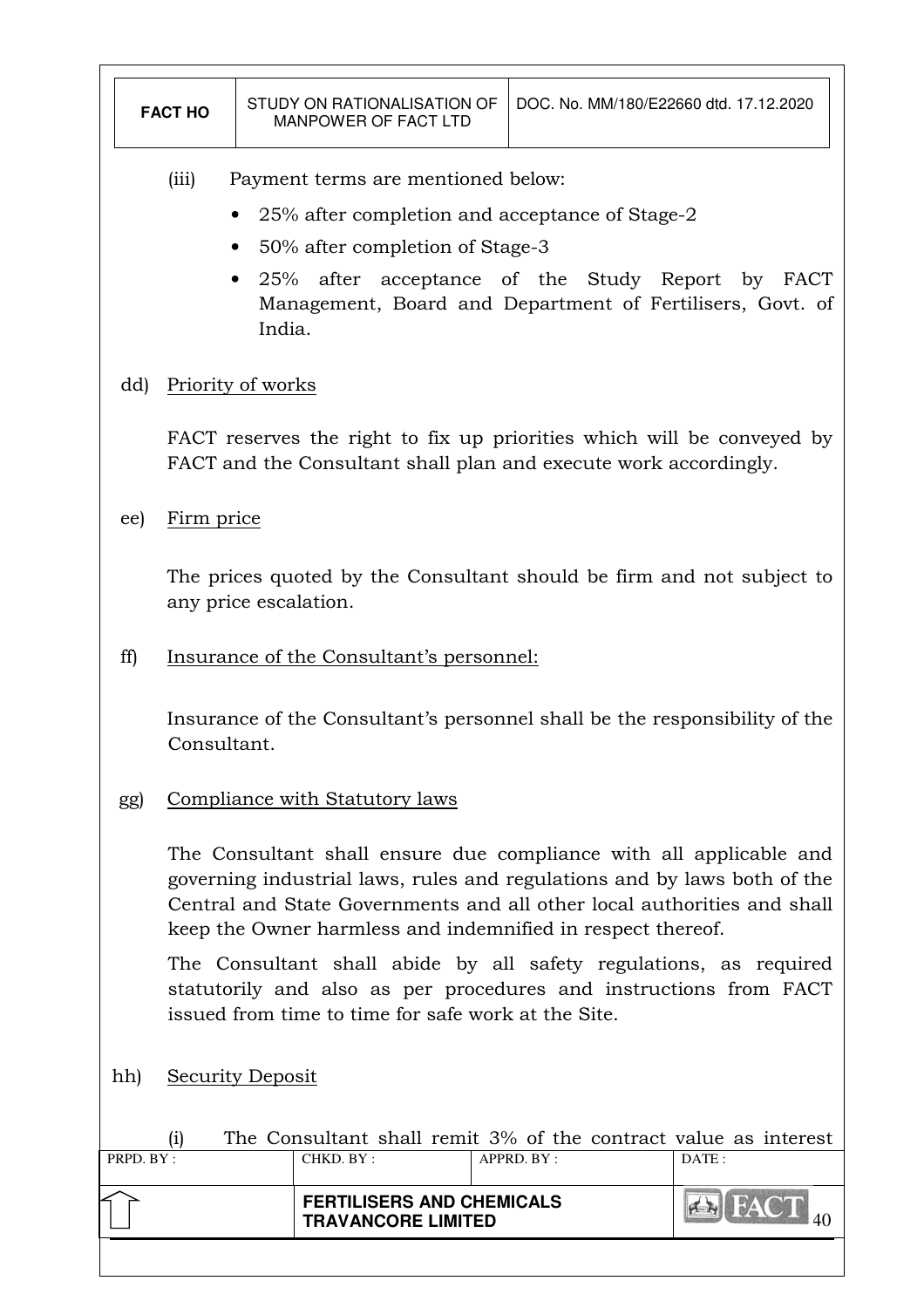free security deposit immediately and not later than 15 days of award of Letter of Intent or Work Order whichever is earlier.

- (ii) Alternatively, an unconditional, irrevocable Bank Guarantee from a Nationalized / Scheduled Bank acceptable to FACT may be furnished in the format prescribed by FACT for equivalent amount within 15 days of award of Letter Of Intent or Work Order, whichever is earlier. The Bank Guarantee shall be valid till the expiry of the contract with a claim period of six months thereafter.
- (iii) In case of extension of completion period, Consultant shall be required to extend the Bank Guarantee against security deposit for a period so extended with a further claim period of six months.
- (iv) All expenses incurred in obtaining of such guarantee shall be borne by the Consultant.
- (v) The violation of any of the terms and conditions of Contract by the Consultant shall be liable to forfeiture of the Security Deposit and disqualification from further work with FACT without prejudice to FACT's right to avail other remedies.
- (vii) The security deposit shall be released after the work as per the contract is satisfactorily completed and accepted and final bill is paid. Any amount due from the Consultant shall be deducted from the security deposit without prejudice to FACTs right to claim balance amount if any from the Consultant. The violation of any of the terms and conditions of the contract by the CONSULTANT shall entail forfeiture of security deposit.
- ii) Confidentiality
	- (i) Consultant shall limit the access to confidential information to those of its employees, who reasonably require the same for the proper performance of the Contract provided. However, Consultant shall ensure that each of them has been informed of the confidential nature of the work, confidentiality and nondisclosure provided for hereof. The consultant shall not use the information received from FACT for any other purpose except for which the same has been disclosed.
	- (iii) The consultant or its agents or anybody engaged by him, shall keep all information including but not limited to proprietary,

| PRPD. BY: | CHKD. BY :                                                    | APPRD. BY: | DATA |
|-----------|---------------------------------------------------------------|------------|------|
|           | <b>FERTILISERS AND CHEMICALS</b><br><b>TRAVANCORE LIMITED</b> |            |      |
|           |                                                               |            |      |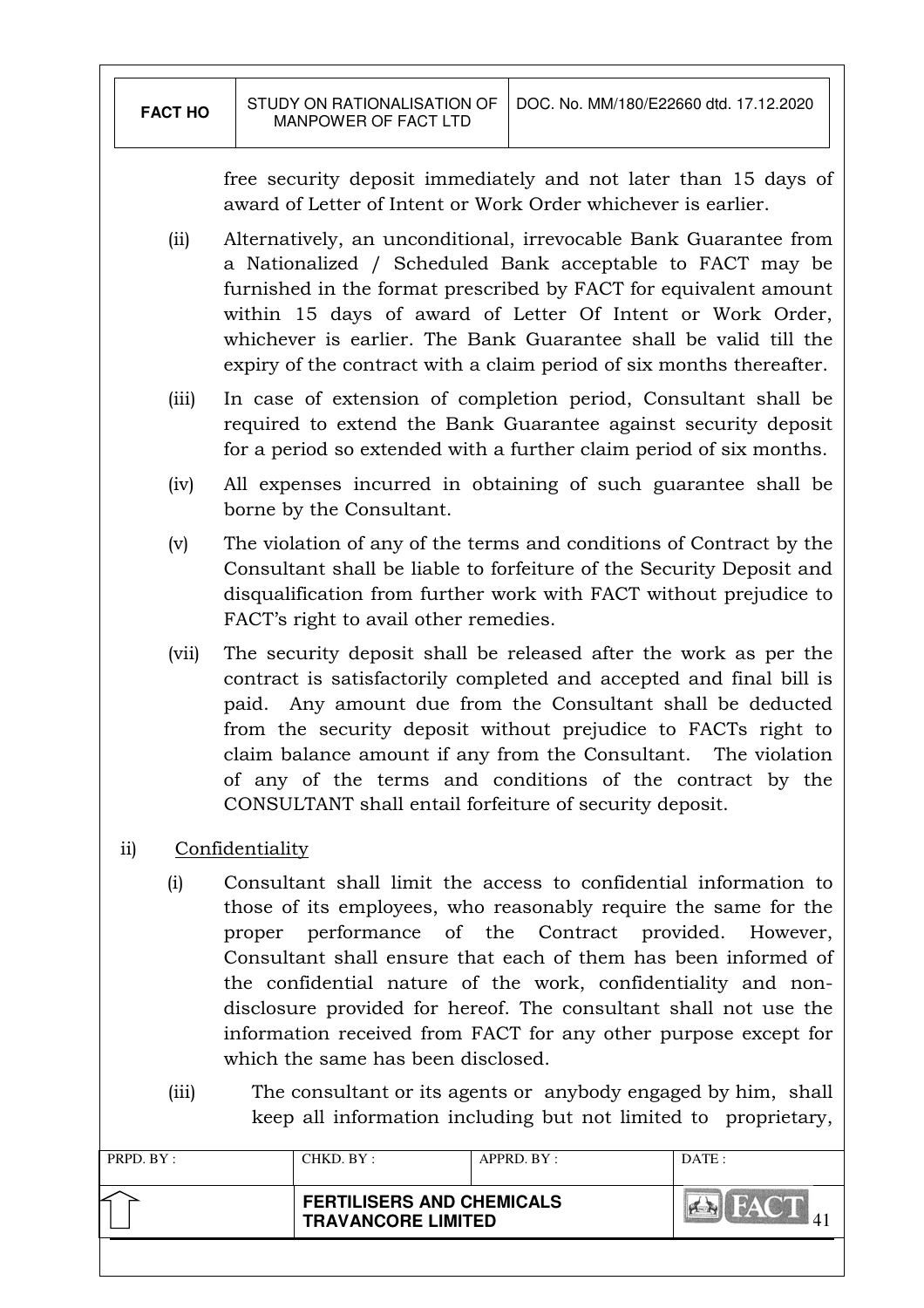| <b>FACT HO</b> | MANPOWER OF FACT LTD | STUDY ON RATIONALISATION OF 1 DOC. No. MM/180/E22660 dtd. 17.12.2020 |
|----------------|----------------------|----------------------------------------------------------------------|
|                |                      |                                                                      |

technical, financial, personnel, marketing, pricing, sales and/or commercial information as well as ideas, concepts, designs, drawings and inventions, embedded hardware design, data and information, computer source and computer programming techniques; and all record bearing media containing or disclosing such information (hereinafter "Information), which may come into their possession or custody or knowledge in the course of providing services/ executing the contract, in strict confidence and shall not be disclosed or divulged to any third parties or make use or allow others to make use thereof either for its own benefit or for the benefit of others directly or indirectly. This obligation of the consultant shall continue even after expiry of the contract.

# jj) Taxes and duties

- (i) Consultant shall pay any and all taxes including duties, levies etc. which are payable in relation to the performance of the Contract. The quoted price shall be inclusive of all such taxes and duties. However, GST shall be payable extra as per the applicable rates by FACT.
- (ii) FACT shall deduct Income tax & TDS under GST at source at applicable rates and issue the certificate for the tax deducted at source.

# kk) Suspension of services

- (i) FACT may suspend in whole or in part the performance of services of Consultant any time upon giving fifteen (15) days' notice.
- (ii) Upon notice of suspension, Consultant shall suspend the services immediately.
- (iii) Upon suspension of the performance of services, Consultant shall be entitled to reimbursement of the costs which shall have been actually incurred prior to the date of such suspension. However, the maximum total reimbursement shall be restricted to contract price. FACT's decision shall be final in this matter.

(iv) If the suspension of the duties and services exceeds six months,

| PRPD. BY: | CHKD. BY:                 | APPRD. BY:                       | DATE: |
|-----------|---------------------------|----------------------------------|-------|
|           | <b>TRAVANCORE LIMITED</b> | <b>FERTILISERS AND CHEMICALS</b> |       |
|           |                           |                                  |       |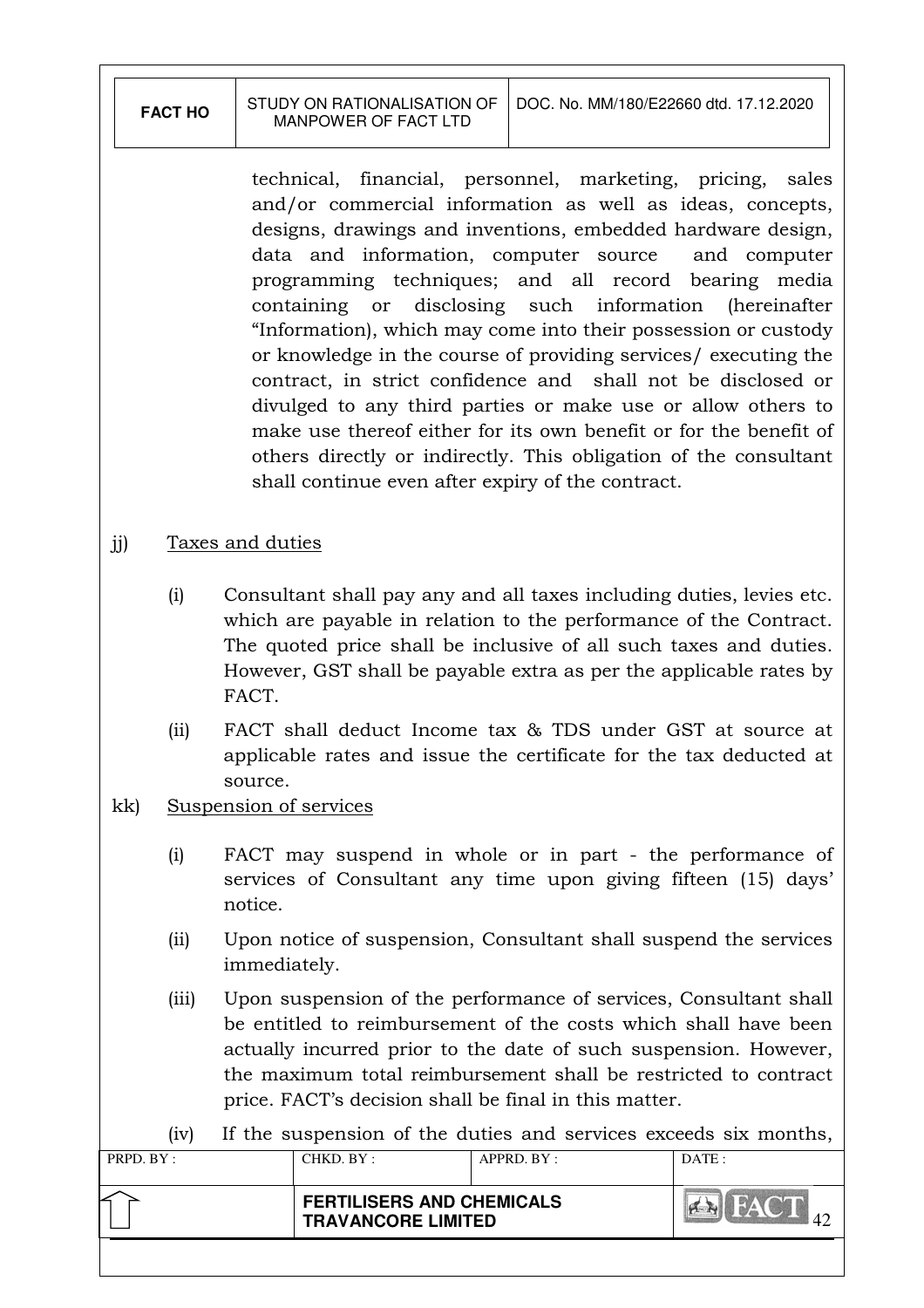either party shall be entitled to terminate contract as per the terms and conditions of the Tender.

# ll) Price Reduction Clause

(i) The various milestones, time period within which the activities to be completed and penalty on account of delay shall be as follows:

Liquidated damages Plus GST @ 0.5% per week of delay in the time schedule for each stage specified in the Scope of Work. Maximum liquidated damages shall be 7.5% of the contract value. FACT may without prejudice to any methods of recovery, deduct the amount of such penalty from any money due or which may at any time become due to Consultant from its obligations and liabilities under the contract or by recovery against the security deposit. Both Consultant and FACT agree that the above price reduction is genuine pre-estimates of the loss/damage which FACT would have suffered on account of delay/ breach on the part of Consultant and the said amount will be payable on demand without there being any proof of the actual loss/or damage caused by such breach/delay. A decision of FACT in the matter of applicability of Penalty shall be final and binding.

mm) Assignment

Consultant shall not have the right to assign or transfer the benefit and obligations of the contract or any part thereof to any third party.

- nn) Industrial and intellectual property
	- (i) In order to perform the services, Consultant must obtain at its sole account, the necessary assignments, permits and authorizations from the title holder of the corresponding patents, models, trademarks, names or other protected rights and shall keep FACT harmless and indemnify FACT from and against claims, proceedings, damages, costs and expenses (including but not limited to legal costs) for and/or on account of infringements

| PRPD. BY: | CHKD. BY:                 | $APPRD$ . $BY$ :                 | DATE: |
|-----------|---------------------------|----------------------------------|-------|
|           | <b>TRAVANCORE LIMITED</b> | <b>FERTILISERS AND CHEMICALS</b> |       |
|           |                           |                                  |       |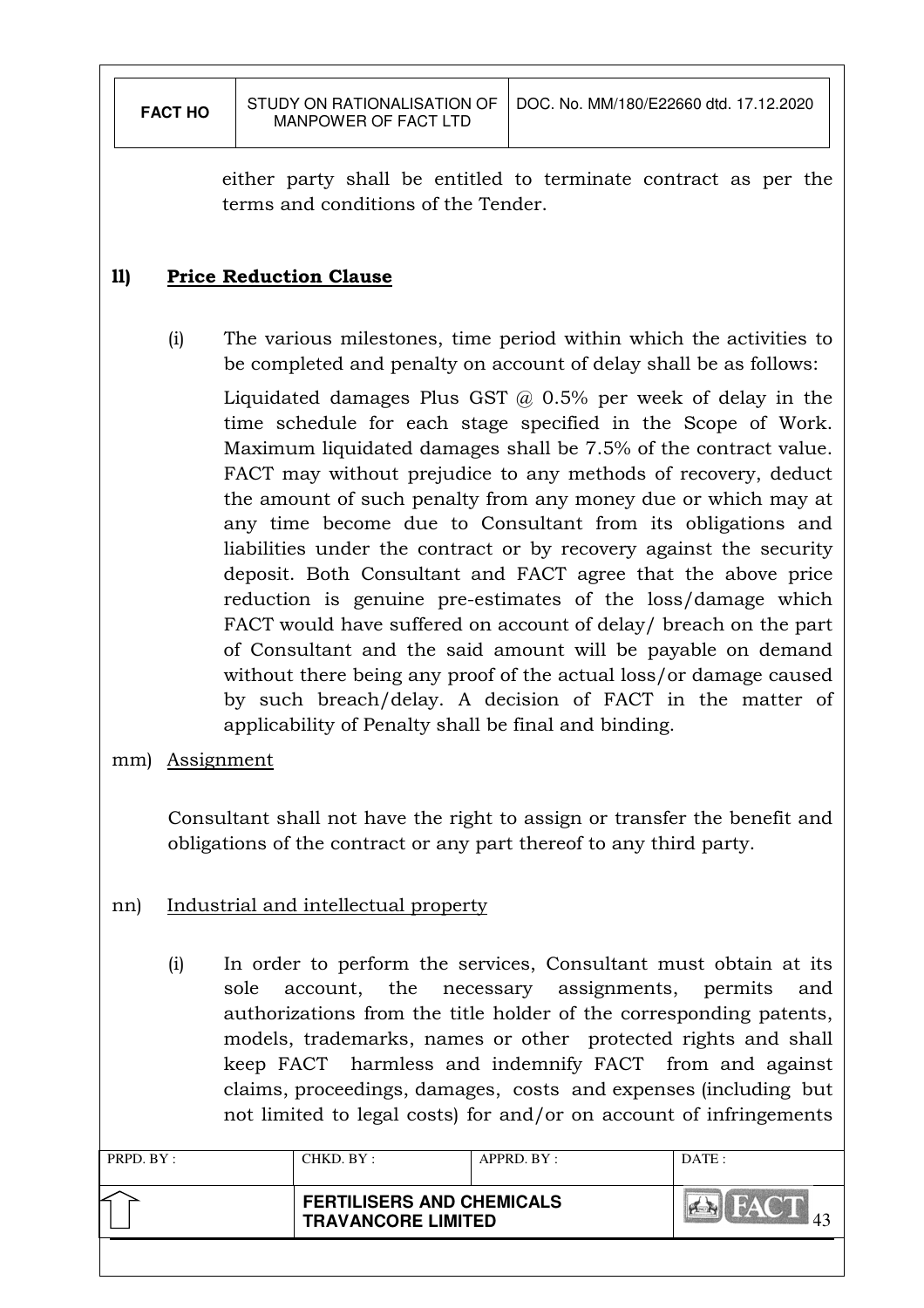|           | <b>FACT HO</b> |           | STUDY ON RATIONALISATION OF<br>MANPOWER OF FACT LTD                                                                                                                                                                                                                                                                                                                                                                                                                  | DOC. No. MM/180/E22660 dtd. 17.12.2020 |       |
|-----------|----------------|-----------|----------------------------------------------------------------------------------------------------------------------------------------------------------------------------------------------------------------------------------------------------------------------------------------------------------------------------------------------------------------------------------------------------------------------------------------------------------------------|----------------------------------------|-------|
|           |                | rights.   | of said patents, models, trademarks, names or other protected                                                                                                                                                                                                                                                                                                                                                                                                        |                                        |       |
|           | (i)            |           | All documents, report, information, data etc. collected and<br>prepared by Consultant in connection with the scope of work<br>submitted to FACT will be the property of FACT.                                                                                                                                                                                                                                                                                        |                                        |       |
|           | (iii)          |           | Consultant shall not be entitled either directly or indirectly to<br>make use of the documents, reports given by FACT for carrying<br>out of any services with any third parties.                                                                                                                                                                                                                                                                                    |                                        |       |
|           | (iv)           |           | Consultant shall not without the prior written consent of FACT be<br>entitled to publish studies or descriptive article with or without<br>illustrations or data in respect of or in connection with the                                                                                                                                                                                                                                                             |                                        |       |
| OO)       | Liabilities    |           | performance of services.                                                                                                                                                                                                                                                                                                                                                                                                                                             |                                        |       |
|           | (i)            | contract. | Without prejudice to any express provision in the contract,<br>Consultant shall be solely responsible for any delay, lack of<br>performance, breach of agreement and/or any default under this                                                                                                                                                                                                                                                                       |                                        |       |
| pp)       |                |           | Termination of Contract                                                                                                                                                                                                                                                                                                                                                                                                                                              |                                        |       |
|           | (i)            |           | Termination for Default<br>FACT reserves its right to terminate/short close the contract,<br>without prejudice to any other recourse for breach of Contract, by<br>giving one-month notice if Consultant fails to perform any<br>obligation(s) under the Contract and if Consultant, does not<br>remedy/rectify his failure within a period of 30 days (or such<br>longer period as FACT may authorize in writing) after receipt of<br>the default notice from FACT. |                                        |       |
|           | (iii)          |           | Termination for insolvency                                                                                                                                                                                                                                                                                                                                                                                                                                           |                                        |       |
|           |                |           | FACT may at any time terminate the Contract by giving written<br>notice without compensation to Consultant, if Consultant<br>becomes bankrupt or otherwise insolvent, provided that such<br>termination will not prejudice or affect any right of action or<br>remedy which has accrued or will accrue thereafter to FACT.                                                                                                                                           |                                        |       |
|           | (iii)          |           | Termination for convenience                                                                                                                                                                                                                                                                                                                                                                                                                                          |                                        |       |
| PRPD. BY: |                |           | CHKD. BY:                                                                                                                                                                                                                                                                                                                                                                                                                                                            | APPRD. BY:                             | DATE: |
|           |                |           | <b>FERTILISERS AND CHEMICALS</b><br><b>TRAVANCORE LIMITED</b>                                                                                                                                                                                                                                                                                                                                                                                                        |                                        |       |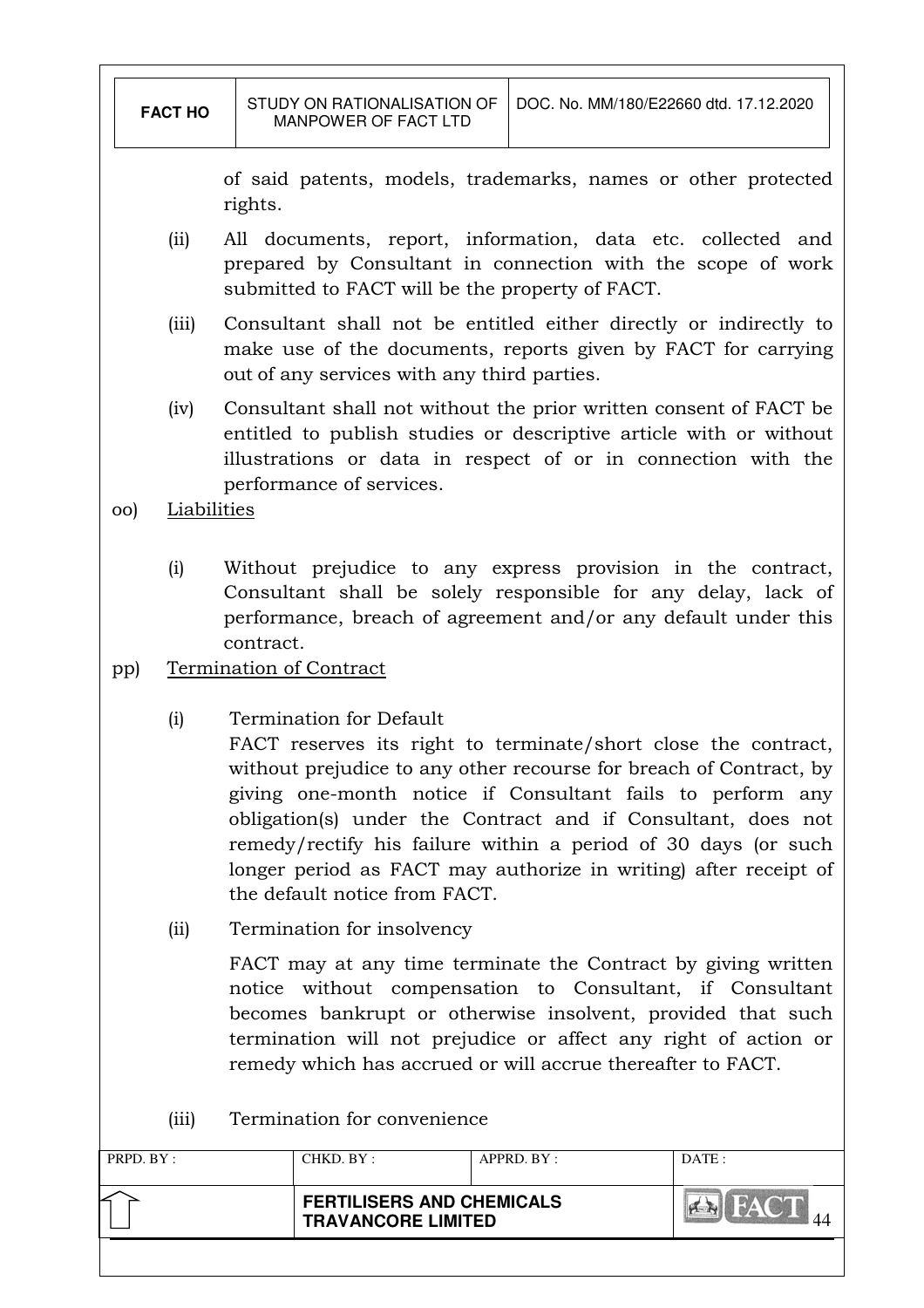| <b>FACT HO</b> | STUDY ON RATIONALISATION OF<br><b>MANPOWER OF FACT LTD</b>                                                                                                                                                                                                                                                                                                                        |                                  | DOC. No. MM/180/E22660 dtd. 17.12.2020 |               |
|----------------|-----------------------------------------------------------------------------------------------------------------------------------------------------------------------------------------------------------------------------------------------------------------------------------------------------------------------------------------------------------------------------------|----------------------------------|----------------------------------------|---------------|
|                | FACT may by written notice sent to Consultant, terminate the<br>contract, in whole or part, at any time for its convenience.<br>However, the payment shall be released to the extent to which<br>performance of work executed as determined by FACT till the date<br>upon which such termination becomes effective.<br>OTHER TERMS AND CONDITIONS: All other terms and conditions |                                  |                                        |               |
|                | shall be as per our Standard Terms and Conditions of Contract -<br>Annexure -V. In case of any contradiction between Special Terms and<br>Conditions of Contract – Annexure –IV and Standard Terms and<br>Conditions of Contract – Annexure – V, Annexure – IV will prevail.                                                                                                      |                                  |                                        |               |
|                |                                                                                                                                                                                                                                                                                                                                                                                   | ********************             |                                        |               |
|                |                                                                                                                                                                                                                                                                                                                                                                                   |                                  |                                        |               |
|                |                                                                                                                                                                                                                                                                                                                                                                                   |                                  |                                        |               |
|                |                                                                                                                                                                                                                                                                                                                                                                                   |                                  |                                        |               |
|                |                                                                                                                                                                                                                                                                                                                                                                                   |                                  |                                        |               |
|                |                                                                                                                                                                                                                                                                                                                                                                                   |                                  |                                        |               |
|                |                                                                                                                                                                                                                                                                                                                                                                                   |                                  |                                        |               |
|                |                                                                                                                                                                                                                                                                                                                                                                                   |                                  |                                        |               |
|                |                                                                                                                                                                                                                                                                                                                                                                                   |                                  |                                        |               |
|                |                                                                                                                                                                                                                                                                                                                                                                                   |                                  |                                        |               |
|                |                                                                                                                                                                                                                                                                                                                                                                                   |                                  |                                        |               |
|                |                                                                                                                                                                                                                                                                                                                                                                                   |                                  |                                        |               |
|                |                                                                                                                                                                                                                                                                                                                                                                                   |                                  |                                        |               |
|                |                                                                                                                                                                                                                                                                                                                                                                                   |                                  |                                        |               |
|                |                                                                                                                                                                                                                                                                                                                                                                                   |                                  |                                        |               |
|                |                                                                                                                                                                                                                                                                                                                                                                                   |                                  |                                        |               |
|                |                                                                                                                                                                                                                                                                                                                                                                                   |                                  |                                        |               |
|                |                                                                                                                                                                                                                                                                                                                                                                                   |                                  |                                        |               |
|                |                                                                                                                                                                                                                                                                                                                                                                                   |                                  |                                        |               |
|                |                                                                                                                                                                                                                                                                                                                                                                                   |                                  |                                        |               |
| PRPD. BY:      | CHKD. BY:                                                                                                                                                                                                                                                                                                                                                                         |                                  | APPRD. BY:                             | DATE:         |
|                | <b>TRAVANCORE LIMITED</b>                                                                                                                                                                                                                                                                                                                                                         | <b>FERTILISERS AND CHEMICALS</b> |                                        | <b>A</b> FACT |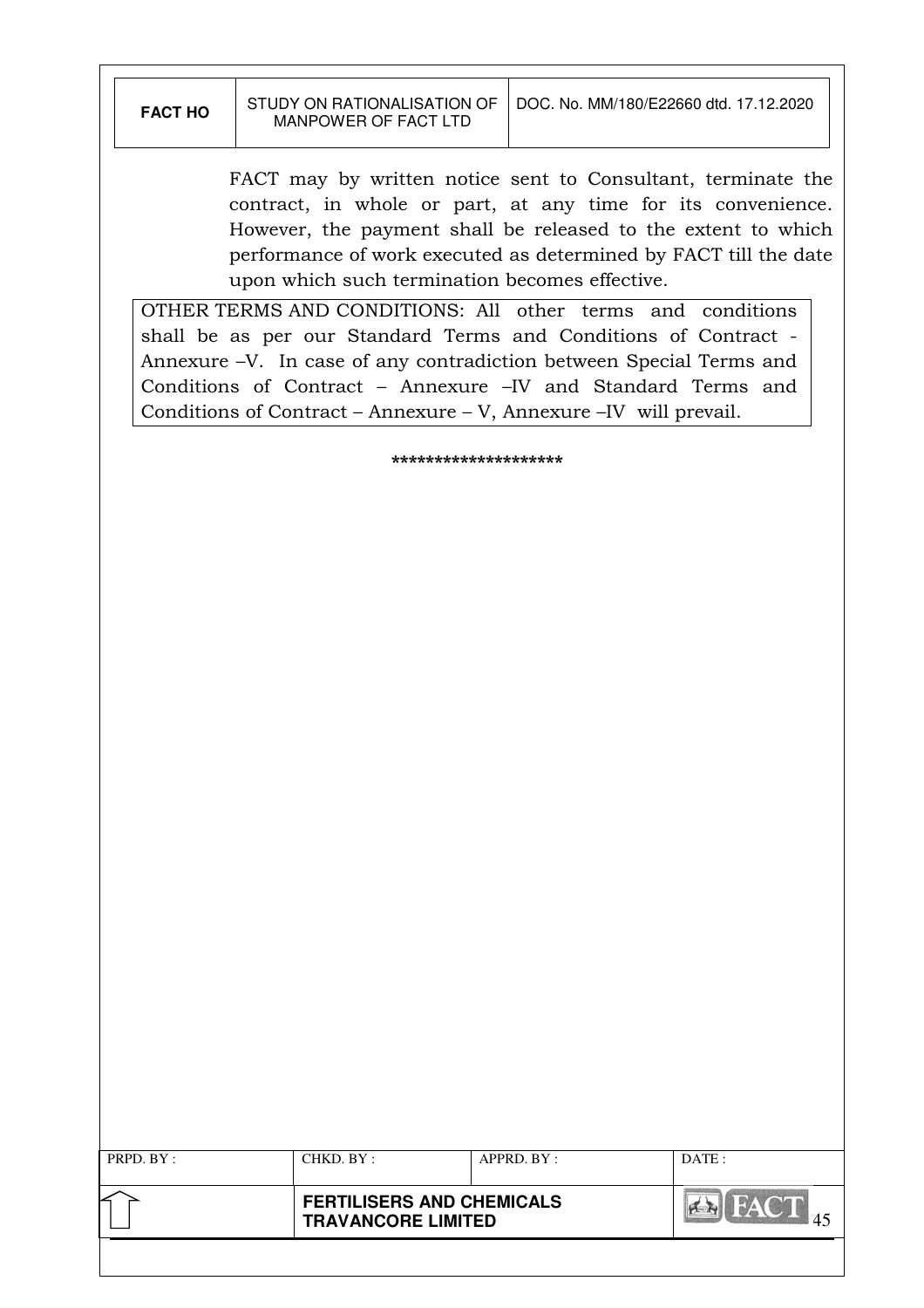| <b>FACT HO</b>  | STUDY ON RATIONALISATION OF<br><b>MANPOWER OF FACT LTD</b> | DOC. No. MM/180/E22660 dtd. 17.12.2020 |  |  |  |  |
|-----------------|------------------------------------------------------------|----------------------------------------|--|--|--|--|
|                 | <b>Annexure-V</b>                                          |                                        |  |  |  |  |
|                 | STANDARD TERMS AND CONDITIONS OF CONTRACT                  |                                        |  |  |  |  |
|                 | 00. CONTENTS:                                              |                                        |  |  |  |  |
| 01.             | <b>GENERAL:</b>                                            |                                        |  |  |  |  |
| 02.             | <b>SECURITY DEPOSIT:</b>                                   |                                        |  |  |  |  |
| 03.             | RATES:                                                     |                                        |  |  |  |  |
|                 | 04. PAYMENT:                                               |                                        |  |  |  |  |
| 05.             | <b>QUANTITY:</b>                                           |                                        |  |  |  |  |
| 06.             | <b>CONTINUITY OF WORK:</b>                                 |                                        |  |  |  |  |
| 07.             | <b>RESPONSIBILITY FOR MATERIAL:</b>                        |                                        |  |  |  |  |
| 08.             | <b>SECURITY &amp; SAFETY REGULATIONS:</b>                  |                                        |  |  |  |  |
| 09.             | STATUTORY OBLIGATIONS:                                     |                                        |  |  |  |  |
| 10.             | <b>CONSULTANT's WORKMEN:</b>                               |                                        |  |  |  |  |
| 11.             | DEFAULT:                                                   |                                        |  |  |  |  |
| 12.             | TERMINATION:                                               |                                        |  |  |  |  |
| 13.             | <b>FORCE MAJEURE:</b>                                      |                                        |  |  |  |  |
| 14 <sup>1</sup> | <b>ASSIGNMENT:</b>                                         |                                        |  |  |  |  |
| 15.             | APPLICABLE LAW & SETTLEMENT OF BILLS:                      |                                        |  |  |  |  |
| 16.             | ENVIRONMENT MANAGEMENT SYSTEM:                             |                                        |  |  |  |  |

- 17. FRAUD PREVENTION POLICY OF FACT:
- 18. ENTIRETY OF CONTRACT:

# 01. GENERAL:

"FACT" shall mean the Fertilisers and Chemicals Travancore Limited, with registered office at Udyogamandal and its operating Divisions at Udyogamandal and Ambalamedu.

| PRPD. BY: | CHKD. BY :                                                    | APPRD. BY: | DATE: |
|-----------|---------------------------------------------------------------|------------|-------|
|           | <b>FERTILISERS AND CHEMICALS</b><br><b>TRAVANCORE LIMITED</b> |            |       |
|           |                                                               |            |       |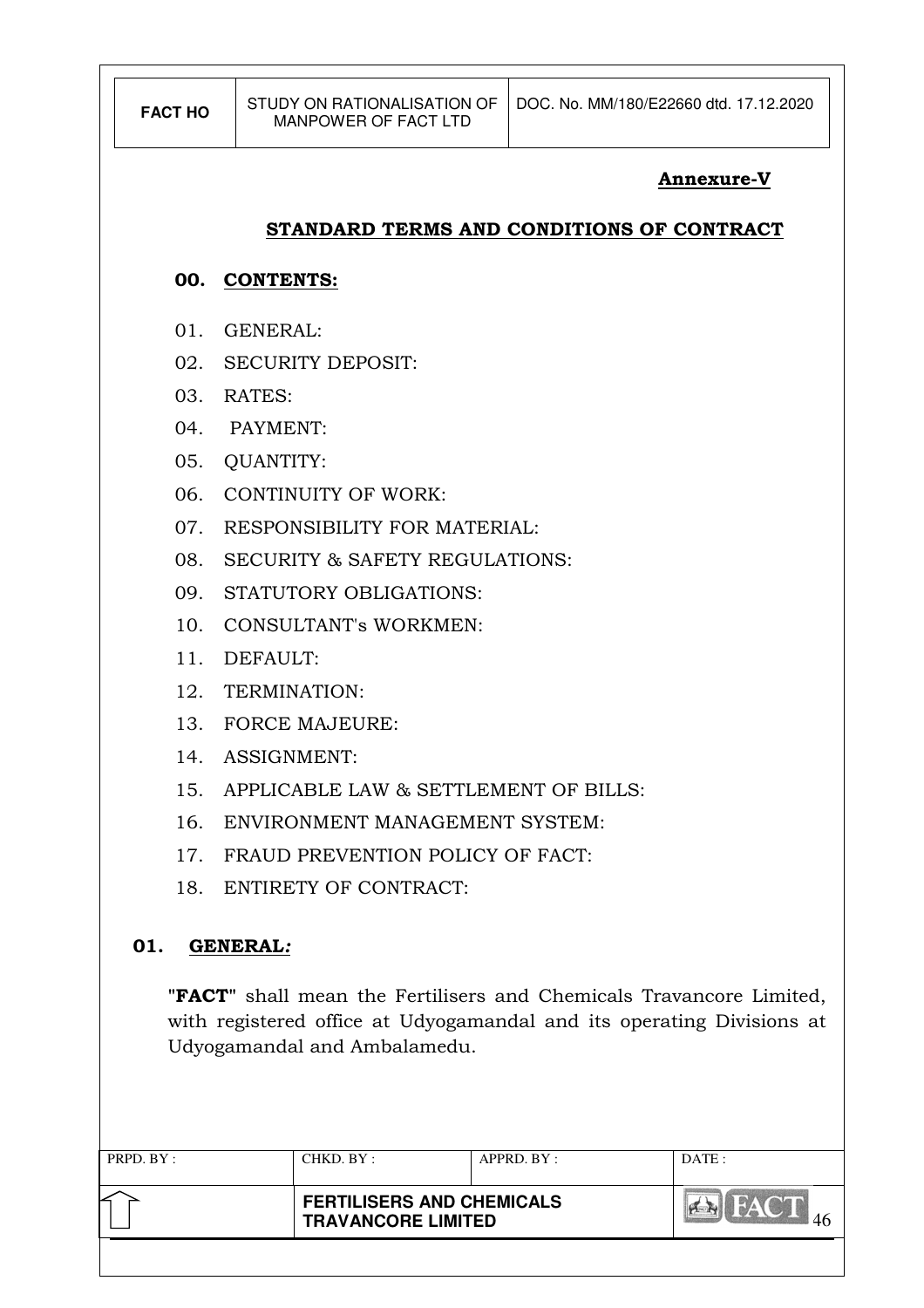CONSULTANT" shall mean the firm/company/individual, who has been awarded the work order (Contract) against their bid in response to the enquiry issued by FACT.

The CONSULTANT shall return to FACT the duplicate copy of the work order with terms and conditions duly acknowledged and signed in confirmation of having accepted the order as per terms and conditions mentioned.

 The CONSULTANT shall execute within 15days from the date of receipt of FACT's Letter of Intent, an agreement in stamp paper in the form prescribed by FACT and shall bear all expenses incidental thereto.

 The contract once awarded will not imply that the CONSULTANT has exclusive right for the particular job.

 The CONSULTANT is deemed to have carefully examined and satisfied himself on the nature and extent of work to be executed and no claims for any extra payment shall be admissible under any circumstances.

 FACT shall not in any way be responsible to the CONSULTANT for payment of compensation for hold up of work, if any, due to any situation beyond the control of FACT.

# 02. SECURITY DEPOSIT:

The CONSULTANT) shall remit interest free Security Deposit (SD) equivalent to three percent  $(3%)$  of the total contract value by NEFT/RTGS or by Bank Guarantee issued by a Nationalised / Scheduled Bank as per the Proforma prescribed within 15 days of issue of award of Letter of Intent or contract, whichever is earlier. The Bank Guarantee shall be valid till the expiry of the contract with a claim period of six months thereafter.

The Security Deposit shall not be released until the work as per the Contract is satisfactorily completed and accepted and final bills paid. Any amount due from the CONSULTANT to FACT shall be deducted from the Security Deposit without prejudice to FACT's right to claim balance amount, if any, from the CONSULTANT.

| PRPD. BY: | CHKD. BY:                 | $APPRD$ . $BY$ :                 | DATA: |
|-----------|---------------------------|----------------------------------|-------|
|           | <b>TRAVANCORE LIMITED</b> | <b>FERTILISERS AND CHEMICALS</b> |       |
|           |                           |                                  |       |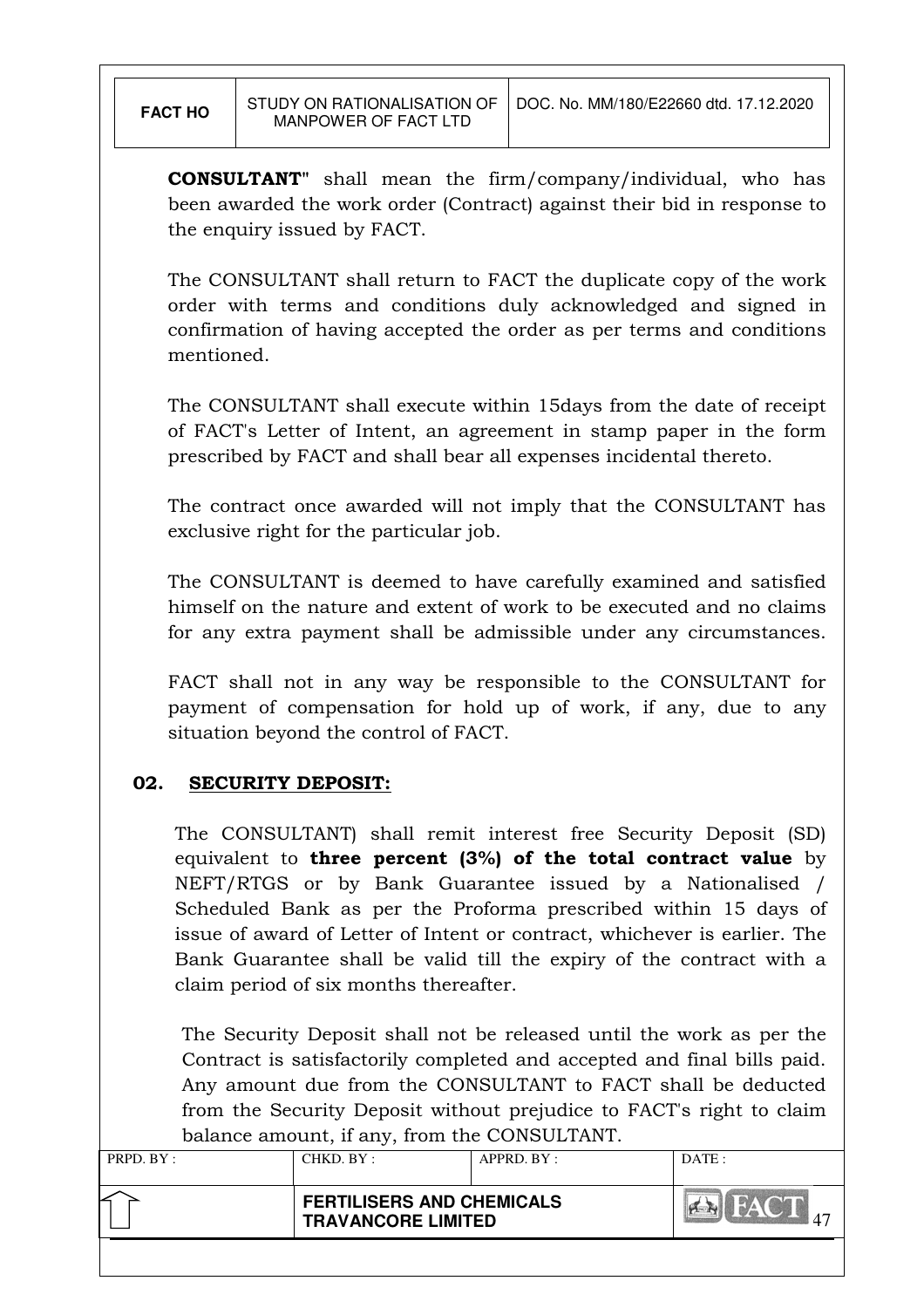The violation of any of the terms and conditions of Contract by the CONSULTANT shall be liable to forfeiture of the Security Deposit and disqualification from further work with FACT without prejudice to FACT's right to avail other remedies.

# 03. RATES:

The rates shall be inclusive of all incidental and other charges excluding GST which may have to be incurred by the CONSULTANT in execution of the work as per this contract. The rates shall be firm for the period of contract.

# 04. PAYMENT:

Payment shall be effected, on presentation of the bills to the Chief Manager (Fin)-Bills duly certified by the authorised person specified in the special conditions attached. Final settlement of Consultants bill shall be made after deduction of (1) statutory levies such as PF liability, Income Tax, TDS on GST etc. if any and (2) any other amount due from the Consultants for any other reason. If the amount due from the CONSULTANT is more than the amount due to the CONSULTANT, the CONSULTANT shall arrange to pay FACT the difference without delay.

# 05. CONTINUITY OF WORK:

The contract shall not mean continuity of work for the CONSULTANT. The CONSULTANT shall contact the authorised representatives of FACT for obtaining instructions. The instructions given over telephone have also to be complied with.

# 06. SECURITY & SAFETY REGULATIONS:

The CONSULTANT shall strictly observe the Security and Safety Regulations of FACT. Any loss or damage incurred by FACT, on account of the neglect or failure of the CONSULTANT or the CONSULTANT's employees, representatives including the crew of the

| PRPD. BY: | CHKD. BY:                                                     | $APPRD$ . $BY$ : | DATE: |
|-----------|---------------------------------------------------------------|------------------|-------|
| ∠         | <b>FERTILISERS AND CHEMICALS</b><br><b>TRAVANCORE LIMITED</b> |                  |       |
|           |                                                               |                  |       |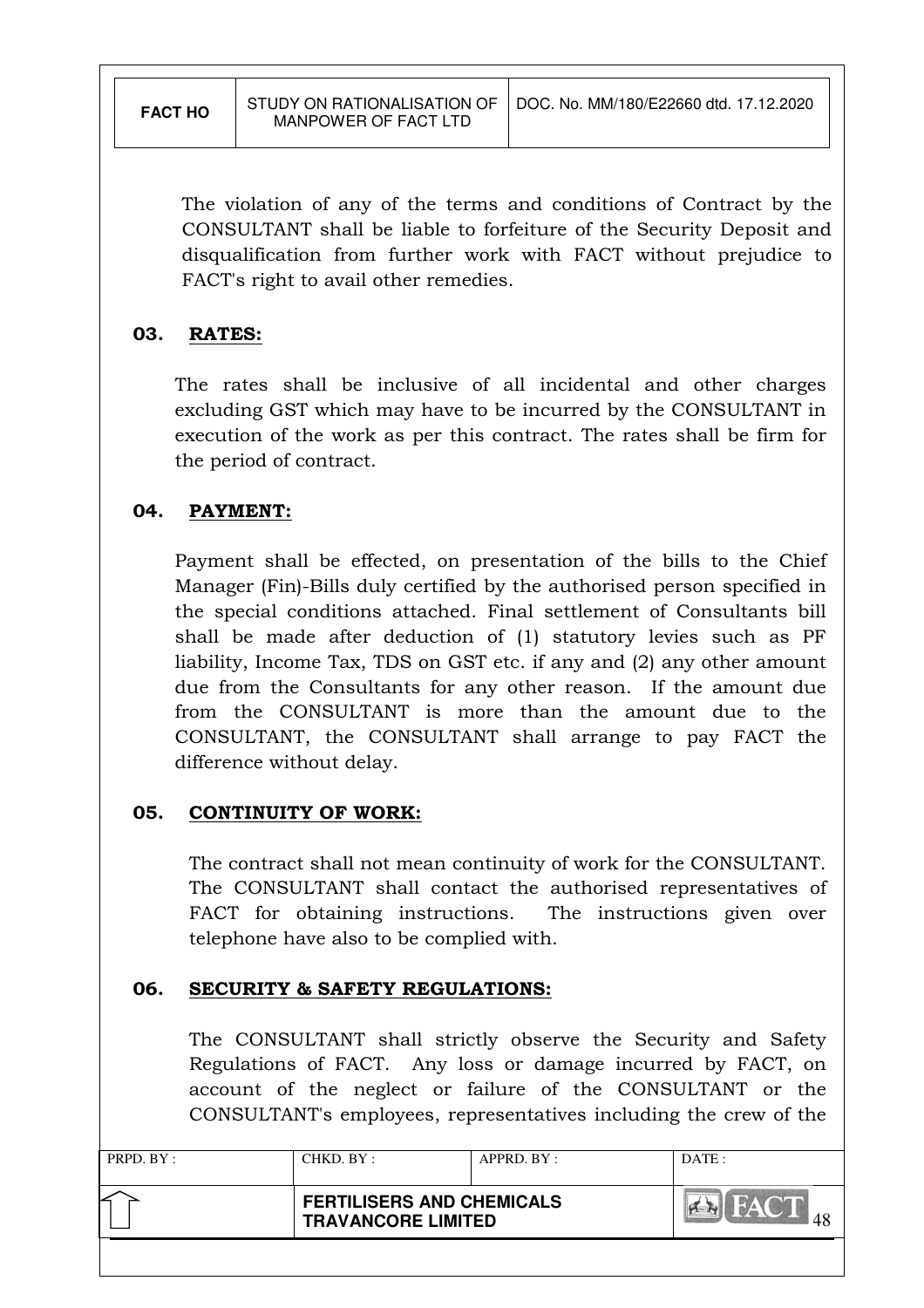vehicles/tankers to observe the security and safety regulations shall be to the CONSULTANT's account.

Smoking and carrying smoking material (including matches) inside FACT premises is prohibited due to safety reasons and the CONSULTANT shall ensure that his employees, representatives and crew comply with this.

Any damage caused to any of FACT's buildings, equipment, vehicles, crafts etc. and that of any other CONSULTANT/s due to the negligence of the CONSULTANT, his employees, his representatives and crew shall be to the account of the CONSULTANT and FACT shall be indemnified and compensated in all such respects by the CONSULTANT.

All precautions in transporting and handling whether stipulated or not shall be adhered to by the CONSULTANT. The CONSULTANT shall exercise care, diligence and promptness in the work and adhere to transport Rules and regulations, statutory obligations and all other Rules and Laws that have a bearing on the work. Any damages/shortages/penalties or any action legal or otherwise arising out of the CONSULTANT's delay or failure or negligence or breach of statutory obligations shall be to the CONSULTANT's account. If any loss/expenditure arising from the breach thereof is not met satisfactorily by the CONSULTANT, FACT reserves the right to withhold payment of bills/Security Deposit and discharge the obligations of the CONSULTANT without prejudice to FACT claiming from the CONSULTANT full value of damages/compensation. The account rendered by FACT in this connection shall be treated as final.

The vehicles/tankers, if any, employed during the course of the execution of the Contract, shall have valid permits for carrying out the intended task.

Due safety requirements in handling and transporting hazardous chemicals like liquid Sulphuric Acid, Sulphuric Acid etc. filled in tankers, as provided vide Motor Vehicles Act 1988 and the Central Motor Vehicle Rules 1989 and regulations formulated from time to

| PRPD. BY: | CHKD. BY:                                                     | ຼ<br>$APPRD$ . $BY$ : | DATE: |
|-----------|---------------------------------------------------------------|-----------------------|-------|
|           | <b>FERTILISERS AND CHEMICALS</b><br><b>TRAVANCORE LIMITED</b> |                       |       |
|           |                                                               |                       |       |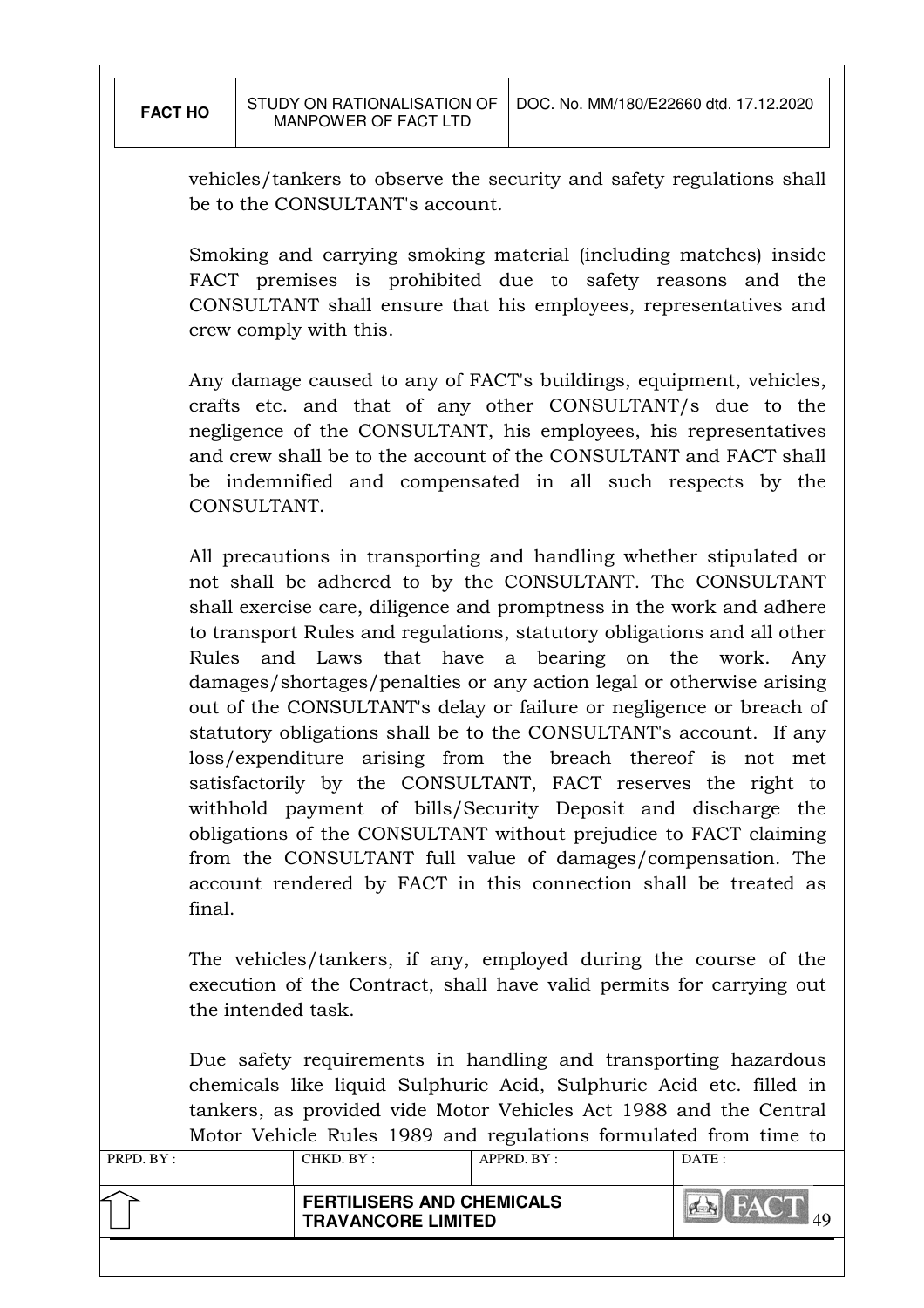time by the proper authority, shall be adhered to by the CONSULTANT at his own expense. The vehicles shall be legibly and conspicuously marked with an emergency information panel, as applicable, in each of the three places as per Rule 134 of the Central Motor Vehicle Rules 1989. Further any person driving the vehicle employed in the work as per the Contract shall have the ability to read and write at least one Indian language as per rule 9 of the Central Motor Vehicle Rules 1989 and Rules 4 of the Central Motor Vehicles (amended) Rules 1993.

The vehicles shall be equipped with all the necessary safety appliances/equipment for emergency and rescue purpose as stipulated in Motor Vehicles Act 1988 and rules thereto.

# 07. STATUTORY OBLIGATIONS

The CONSULTANT shall comply with the requirements of all Local, State and Central Govt. Acts, Rules Regulations, By-Laws, Orders etc, in force from time to time and in particular Indian Factories Act, Workmen's Compensations Act, Contract Labour (regulations and abolition) Act 1970, Minimum Wages Act 1936, The Mines Act 1952, The Explosives Act 1884 and all other relevant Acts and Laws as amended from time to time in so far as they are or may be applicable to the execution of works as per this contract.

The CONSULTANT shall obtain at his cost all permits, license and other authorisation, as required for his work, from Govt. authorities. The CONSULTANT shall maintain proper records & registers as required by the concerned statutes and submit them to FACT as and when required.

Proper records of payment of wages to workers/labourers/crew etc. engaged in the work shall be maintained by the CONSULTANT and produced for inspection when required by FACT.

The CONSULTANT shall be responsible for all payments to his workmen including Employees State Insurance and Provident Fund benefits etc., if any, i.e. FACT shall not make any payments to the CONSULTANT other than the rates agreed for the work. All extra

| PRPD. BY: | CHKD. BY :                                                    | APPRD. BY: | DATE: |
|-----------|---------------------------------------------------------------|------------|-------|
|           | <b>FERTILISERS AND CHEMICALS</b><br><b>TRAVANCORE LIMITED</b> |            |       |
|           |                                                               |            |       |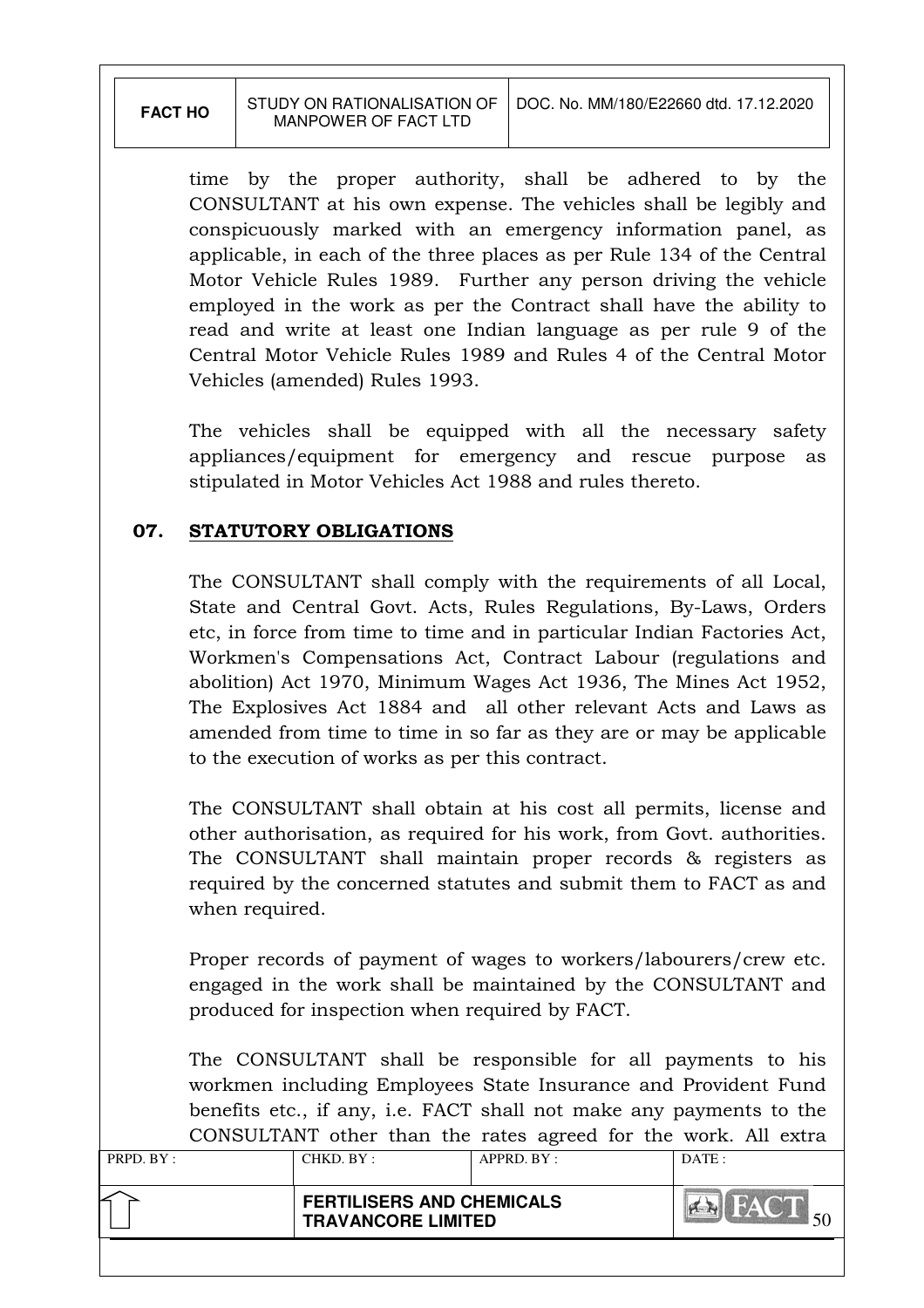payments, if any, to be made to the CONSULTANT's workmen during the course of contract period shall be borne entirely by the CONSULTANT.

In case the CONSULTANT fails to discharge his statutory obligations leading to a situation wherein FACT is to incur any expenditure/loss in their capacity as the Principal Employer such expenditure/loss shall be realised from the CONSULTANT.

#### 08. CONSULTANT's WORKMEN

FACT shall have no dealing with the CONSULTANT's workmen or their Union. FACT reserves the right to debar any of the CONSULTANT's employees/workmen/crew from entering FACT premises for whatever reason FACT deems fit.

#### 09. DEFAULT:

In the event of failure on the part of the CONSULTANT to execute the Contract to FACT's satisfaction, FACT may, at their option, either recover from the CONSULTANT liquidated damages as prescribed in the "Special Conditions", if any, or at the risk and cost of the CONSULTANT and without prejudice to FACT's other rights as per the Contract, terminate the Contract wholly or partially and carry out the work through other CONSULTANTs or by themselves.

# 10. TERMINATION:

If any work entrusted with other CONSULTANTs by FACT is obstructed by, interfered with or caused to be interfered with by the CONSULTANT, his employees, his representatives or crew, the contract shall be terminated without notice and the remaining work for the unexpired portion of the contract arranged by FACT through others at the CONSULTANT's risk and cost.

# 11. FORCE MAJEURE:

 Neither the CONSULTANT nor FACT shall be considered in default in the performance of their obligations under the Work Order so long as

| PRPD. BY : | CHKD. BY :                | APPRD. BY :                      | DATA: |
|------------|---------------------------|----------------------------------|-------|
|            | <b>TRAVANCORE LIMITED</b> | <b>FERTILISERS AND CHEMICALS</b> |       |
|            |                           |                                  |       |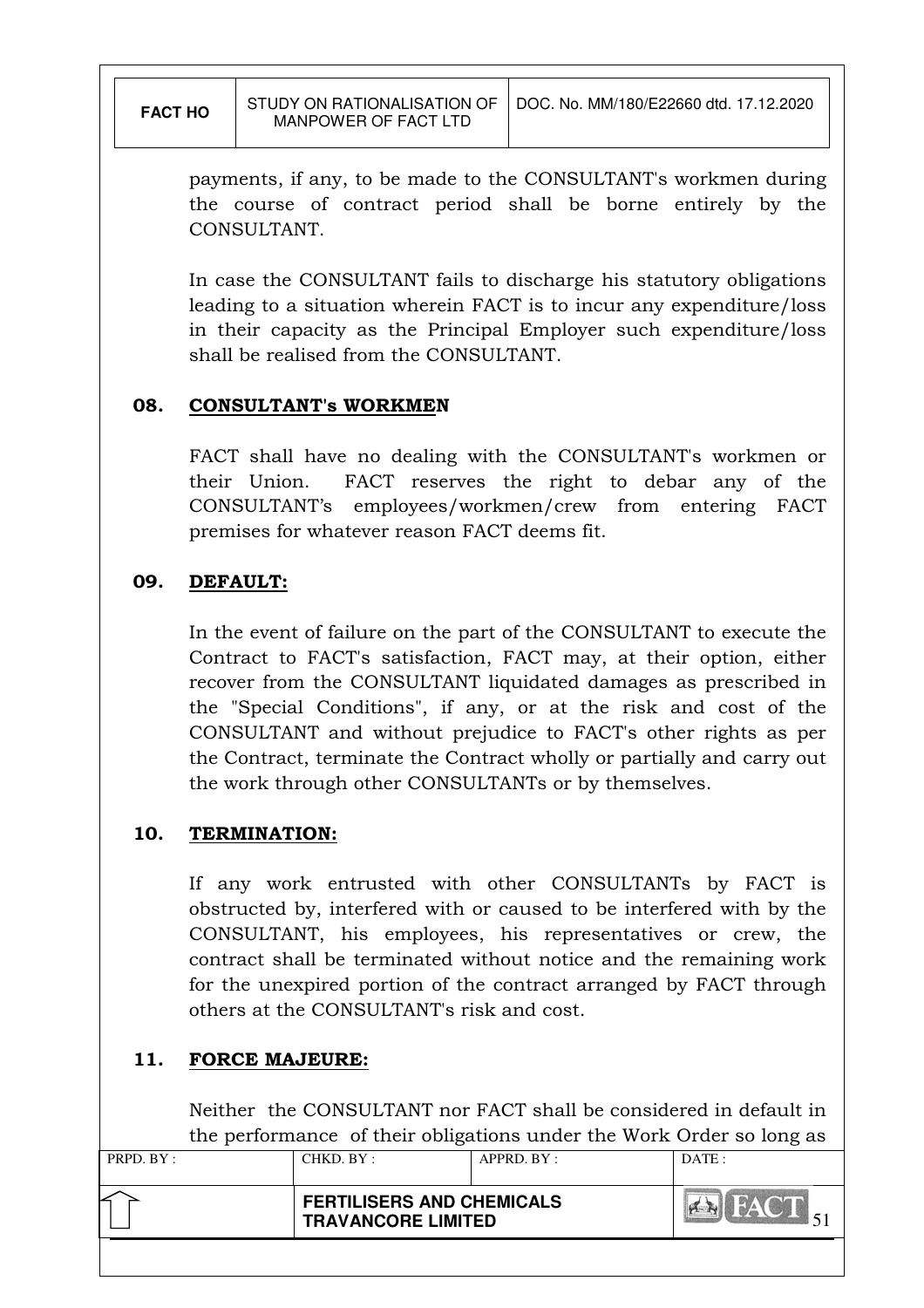the performance is prevented or delayed because of Force Majeure conditions like war or hostilities, riots or civil commotion, earth quake, flood or tempest, drought, accident, fire or explosion, labour strike or lock-out or Act-of-God or because of any law and order proclamation, regulation or ordinance of Government or subdivision thereof and situation arising out of our plant break downs. Notice of a Force Majeure situation shall be given by the affected party to the other party with in one week of its occurrence. Should such a delay

 be for more than three months, FACT shall have the right to cancel the Work Order at no charge to FACT and FACT shall be entitled to reimbursement of any amount due from the CONSULTANT.

# 12. ASSIGNMENT:

The CONSULTANT shall not assign, transfer or sub-let this work order without the prior written approval of FACT.

# 13. APPLICABLE LAW & SETTLEMENT OF DISPUTES:

This contract shall be subject to and shall in all respects be governed by Indian law.

If any dispute arises out of or relating to or in connection with this contract, between the CONSULTANT and the owner/FACT, the same shall be amicably settled through mutual discussions, failing which, the unresolved dispute (s) shall be referred to arbitration in accordance with the provisions of the Arbitration and Conciliation Act, 1996, as amended from time to time and number of Arbitrator shall be one. The Venue of the Arbitration shall be at Ernakulam and the proceeding shall be in English.

Any legal proceedings relating to or in connection with this contract shall be limited to the exclusive jurisdiction of the High Court of Kerala.

#### 14. ENVIRONMENT MANAGEMENT SYSTEM:

| PRPD. BY: | CHKD. BY:                                                     | $APPRD$ $BY:$ |       |                |
|-----------|---------------------------------------------------------------|---------------|-------|----------------|
|           |                                                               |               | DATE: |                |
|           | <b>FERTILISERS AND CHEMICALS</b><br><b>TRAVANCORE LIMITED</b> |               |       | <b>EX</b> FACT |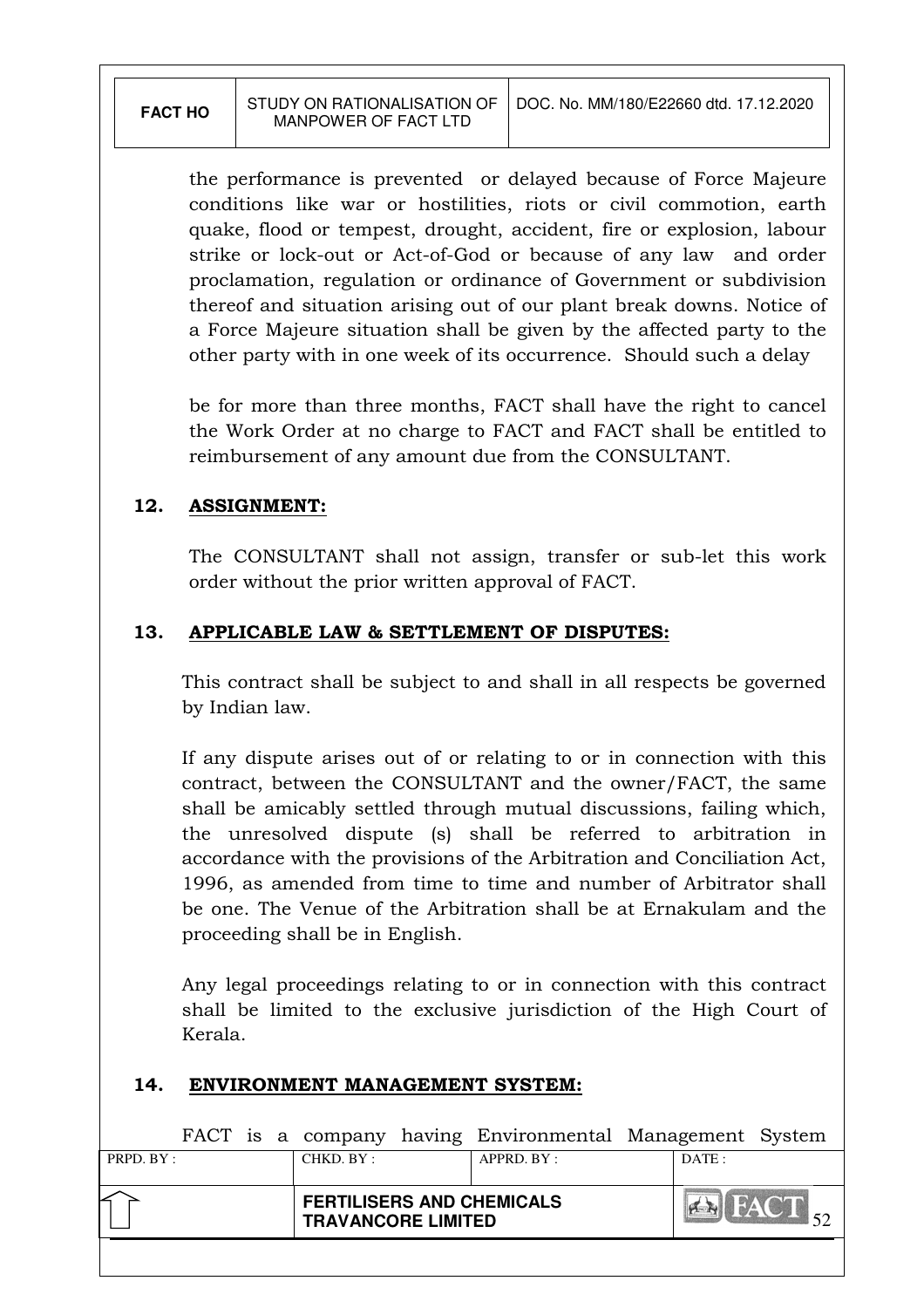according to ISO 14001 standard. The CONSULTANT shall ensure that none of their activities cause damage to the environment.

#### 15. FRAUD PREVENTION POLICY OF FACT:

FACT a Central Public Sector Undertaking (PSU) follows Corporate Governance principles proactively and has formulated a Fraud Prevention Policy. Details of Fraud Prevention Policy of FACT-2012 can be viewed in FACT's Website *www.fact.co.in*. CONSULTANTs shall make themselves aware and also ensure compliance of the same.

# 16. ENTIRETY OF CONTRACT:

All of the terms agreed to between the CONSULTANT and FACT are included in the Work Order and no other communication, written, oral, or implied shall be considered to be included in the Work Order or form part of the Work Order, unless specifically agreed to in writing by FACT.

\*\*\*\*\*\*\*\*\*\*\*\*\*

|           | <b>TRAVANCORE LIMITED</b> | <b>FERTILISERS AND CHEMICALS</b> | <b>BAYOT</b><br>$A = 14$ |
|-----------|---------------------------|----------------------------------|--------------------------|
| PRPD. BY: | CHKD. BY :                | $APPRD$ . $BY$ :                 | DATE:                    |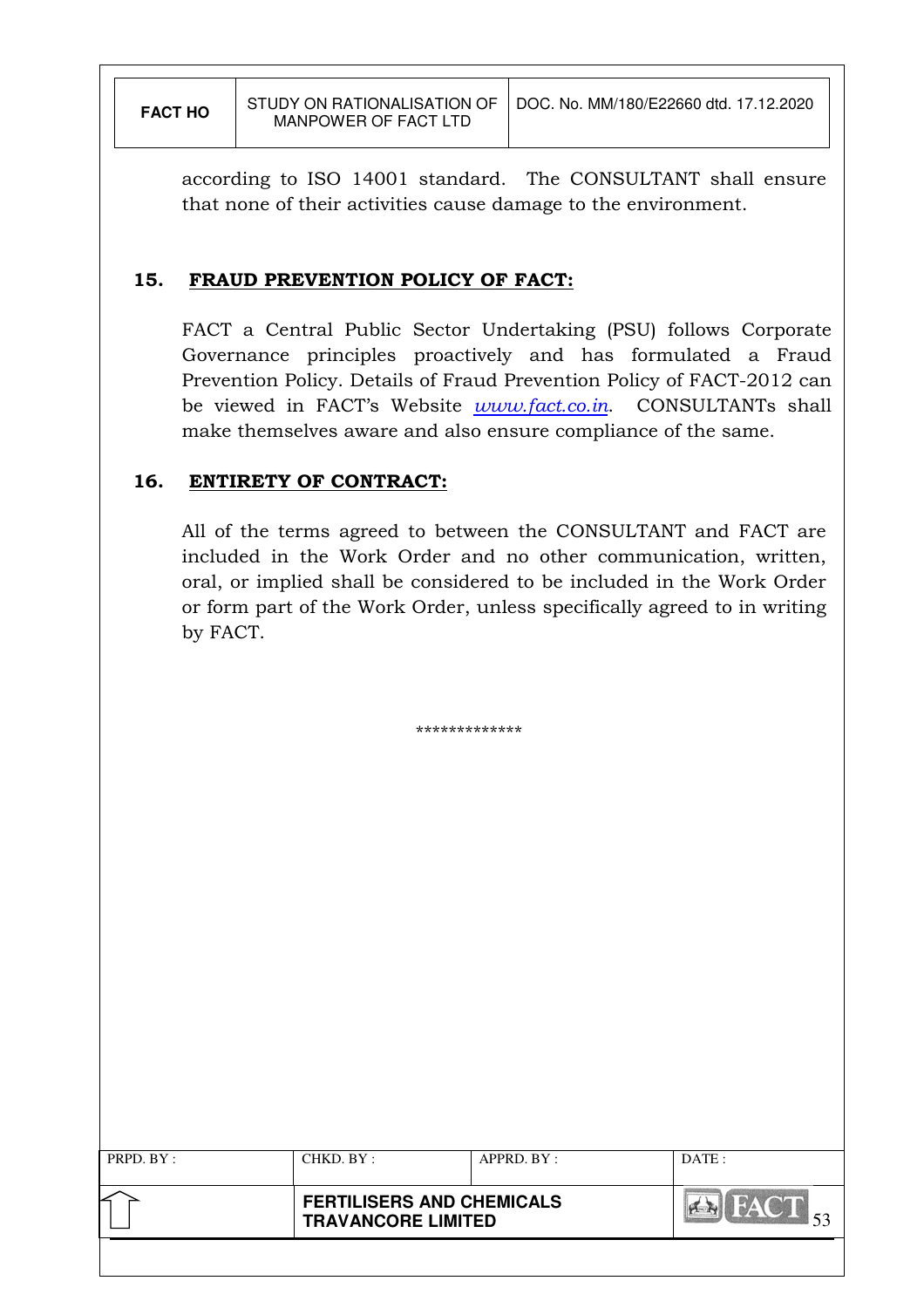#### Annexure VI

#### COMPLIANCE STATEMENT

We state that our bid is in full compliance with the documents issued against the Enquiry No: MM/180/E22660 DTD.17.12.2020 and we have read and understood the Notice Inviting Tender, Scope of Work, Instructions to Bidders and Special Terms and Conditions and Standard terms and conditions of Contract attached with this enquiry referred above and hereby confirm our acceptance to the same.

| Name of bidder: |  |  |  |
|-----------------|--|--|--|
|-----------------|--|--|--|

Signature of the Bidder:

Place: Date: (Seal)

| PRPD. BY: | CHKD. BY:                                                     | APPRD. BY: | DATE: |
|-----------|---------------------------------------------------------------|------------|-------|
|           | <b>FERTILISERS AND CHEMICALS</b><br><b>TRAVANCORE LIMITED</b> |            |       |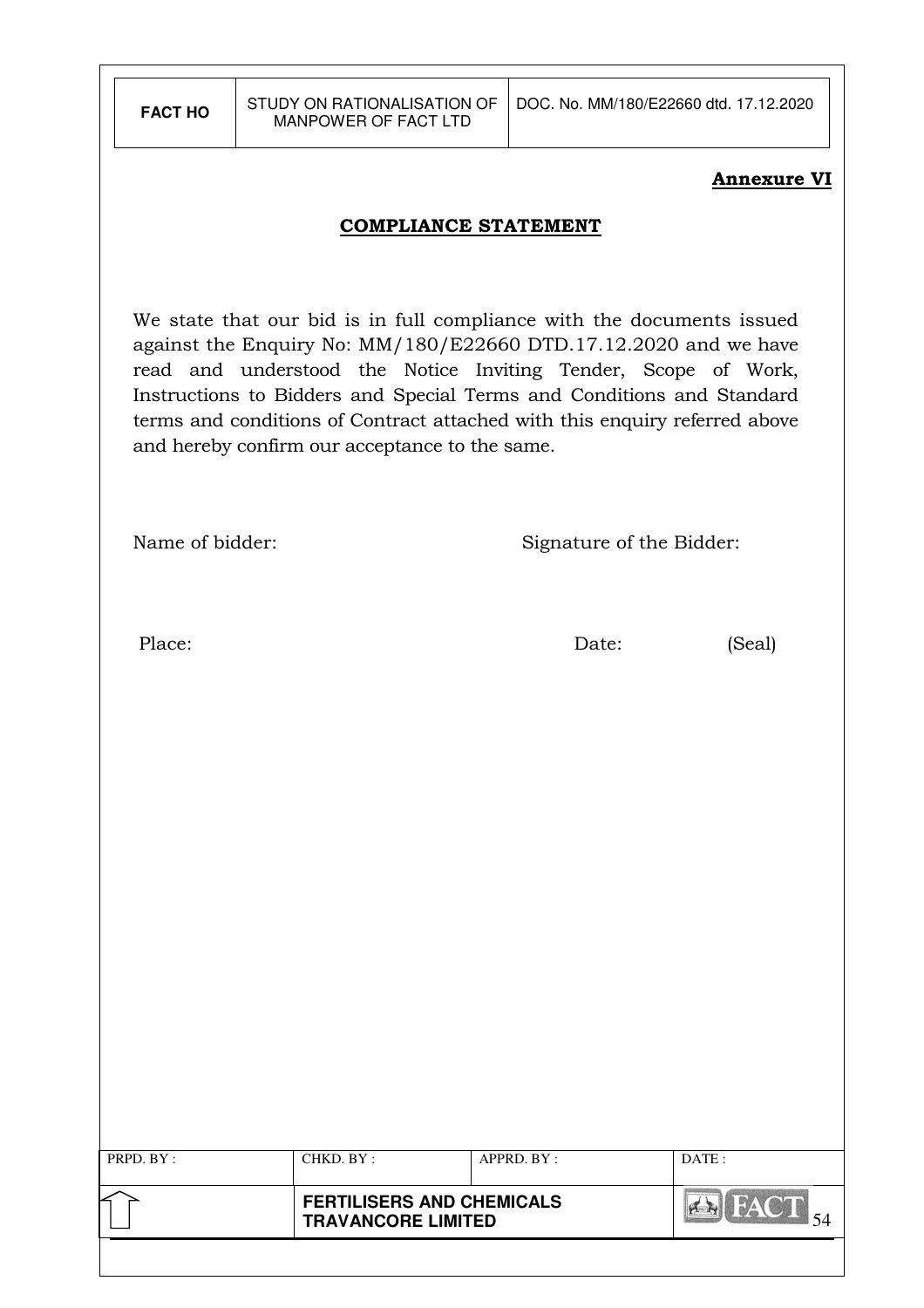#### ANNEXURE – VII

# UN-PRICED COPY OF PRICE BID

(Important: Please do not indicate any rates in this format. Only indicate "Quoted" under each blank column)

From To

Dear Sirs,

Sub: Study on Rationalisation of Manpower of FACT Ltd. Ref: Enquiry No. MM/180/E22660 dtd. 17.12.2020.

With reference to the above enquiry, we quote our lowest rate for the subject work as follows:

| S.             | Description                                  | All-inclusive<br>Rate    |
|----------------|----------------------------------------------|--------------------------|
| N <sub>o</sub> |                                              | (excluding GST) - Rs.    |
|                |                                              | <b>Indicate "Quoted"</b> |
| 1.             | Professional fee / Charges to carry out      |                          |
|                | "Study on Rationalization of Manpower"       |                          |
|                | in all the Divisions, Departments / Sections |                          |
|                | of FACT Ltd. in Managerial and Non-          |                          |
|                | Managerial Cadres as per detailed Scope of   |                          |
|                | Work, Deliverables and Coverage specified in |                          |
|                | tender document.                             |                          |

GST shall be extra as applicable based on statutory notifications.

We have read and understood the Enquiry Notice, Instructions to Bidders and Terms and Conditions of this Enquiry and hereby confirm our acceptance to the same.

Signature of the Bidder Name of the Bidder

Date:

Place: (Seal)

| PRPD. BY: | CHKD. BY:                                                     | APPRD. BY: | DATA |
|-----------|---------------------------------------------------------------|------------|------|
|           | <b>FERTILISERS AND CHEMICALS</b><br><b>TRAVANCORE LIMITED</b> |            |      |
|           |                                                               |            |      |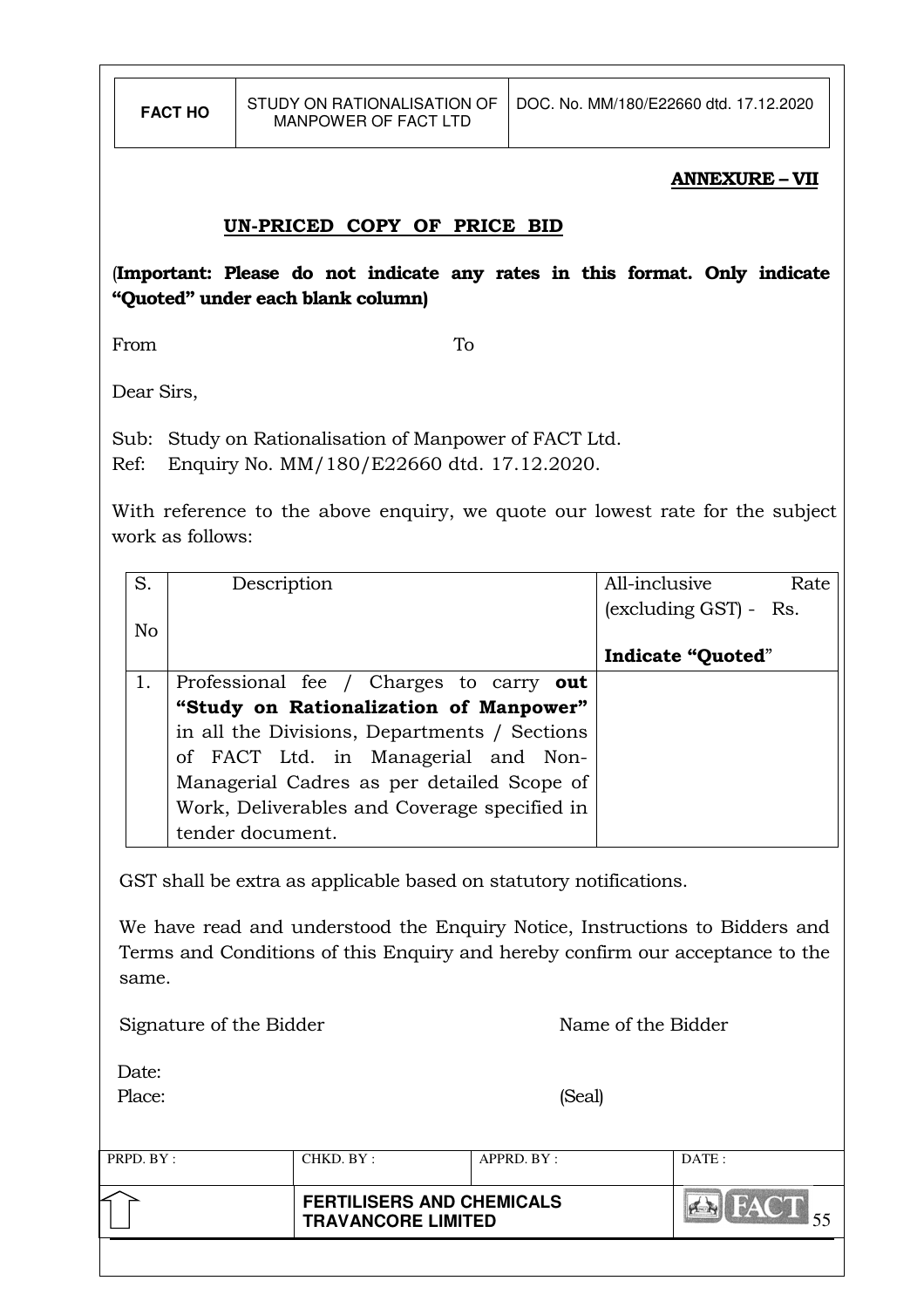|                | STUDY ON RATIONALISATION OF                                   | DOC. No. MM/180/E22660 dtd. 17.12.2020                                           |
|----------------|---------------------------------------------------------------|----------------------------------------------------------------------------------|
| <b>FACT HO</b> | MANPOWER OF FACT LTD                                          |                                                                                  |
|                |                                                               |                                                                                  |
|                |                                                               | <b>ANNEXURE - VIII</b>                                                           |
|                | <b>PROFORMA OF PRICE BID</b>                                  |                                                                                  |
|                |                                                               |                                                                                  |
|                |                                                               |                                                                                  |
|                |                                                               | Please visit <b>https://eprocure.gov.in</b> and search using the tender ID under |
|                | FACT Tenders to see the price Bid (BOQ-EXCEL SHEET)           |                                                                                  |
|                |                                                               |                                                                                  |
|                |                                                               |                                                                                  |
|                |                                                               |                                                                                  |
|                |                                                               |                                                                                  |
|                |                                                               |                                                                                  |
|                |                                                               |                                                                                  |
|                |                                                               |                                                                                  |
|                |                                                               |                                                                                  |
|                |                                                               |                                                                                  |
|                |                                                               |                                                                                  |
|                |                                                               |                                                                                  |
|                |                                                               |                                                                                  |
|                |                                                               |                                                                                  |
|                |                                                               |                                                                                  |
|                |                                                               |                                                                                  |
|                |                                                               |                                                                                  |
|                |                                                               |                                                                                  |
| PRPD. BY:      | CHKD. BY:                                                     | APPRD. BY:<br>DATE:                                                              |
|                |                                                               |                                                                                  |
|                | <b>FERTILISERS AND CHEMICALS</b><br><b>TRAVANCORE LIMITED</b> | <b>EX</b> FACT 56                                                                |
|                |                                                               |                                                                                  |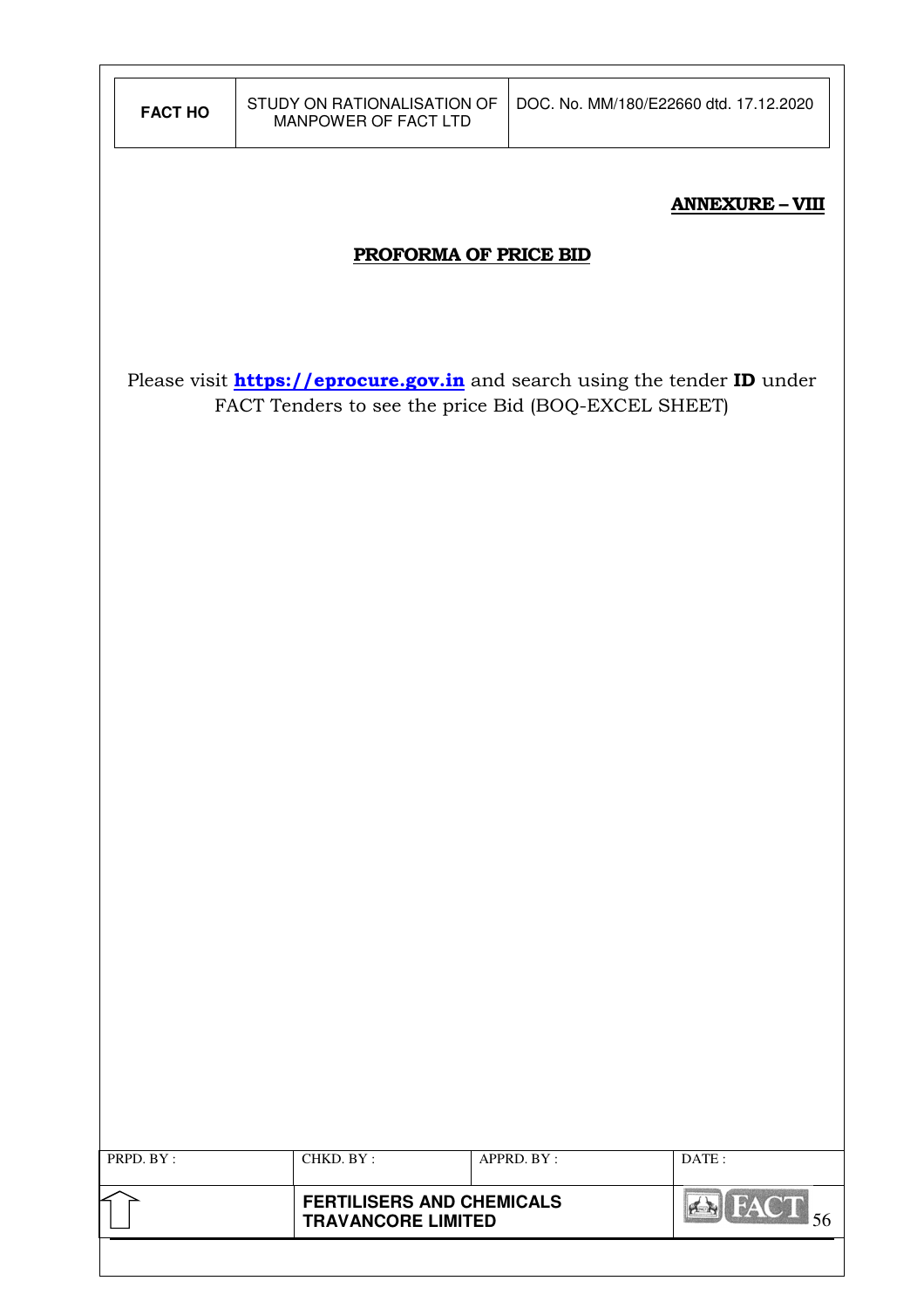| <b>FACT HO</b> | STUDY ON RATIONALISATION OF<br>MANPOWER OF FACT LTD                                                                                                            |            | DOC. No. MM/180/E22660 dtd. 17.12.2020 |
|----------------|----------------------------------------------------------------------------------------------------------------------------------------------------------------|------------|----------------------------------------|
|                |                                                                                                                                                                |            | <b>ANNEXURE - IX</b>                   |
|                | <b>UNDERTAKING-II</b>                                                                                                                                          |            |                                        |
| agency.        | We undertake that (Name of the Consulting Firm), if selected, will not enter<br>into consortium or subcontract the tender work in full or partial to any other |            |                                        |
|                | Signature with Date                                                                                                                                            |            |                                        |
|                | Name & Designation                                                                                                                                             |            |                                        |
|                | Firm's Seal                                                                                                                                                    |            |                                        |
|                |                                                                                                                                                                |            |                                        |
|                |                                                                                                                                                                |            |                                        |
|                |                                                                                                                                                                |            |                                        |
|                |                                                                                                                                                                |            |                                        |
|                |                                                                                                                                                                |            |                                        |
|                |                                                                                                                                                                |            |                                        |
|                |                                                                                                                                                                |            |                                        |
| PRPD. BY:      | CHKD. BY:                                                                                                                                                      | APPRD. BY: | DATE:                                  |
|                | <b>FERTILISERS AND CHEMICALS</b><br><b>TRAVANCORE LIMITED</b>                                                                                                  |            | <b>EX FACT</b> 57                      |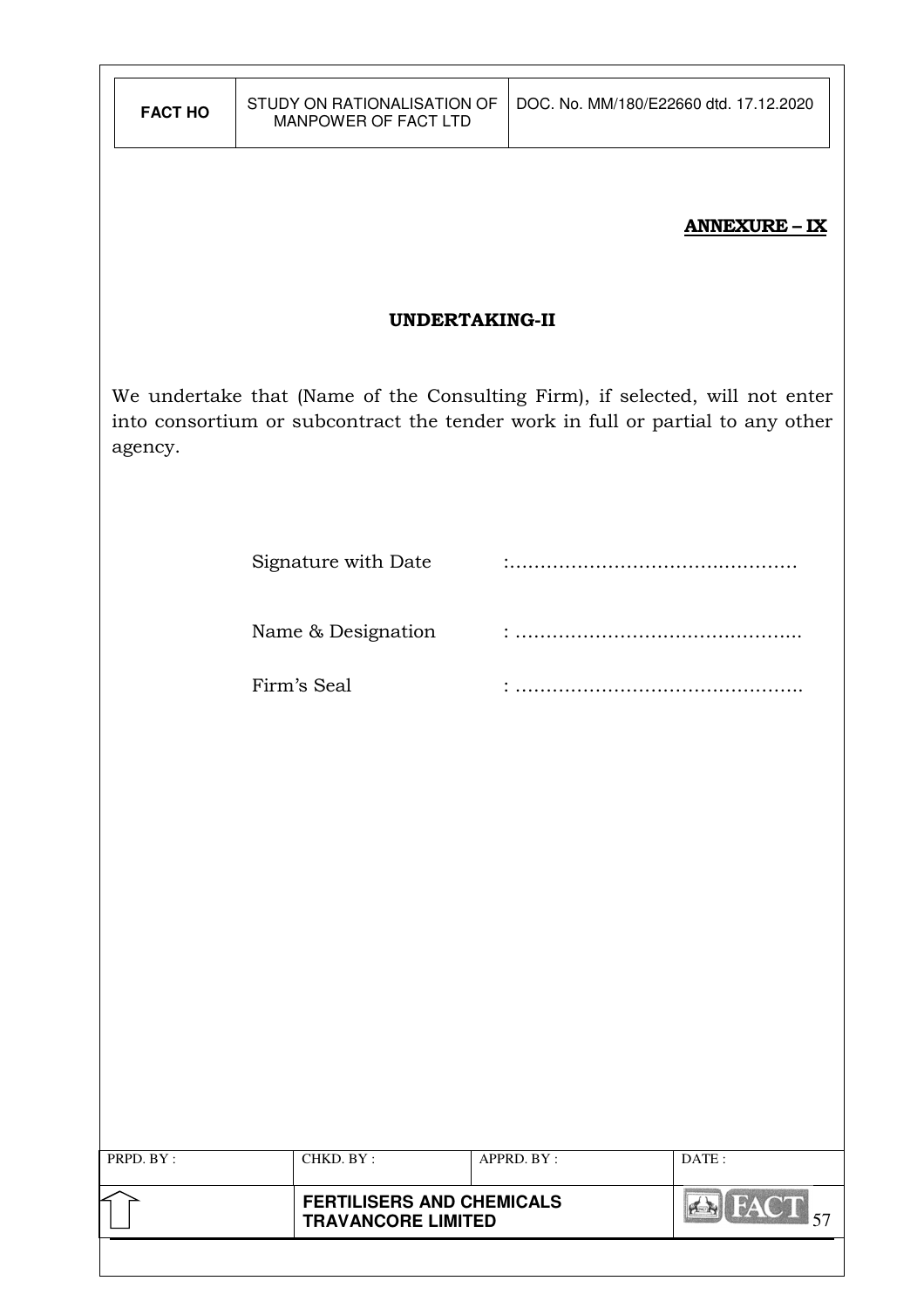#### Annexure - X

### PROFORMA OF BANK GUARANTEE FOR FURNISHING SECURITY DEPOSIT

 (TO BE OBTAINED FROM A INDIAN NATIONALISED/SCHEDULED BANK ON STAMP PAPER WORTH Rs.500/-)

The Fertilisers and Chemicals Travancore Ltd., Udyogamandal, Cochin-683 501.

Whereas FACT , Udyogamandal P.O., Kerala (hereinafter called referred to as the Company) has placed a work order no. ............... dated ............ with M/S.........................(hereinafter called the CONSULTANT) for the work of .......................and whereas it is one of the conditions of the said work order that the CONSULTANT shall either remit a sum of Rs.............. (Rupees..........................only) or furnish a Bank Guarantee for Rs............ (Rupees...........................only) as security deposit for the due fulfilment of the said work order by the said CONSULTANT.

In consideration of the Company having agreed to accept a Bank Guarantee from us towards such security deposit in lieu of the cash deposit in accordance with the terms and conditions of the above work order, we................. the Bank (hereinafter referred to as the Bank) do hereby undertake to pay the Company merely on demand any sum or sums from time to time demanded by the Company up to a maximum of Rs....................... (Rupees.......................only) being the amount of the security deposit against any loss or damage caused to or suffered by or would be caused to or suffered by the Company by reason of any breach by the said CONSULTANT of any of the terms and conditions contained in the said work order.

We, the said Bank, do hereby undertake to pay the amount so demanded by the Company without any demur merely on a demand from the Company stating that the amount claimed is due by way of loss or damage caused to or suffered or would be caused to or suffered by the Company by reason of breach by the said CONSULTANT of any of the terms and conditions contained in the said contract. Any such demand made on the Bank shall be conclusive as regards the amount due and payable by the Bank under this guarantee.

| PRPD. BY: | CHKD. BY:                                                     | APPRD. BY: | DATE: |
|-----------|---------------------------------------------------------------|------------|-------|
|           | <b>FERTILISERS AND CHEMICALS</b><br><b>TRAVANCORE LIMITED</b> |            |       |
|           |                                                               |            |       |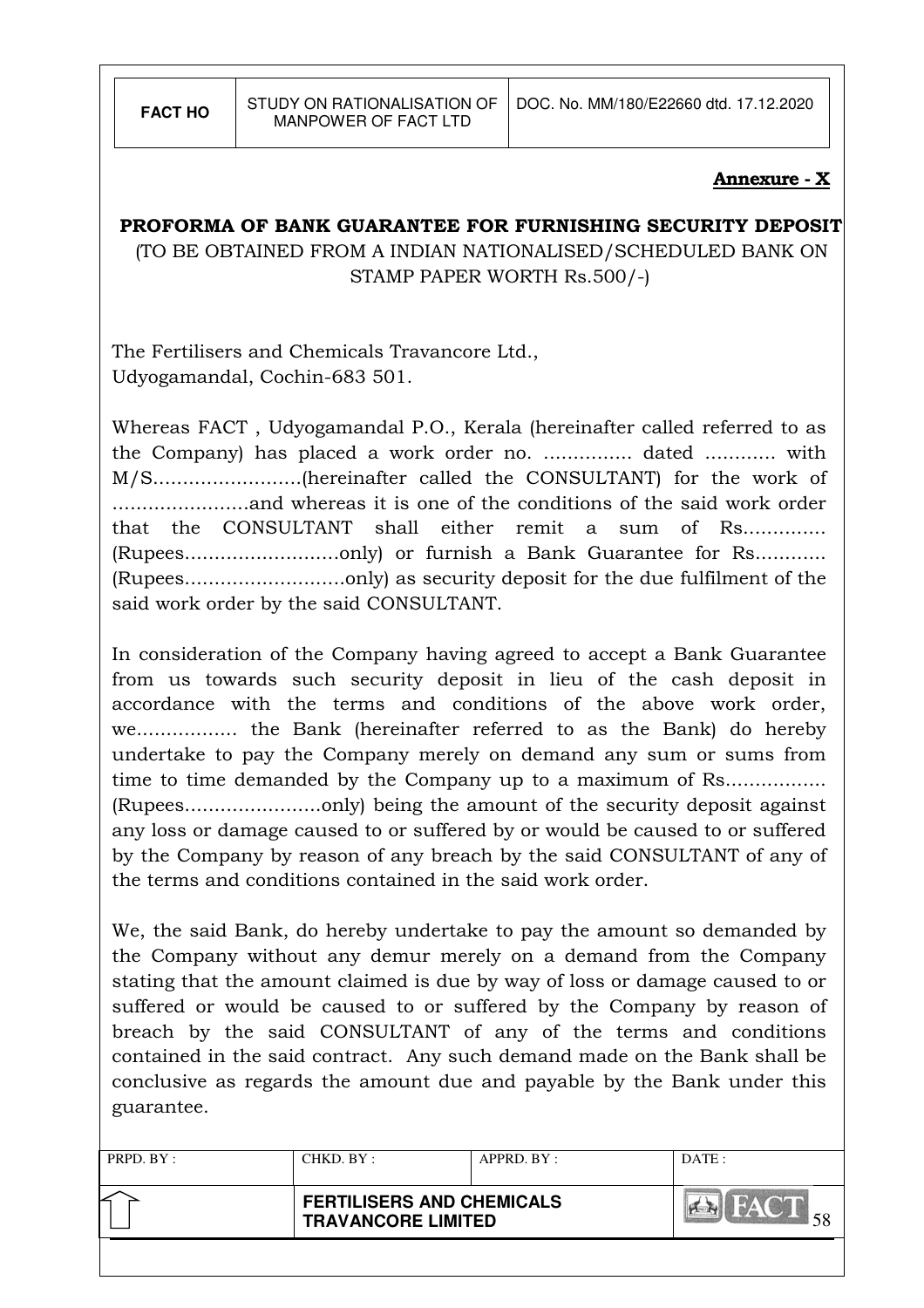We undertake to pay to the Company any money so demanded notwithstanding any dispute or disputes raised by the said CONSULTANT in any suit or proceeding pending before any court or Tribunal relating thereto our liability under this present being absolute and unequivocal.

The payment so made by us under this Guarantee shall be a valid discharge of our liability for payment thereunder and the said CONSULTANT shall have no claim against us for making such payment.

We........................… further agree that the guarantee herein contained shall remain in full force and effect during the period that would be take for the performance of the said contract and that it shall continue to be enforceable till all the dues of the Company under or by virtue of the said contract have been fully paid and its claim satisfied or discharged or till the Company certifies that the terms and conditions of the said contract have been fully and properly carried out by the said CONSULTANT and accordingly discharges this guarantee.

We........further agree with the said company that they shall have the fullest liberty without our consent and without affecting in any manner our obligations hereunder to vary any of the terms and conditions of the said contract or to extend time of performance by the said CONSULTANT or to postpone for any time and from time to time any of the powers exercisable by it against the said CONSULTANT and either to enforce or forebear from enforcing any of the terms and conditions governing the said contract or securities available to the Company and the said Bank shall not be released from its liability under these presents by any exercise by the Company of the liberty with reference to the matters aforesaid or by reason of time being given to the said CONSULTANT or any other forbearance, act or omission on the part of the Company or any indulgence by the Company to the said CONSULTANT or any other matter of thing whatsoever which under the law relating to sureties, but for this provision, have the effect of so relieving us.

This guarantee shall not be affected by any change in the constitution of the Bank or the Company or the said CONSULTANT nor shall this guarantee be affected by any change in the constitution of the Company or the said CONSULTANT by absorption with any other body or corporation and this guarantee shall be available to or enforceable by such body or corporation.

| PRPD. BY: | CHKD. BY:                                                     | $APPRD$ . $BY$ : | DATA: |
|-----------|---------------------------------------------------------------|------------------|-------|
|           | <b>FERTILISERS AND CHEMICALS</b><br><b>TRAVANCORE LIMITED</b> |                  |       |
|           |                                                               |                  |       |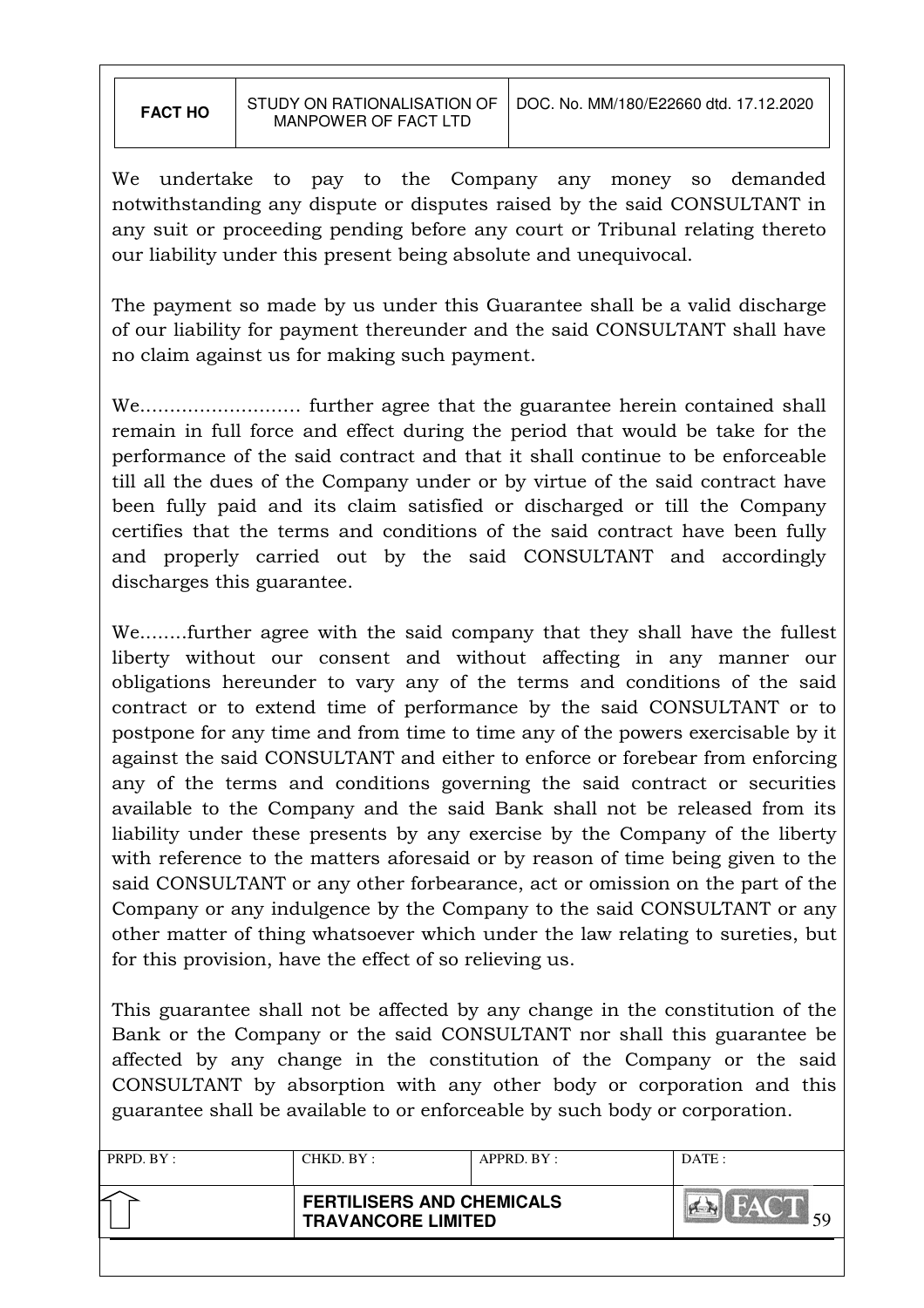Our guarantee shall remain in force until................. Unless a claim or demand is made within six months after the expiry of the above date, all the Company's rights under the guarantee shall be deemed as waived/forfeited and we shall be relieved and discharged from all liabilities there under. Notwithstanding anything contained hereinbefore, our liability under this guarantee shall be limited to an amount not exceeding Rs................... (Rupees.............................. only).

Any notice by way of request, demand or otherwise hereunder may be sent by post to the Bank addressed as aforesaid and if sent by post, it shall be deemed to have been given at the time when it would be delivered in due course of post and in proving such notice when given by post, it shall be sufficient to prove that the envelope containing the notice was posted and certificate signed by an officer of the Company that the envelope was so posted shall be conclusive.

Disputes/differences, if any, relating to or arising out of this Bank Guarantee, shall be settled by courts having jurisdiction over Udyogamandal, in Kerala State, where the registered office of the company is situated and no other court shall have jurisdiction in the matter.

We........................................ Bank lastly undertakes not to revoke this guarantee during its currency except with the previous consent of the Company in writing.

Dated this.................... day of ................................ Two thousand and twenty.

| For (Name of Bank)  |  |
|---------------------|--|
| Authorised Official |  |
| Name                |  |
| Designation         |  |

Place:

Full address of the Branch issuing this guarantee:

| PRPD. BY: | CHKD. BY:                                                     | $APPRD$ . $BY$ : | DATA: |
|-----------|---------------------------------------------------------------|------------------|-------|
|           | <b>FERTILISERS AND CHEMICALS</b><br><b>TRAVANCORE LIMITED</b> |                  | ы     |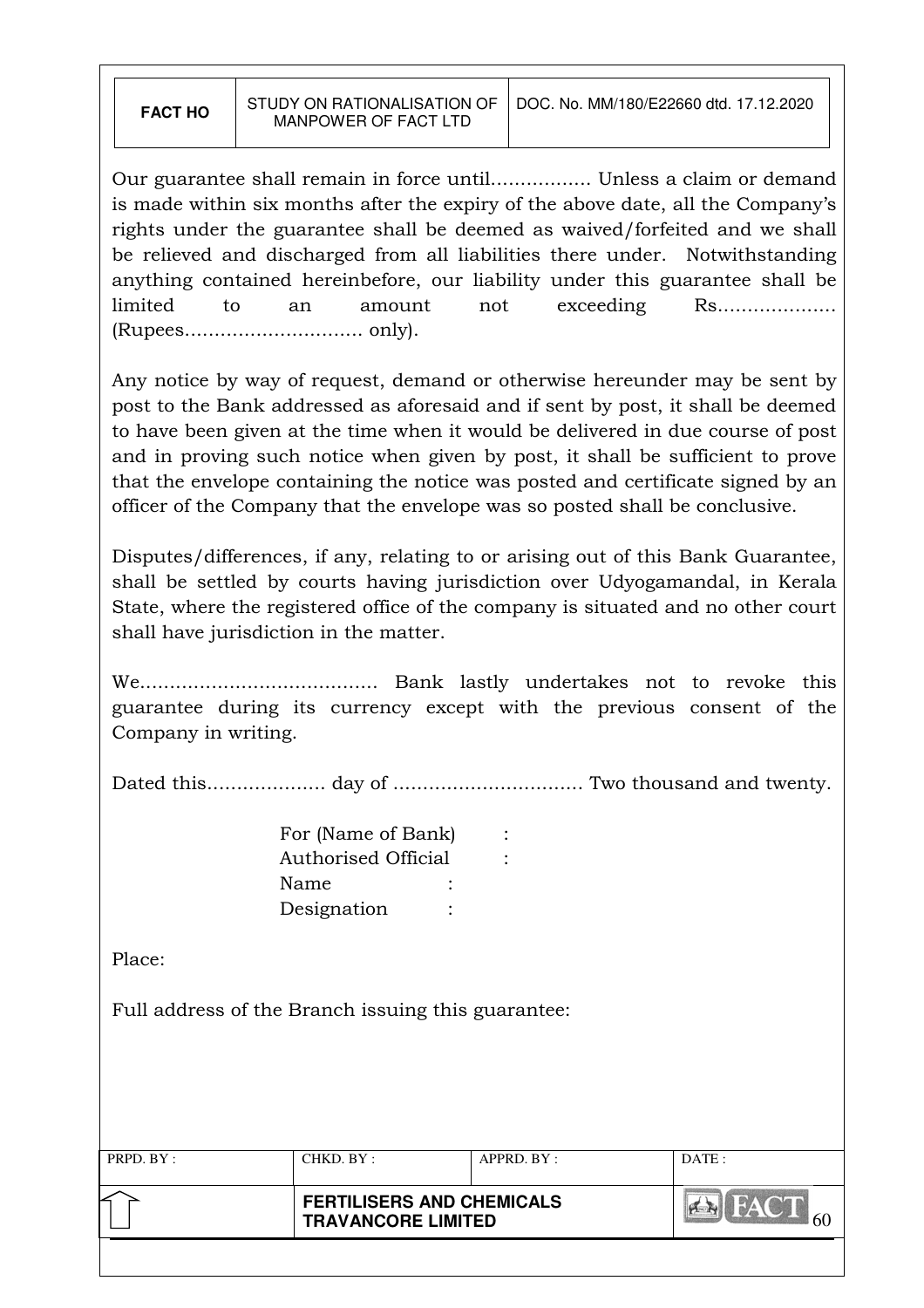#### ANNEXURE-XI

#### AGREEMENT

 Proforma of Agreement to be executed in Rs 500/- Non Judicial stamp paper

ARTICLES OF AGREEMENT made this day the …. Between THE FERTILISERS AND CHEMICALS TRAVANCORE LIMITED, a Company registered under the Travancore Companies ACT IV of 1114(Malayalam Era) and having its registered office at Eloor, Uyogamandal P O Ernakulam District, Kerala State(hereinafter called the FACT) on the one part and M/s…. (hereinafter called the CONSULTANT) which expression shall where the context so admits or applies be deemed to include their heirs, executors, administrators, successors interest and legal representatives as well) on the other part.

WHEREAS the CONSULTANT has agreed with M/s FACT for the due performance of work as set forth in the Work Order No. dt… and accompaniments upon the terms and conditions therein mentioned as accepted vide their endorsements in the aforesaid work order.

NOW THESE PRESENT WITNESS THAT in consideration of the payments to be made by M/s FACT mentioned in the aforesaid Work Order no….. dt……. and accompaniments thereunto the CONSULTANT shall duly perform the said works, fulfill and keep all conditions in the work order which will be deemed and taken to be part of this contracts as if the same had been fully set-out herein and FACT hereby agree that if the CONSULTANT shall duly perform the said works in the manner aforesaid and observe and keep the said terms and conditions, FACT will pay to the CONSULTANT at the time and in the manner set forth in the aforesaid work order and in the Annexure thereunto as accepted by CONSULTANT vide his endorsement in the aforesaid work order, the amount or amounts calculated at the rate mentioned and as per terms stipulated therein as payment for the work. This agreement shall be in force up to ……..

THE SAID CONDITIONS shall be read and construed as forming part of this Agreement and the parties thereto will respectively abide by and submit themselves to the conditions and stipulations and perform the agreement on their parts respectively.

| PRPD. BY: | CHKD. BY:                                                     | APPRD. BY: | DATE: |
|-----------|---------------------------------------------------------------|------------|-------|
|           | <b>FERTILISERS AND CHEMICALS</b><br><b>TRAVANCORE LIMITED</b> |            | HAY H |
|           |                                                               |            |       |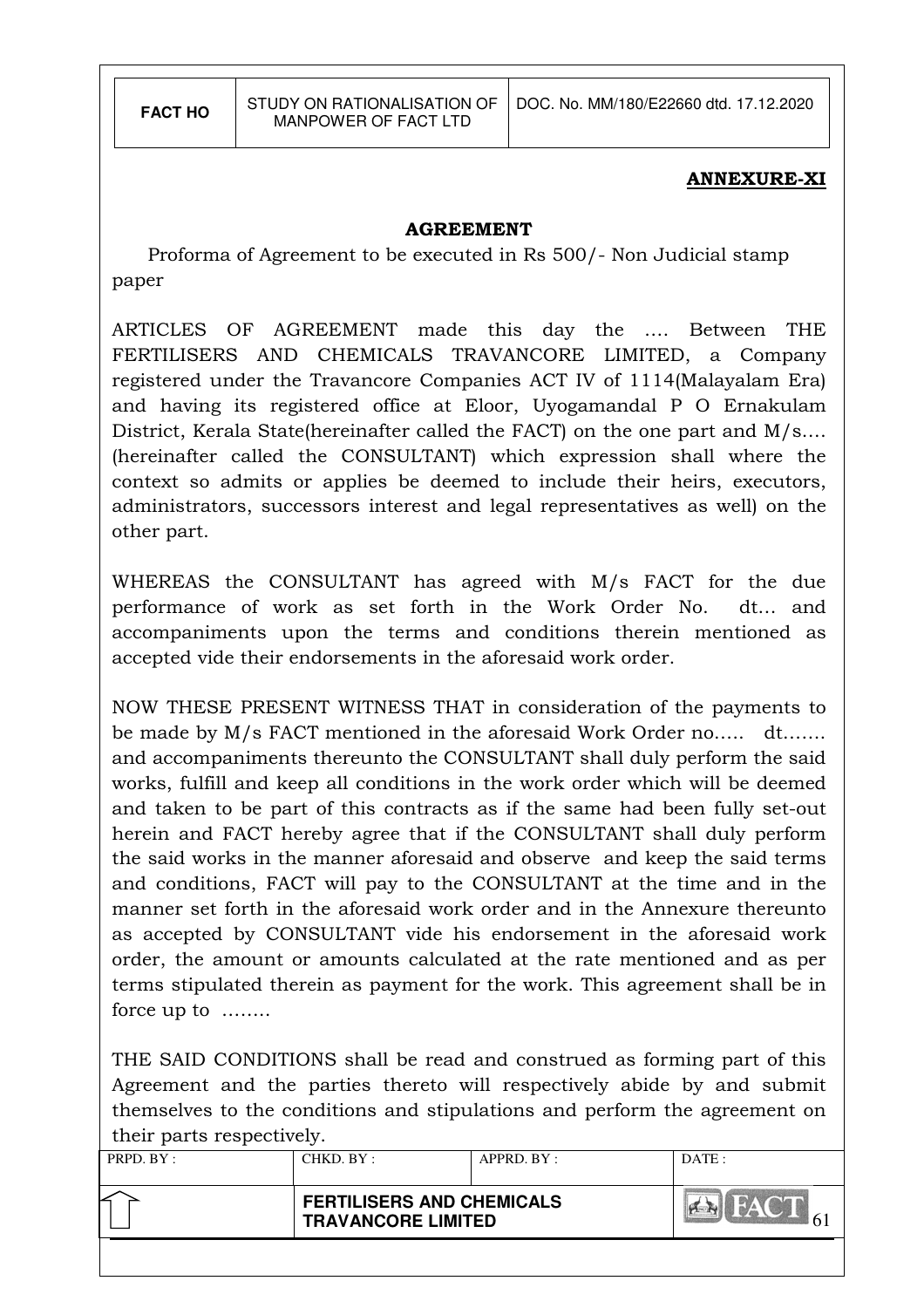| <b>FACT HO</b> | STUDY ON RATIONALISATION |
|----------------|--------------------------|
|                | MANPOWER OF FACT LTD     |

UPON THE TERMS AND CONDITIONS of this Agreements being fulfilled and performed to the satisfaction of Officer of the Company empowered by the Company in this behalf, the Security Deposit remitted by the CONSULTANT or such position thereof as he may be entitled to under the said condition shall be returned to the CONSULTANT.

IN WITNESS thereof the CONSULTANT, M/s…. and The Sr. Manager (Materials) T &S of M/s The Fertilisers and Chemicals Travancore Ltd, For and on behalf of the Company have hereunto set their hands this day and year first above written.

For

In the presence of witnesses: 1.

2.

In the presence of witnesses: for and on behalf of the Company.

|--|

| I<br>× |
|--------|
|        |

| PRPD. BY: | CHKD. BY :<br>APPRD. BY:<br><b>FERTILISERS AND CHEMICALS</b> |  |  |
|-----------|--------------------------------------------------------------|--|--|
|           | <b>TRAVANCORE LIMITED</b>                                    |  |  |